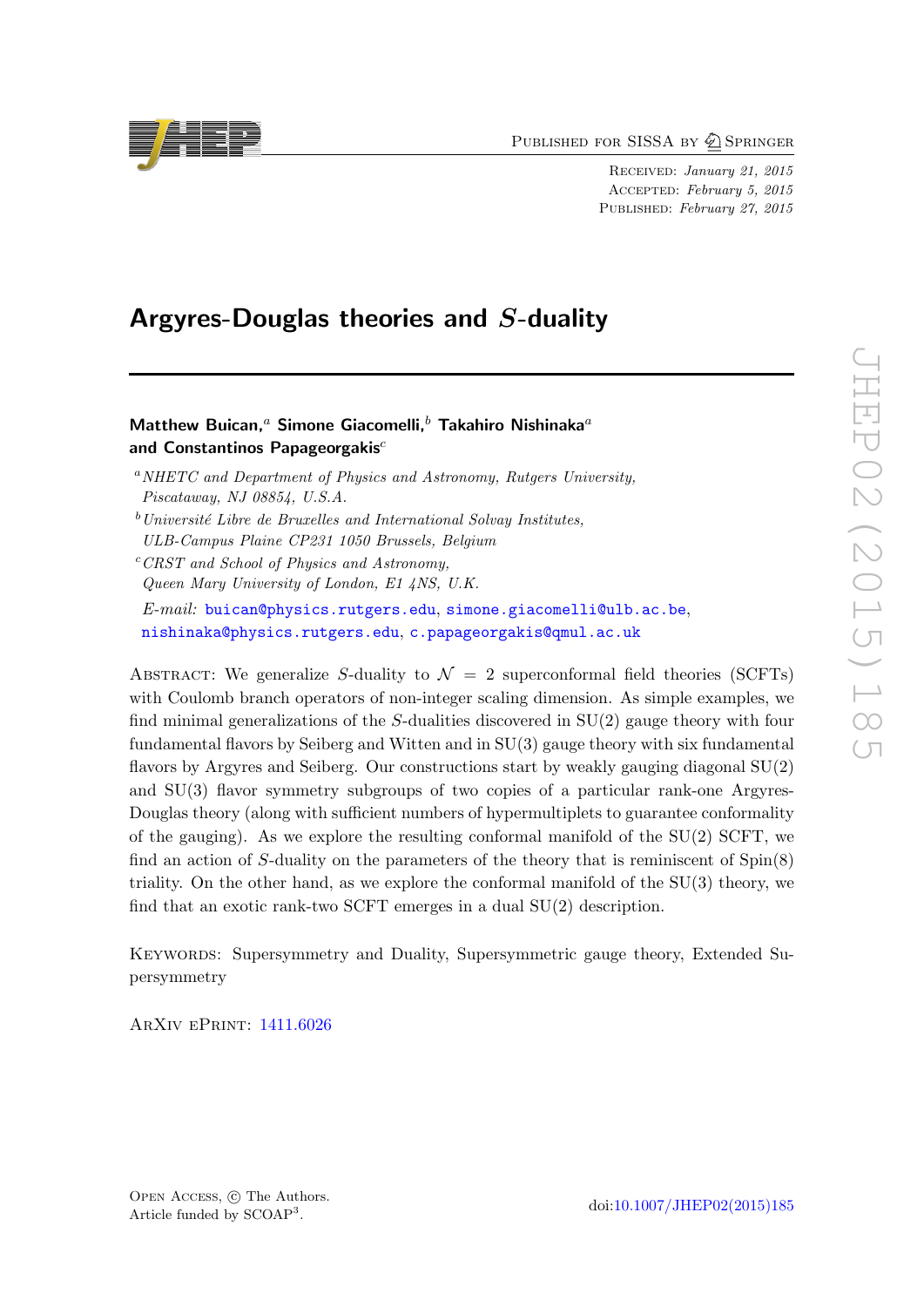### Contents

| 1        | Introduction and summary                                                                                               | 1                       |
|----------|------------------------------------------------------------------------------------------------------------------------|-------------------------|
| $\bf{2}$ | The strategy                                                                                                           | $\overline{\mathbf{4}}$ |
| $\bf{3}$ | A minimal generalization of Seiberg and Witten's S-duality                                                             | 8                       |
|          | Evidence that $\mathcal{T}_{2,\frac{3}{2},\frac{3}{2}} = I_{4,4}$ , and a check of potential cusps<br>3.1              | 9                       |
|          | Analysis of the SW curve<br>3.2                                                                                        | 11                      |
|          | Cusp at $q = \infty$<br>3.2.1                                                                                          | 13                      |
|          | 3.2.2<br>Cusps at $q = \pm 2$                                                                                          | 15                      |
|          | 3.3<br>The linear quiver                                                                                               | 15                      |
|          | 4 A minimal generalization of Argyres and Seiberg's S-duality                                                          | <b>18</b>               |
|          | Preliminary evidence that $\mathcal{T}_{3,2,\frac{3}{2},\frac{3}{2}} = III_{6,6}^{3 \times [2,2,1,1]}$<br>4.1          | 19                      |
|          | 4.2 A first look at the SU(2) cusp and the $\mathcal{T}_{3,\frac{3}{2}}$ SCFT                                          | <b>20</b>               |
|          | Analysis of the SW curve<br>4.3                                                                                        | 23                      |
|          | 4.3.1 Cusp at $q=0,\infty$                                                                                             | 24                      |
|          | 4.3.2<br>Cusps at $q = \pm 1$                                                                                          | <b>26</b>               |
|          | 4.4<br>The linear quiver                                                                                               | 27                      |
| 5        | Conclusions                                                                                                            | 28                      |
|          | A Hitchin system perspective                                                                                           | 29                      |
|          |                                                                                                                        | 30                      |
|          |                                                                                                                        | 31                      |
|          | A.1 $I_{n,n}$ theory<br>A.2 $III_{6,6}^{3\times[2,2,1,1]}$ theory<br>A.3 $III_{6,6}^{2\times[2,2,2],[2,2,1,1]}$ theory | 32                      |
|          | A.4 $(III_{3.3}^{3\times[2,1]}, F)$ theor                                                                              | 32                      |
|          | B Equivalence of $(III_{3,3}^{3\times[2,1]}, F)$ and $I_{3,3}$ with a triplet of hypermultiplets                       | 33                      |
|          | B.1 Seiberg-Witten analysis                                                                                            | 33                      |
|          | B.2 The $S^1$ reduction of the $(III_{3,3}^{3\times[2,1]},F)$ SCFT                                                     | 34                      |
|          | C An alternative derivation of the curves                                                                              | 36                      |

### <span id="page-1-0"></span>1 Introduction and summary

 $\mathcal{N}=2$  superconformal field theories (SCFTs) often have exactly marginal deformations that preserve  $\mathcal{N} = 2$  supersymmetry (SUSY). Such deformations are descendants of dimension two operators that we can add to the prepotential

$$
\delta S = \int d^2 \theta_1 d^2 \theta_2 \ \lambda^i \mathcal{O}_i + \text{h.c.},\tag{1.1}
$$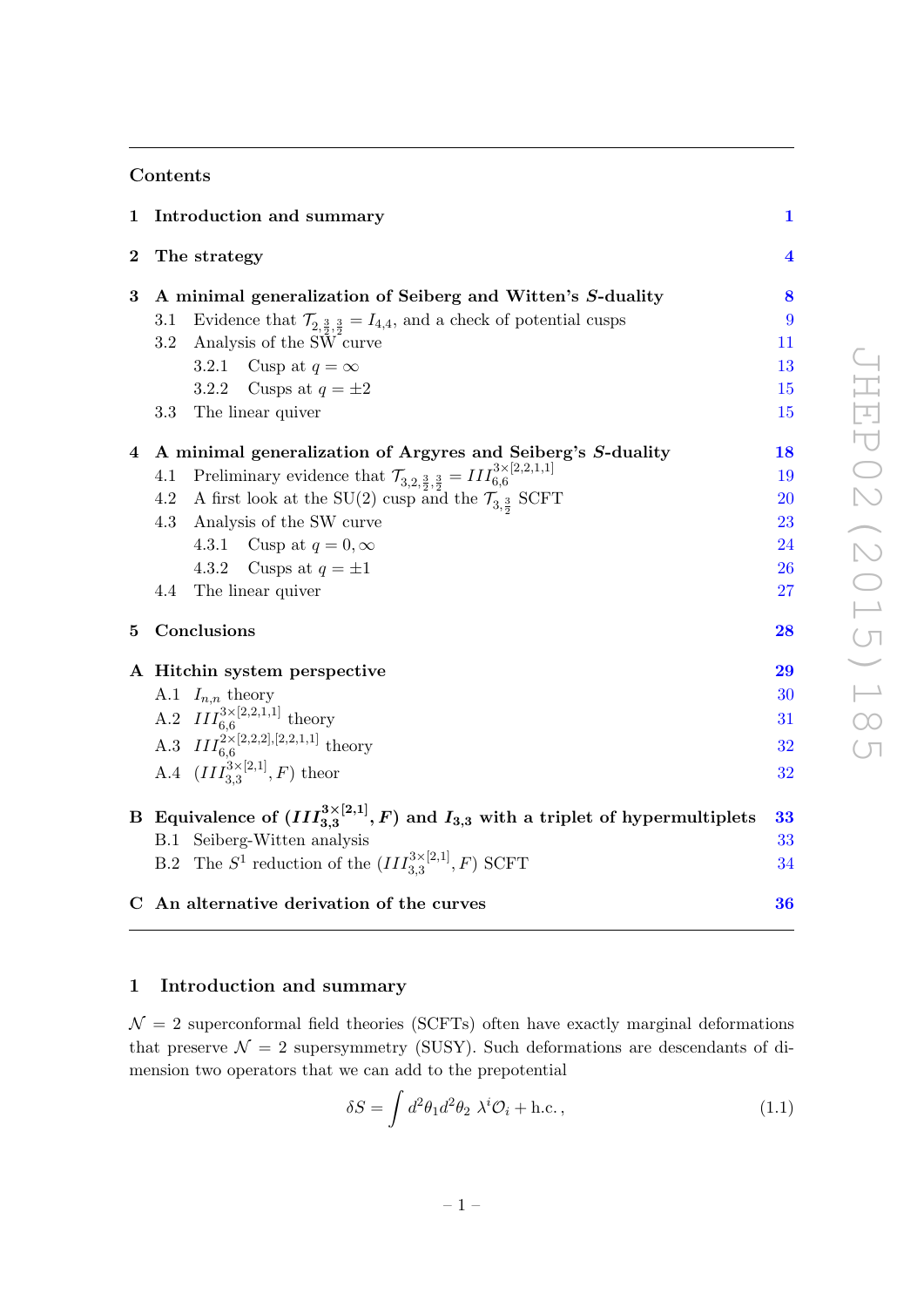where the integration is taken over the  $\mathcal{N} = 2$  chiral Grassmann parameters. The  $\lambda^i$ parameterize spaces commonly referred to as "conformal manifolds".[1](#page-2-0) Simple examples of theories with exactly marginal couplings include all the Lagrangian theories (e.g.,  $\mathcal{N} = 4$ Super Yang-Mills,  $SU(N_c)$  gauge theory with  $N_f = 2N_c$  fundamental flavors, etc.).

Often, the  $\lambda^i$  can be interpreted as gauge couplings with vanishing beta functions: the resulting conformal manifolds have cusps where perturbative gauge fields emerge and couple various isolated theories.<sup>[2](#page-2-1)</sup> By definition, the isolated SCFT sectors do not have their own exactly marginal deformations. Instead, they have global symmetries that are weakly gauged.

The simplest isolated SCFTs we can consider gauging are just collections of free hypermultiplets. For example, taking a collection of eight hypermultiplets and gauging an  $SU(2) \subset Sp(8)$  flavor subgroup, we construct the  $SU(2)$  theory with  $N_f = 4$  and  $SO(8)$ flavor symmetry. As we vary the resulting exactly marginal coupling,  $\tau = \frac{\theta}{\pi} + \frac{8\pi i}{g^2}$  $\frac{3\pi i}{g^2}$ , the theory becomes strongly coupled. However, if we tune the coupling appropriately, a new weakly coupled S-dual description emerges at another cusp[\[2\]](#page-38-0) which looks like the original theory up to an  $S_3$  triality outer automorphism of the flavor  $Spin(8)$ . The duality group in this case is  $SL(2, \mathbb{Z})$ , and this construction extends the notion of  $\mathcal{N} = 4$  duality [\[3](#page-38-1)[–6\]](#page-38-2) to an  $\mathcal{N}=2$  theory.

More generally, if one starts from a Lagrangian theory and tunes the gauge coupling to another cusp, one often finds that a new isolated interacting SCFT emerges. For example, in [\[7\]](#page-38-3), Argyres and Seiberg found that, by starting with the weakly coupled SU(3) gauge theory with six fundamental flavors and varying the gauge coupling, a new cusp emerges with an S-dual description in which the Minahan-Nemeschansky (MN) theory with  $E_6$ global symmetry [\[8\]](#page-38-4) is weakly coupled to a doublet of  $SU(2)$  via an  $SU(2) \subset E_6$  gauging. This type of duality has been generalized by Gaiotto [\[9\]](#page-38-5) and many other authors (see, e.g.,  $[10]$  and  $[11]$ .

All other examples of S-duality discussed in the literature essentially share the general characteristics of the above two cases, but with varying numbers of cusps and isolated sectors of varying ranks (i.e., varying dimensions of their Coulomb branches). In particular, all the instances of S-duality that we are aware of involve  $\mathcal{N}=2$  scalar chiral primaries (we mean operators annihilated by all the anti-chiral Poincaré supercharges; these operators are often called "Coulomb branch" operators) of integer dimension.

In this paper, we will generalize S-duality to theories with non-integer scaling dimension Coulomb branch primaries. Since Lagrangian theories have only integer dimension  $\mathcal{N} = 2$  chiral operators, our theories of interest are never completely weakly coupled. Instead, we will find various cusps where weakly coupled gauge fields emerge and couple various isolated strongly coupled sectors that are related to each other in interesting ways.<sup>[3](#page-2-2)</sup>

<span id="page-2-1"></span><span id="page-2-0"></span> $1$ On general grounds, such conformal manifolds are Kähler [\[1\]](#page-38-8).

<sup>&</sup>lt;sup>2</sup>They can also couple sectors with co-dimension one or higher conformal manifolds. However, we can often continue this process iteratively until we have a collection of isolated theories.

<span id="page-2-2"></span><sup>&</sup>lt;sup>3</sup>Note that there can be conformal manifolds with only integer dimension Coulomb branch operators that do not have a Lagrangian limit because they have some exceptional flavor symmetry (for example, one can gauge an  $SU(3)$  subgroup of the flavor symmetry of the  $E_8$  SCFT as in [\[10\]](#page-38-6)).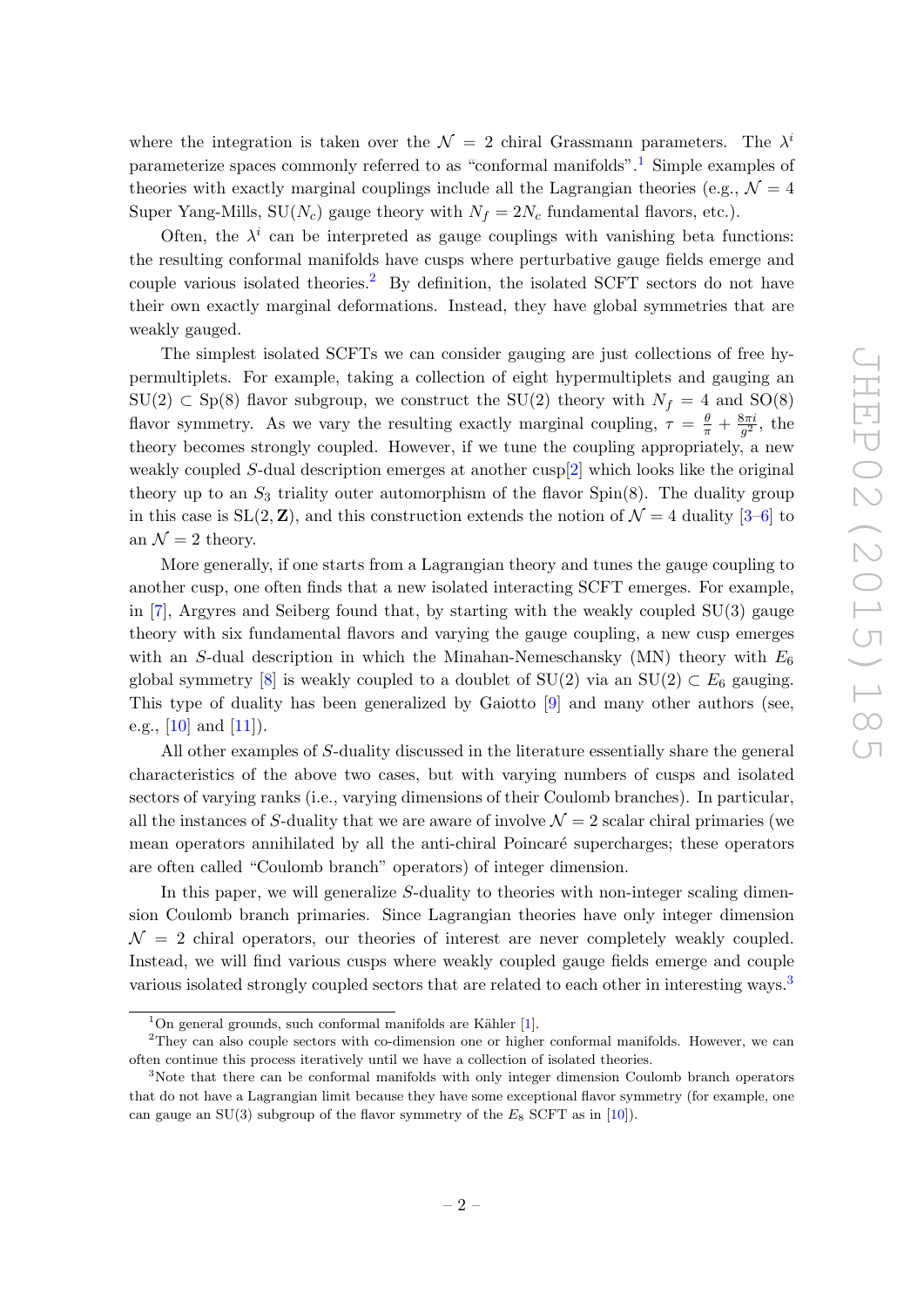The original examples of theories with non-integer dimension chiral operators were discovered as special points in the Coulomb branch of SU(3) super Yang-Mills by Argyres and Douglas [\[12\]](#page-38-9) and in SU(2) SQCD with  $N_f = 1, 2, 3$  flavors in [\[13\]](#page-38-10) (the  $N_f = 1$  SCFT is the same as the one in  $[12]$ . Following the notation of  $[14]$ , we will refer to these theories as the  $I_{2,3}$ ,  $I_{2,4}$  $I_{2,4}$  $I_{2,4}$ , and  $I_{3,3}$  SCFTs respectively.<sup>4</sup> These theories are believed to be the only rank-one SCFTs with non-integer dimension  $\mathcal{N} = 2$  chiral operators.<sup>[5](#page-3-1)</sup> Of course, there are also many higher-rank Argyres-Douglas (AD) theories (e.g., see the review in [\[17\]](#page-38-12)).

Although the above AD theories are isolated, they typically inherit some flavor symmetry from the UV gauge theories in which they are embedded. For example, the  $I_{2,4}$  and  $I_{3,3}$  theories have SU(2) and SU(3) flavor symmetry respectively (the  $I_{2,3}$  theory has no flavor symmetry). Therefore, we can try gauging the flavor symmetries of the  $I_{2,4}$  or  $I_{3,3}$ theories in an exactly marginal fashion (adding additional sectors charged under a diagonal combination of flavor symmetries as necessary), studying the resulting conformal manifold, and finding the various S-dual frames.

To that end, in the first part of this paper, we will study a particular rank three theory, which we denote as  $\mathcal{T}_{2,\frac{3}{2},\frac{3}{2}}$ . This theory consists of SU(2) gauge fields coupled to two  $I_{3,3}$ theories and a doublet of hypermultiplets. As a result,  $\mathcal{T}_{2,\frac{3}{2},\frac{3}{2}}$  has one marginal coupling. We will see that this marginal coupling parameterizes a conformal manifold with three S-dual cusps, and that, at each of these cusps, SU(2) gauge fields emerge and couple two  $I_{3,3}$  theories and a doublet of hypermultiplets (with the parameters of the theory mixed in interesting ways). After appropriately taking into account the mixing of the different parameters, we will find an analog of the triality discussed in [\[2\]](#page-38-0). Furthermore, subject to some assumptions, we will prove that the  $\mathcal{T}_{2,\frac{3}{2},\frac{3}{2}}$  theory is the minimal (i.e., lowest-rank) theory with non-integer dimensional Coulomb branch operators that has a marginal gauge coupling and exhibits S-duality. As such, our discussion of the  $\mathcal{T}_{2, \frac{3}{2}, \frac{3}{2}}$  SCFT represents the minimal generalization of Seiberg and Witten's analysis of  $SU(2)$  with  $N_f = 4$  [\[2\]](#page-38-0).

In the second part of the paper, we look for the lowest-rank generalization of Argyres-Seiberg duality. We will argue that such a generalization is given by a rank four theory we call  $\mathcal{T}_{3,2,\frac{3}{2},\frac{3}{2}}$  (note that there may be other rank four generalizations). It consists of an SU(3) gauge theory coupled to two  $I_{3,3}$  theories with three fundamental flavors of SU(3) (i.e., we replace half the fundamentals of the  $N_f = 6$  SU(3) gauge theory with  $I_{3,3}$ sectors). Interestingly, at another cusp,  $\mathcal{T}_{3,2,\frac{3}{2},\frac{3}{2}}$  has an SU(2) gauge theory realization in which the gauge group is coupled to a single  $I_{3,3}$  theory and a more exotic theory of rank two with Coulomb branch spectrum<sup>[6](#page-3-2)</sup>  $\{3, \frac{3}{2}$  $\frac{3}{2}$ } that we will call  $\mathcal{T}_{3,\frac{3}{2}}$  (this theory plays

<span id="page-3-0"></span><sup>&</sup>lt;sup>4</sup>These SCFTs also go under many different names. For example, they are sometimes referred to as the  $(A_1, A_2)$ ,  $(A_1, A_3)$ , and  $(A_1, D_4)$  theories [\[15\]](#page-38-13) (this notation arises from the fact that the BPS quivers of these theories are the products of the corresponding ADE Dynkin diagrams).

<span id="page-3-1"></span><sup>&</sup>lt;sup>5</sup>More precisely, Kodaira's classification of elliptic fibrations over the complex plane  $[16]$  implies that the only consistent non-integer scaling dimensions of  $\mathcal{N}=2$  Coulomb branch generators describing a rank one theory are  $6/5$ ,  $4/3$ , or  $3/2$ . These scaling dimensions are realized, respectively, by the  $I_{2,3}$ ,  $I_{2,4}$ , and  $I_{3,3}$  theories [\[13\]](#page-38-10). While it is not inconceivable that other inequivalent theories have the same spectrum, no such theories have been found to date.

<span id="page-3-2"></span> $6$ Throughout this paper, we take the term "spectrum" in this context to mean the spectrum of *generators* of the Coulomb branch chiral ring.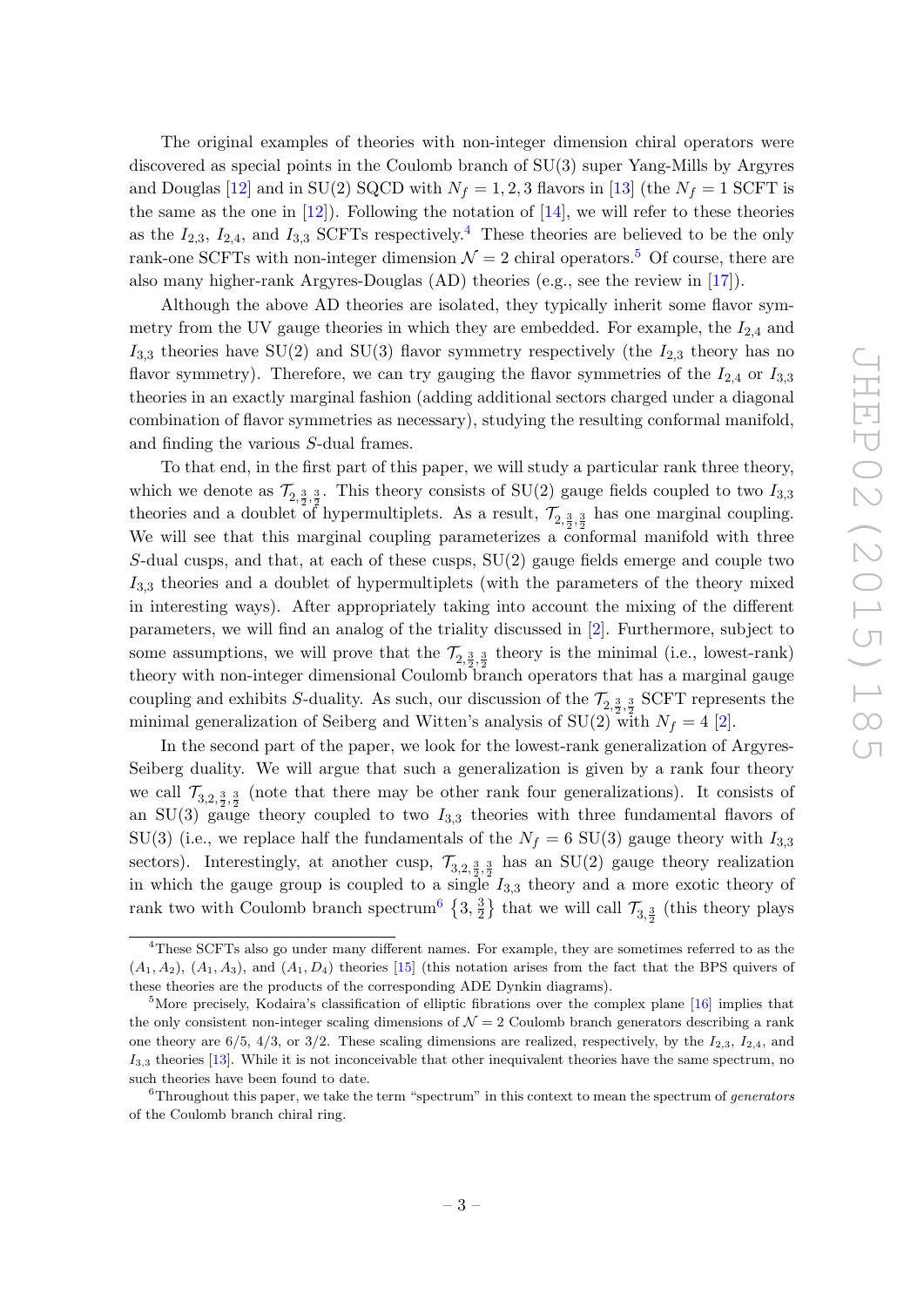the role of the  $E_6$  SCFT in our duality). The latter has a  $G_{\mathcal{T}_{3,\frac{3}{2}}} \supset \text{SU}(3) \times \text{SU}(2)$  flavor symmetry, of which we gauge the SU(2) factor.  $\mathcal{T}_{3,\frac{3}{2}}$  has not been explicitly discussed in the literature (although it appears implicitly in the classification of [\[14,](#page-38-11) [18\]](#page-38-15)), and our analysis will elucidate some of its interesting properties. For example, our results imply that the  $SU(2) \subset G_{\mathcal{T}_{3,\frac{3}{2}}}$  flavor symmetry does not suffer from Witten's anomaly [\[19\]](#page-39-0). Moreover, it follows from our analysis that the  $SU(2)$  and  $SU(3)$  flavor central charges are

<span id="page-4-2"></span>
$$
k_{\text{SU(2)}}^{7_{3,\frac{3}{2}}}=5, \quad k_{\text{SU(3)}}^{7_{3,\frac{3}{2}}}=6 \tag{1.2}
$$

The result for  $k_{\text{SU(2)}}^{\mathcal{T}_{3,\frac{3}{2}}}$  is somewhat unconventional, since it does not follow from the usual rule of thumb for relating flavor central charges to (in our normalization) twice the scaling dimension of some Coulomb branch generator in the theory; indeed, the  $\mathcal{T}_{3,\frac{3}{2}}$  SCFT has no Coulomb branch generator of dimension- $\frac{5}{2}$ . Also, using the results of [\[20\]](#page-39-1), we can immediately conclude that since the  $I_{3,3}$  theory does not have exotic  $\mathcal{N}=2$  chiral primaries, neither does the  $\mathcal{T}_{3,\frac{3}{2}}$  theory.

The rest of this paper is organized as follows: in section [2](#page-4-0) we describe the tools that let us identify the AD building blocks in the various S-dual frames. In section [3](#page-8-0) we give the details of the rank three example generalizing the S-duality of  $SU(2)$  with  $N_f = 4$ , while in section [4](#page-18-0) we discuss the rank four generalization of Argyres-Seiberg duality. We briefly conclude in section [5.](#page-28-0) In appendix  $A$ , we sketch out the Hitchin system derivation of the various Seiberg-Witten curves we use in the main part of the paper. Appendix [B](#page-33-0)  $\text{exhibits the equivalence of the } (III_{3,3}^{3\times[2,1]},F) \text{ theory to } I_{3,3} \text{ plus a triplet of hypermultiplets.}$ Finally, in appendix [C,](#page-36-0) we give an independent derivation of the  $\mathcal{T}_{2,\frac{3}{2},\frac{3}{2}}$  and  $\mathcal{T}_{3,2,\frac{3}{2},\frac{3}{2}}$  curves.

#### <span id="page-4-0"></span>2 The strategy

The idea of using isolated sectors to construct conformal manifolds of  $\mathcal{N} = 2$  SCFTs by weakly gauging flavor symmetry subgroups is rather general. In order to make sense of the vast set of possible building blocks and the S-dual cusps that can emerge, we should find some simple, universal, and invariant characterizations of the physics on an  $\mathcal{N} = 2$ conformal manifold,  $M$ . For example, we can study:

- (i) The a and c conformal anomalies.
- (ii) The set of flavor symmetries (in our conventions, these are symmetries commuting with the  $\mathcal{N} = 2$  superconformal algebra and not related by supersymmetry to higherspin symmetries),  $G = \prod_i G_i$ , and the corresponding flavor central charges,  $k_i$ .
- (iii) The spectrum,  $S$ , of Coulomb branch operators.

These quantities do not change as we travel along  $\mathcal{M}$ .<sup>[7](#page-4-1)</sup>

<span id="page-4-1"></span><sup>&</sup>lt;sup>7</sup>The  $a$  and  $c$  central charges are invariant under exactly marginal deformations by the usual anomaly matching arguments (conformal symmetry is unbroken as we move along  $M$ ). The flavor symmetries are also invariant (at the cusps, where weakly coupled gauge fields emerge, we also have emergent flavor symmetries; however, these symmetries are arbitrarily weakly gauged) since the exactly marginal primaries,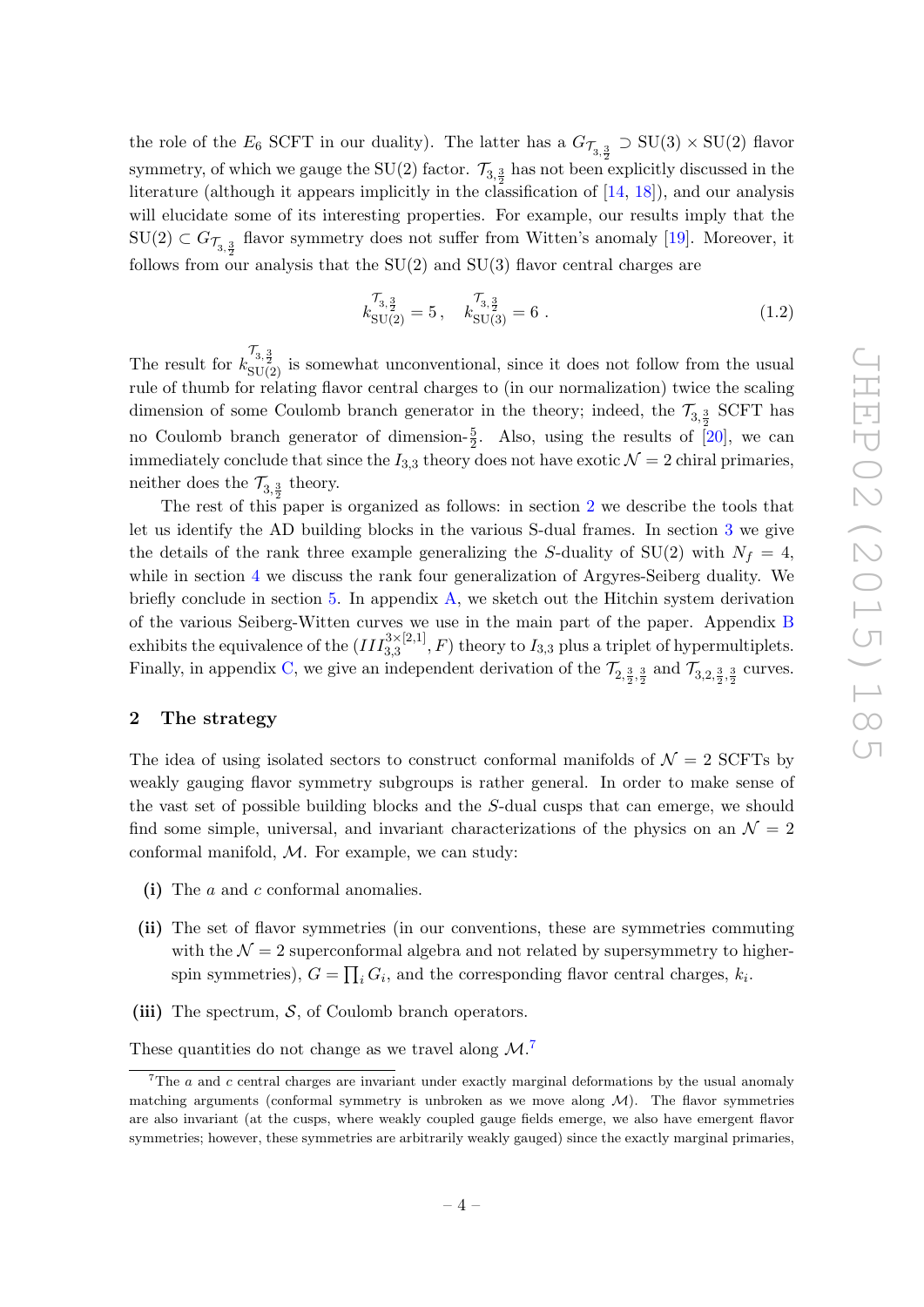As we go between different cusps of the conformal manifold, the various quantities in (i), (ii), and (iii) are "partitioned" among the different emergent sectors. One interesting aspect of the Argyres-Seiberg-like dualities is that, unlike in the case of  $SU(2)$  gauge theory with  $N_f = 4$ , these quantities are generally distributed differently at the different cusps. For example, in the case of  $[7]$ , at the SU(3) cusp we have

$$
a = \frac{5}{3} + 6 \cdot \frac{1}{8} = \frac{29}{12}, \qquad c = \frac{4}{3} + 6 \cdot \frac{1}{4} = \frac{17}{6}
$$
  
\n
$$
G = \text{SU}(6) \times \text{U}(1), \qquad k_{\text{SU}(6)} = 0 + 6 = 6, \qquad k_{\text{U}(1)} = 0 + 6 \cdot 6 = 36,
$$
  
\n
$$
S = \{2, 3\} \oplus \emptyset \,.
$$
\n(2.1)

The first contributions in a and c come from the  $SU(3)$  gauge sector, while the remaining contributions come from the six flavors (this partition reflects the fact that there are seven corresponding  $\mathcal{N} = 2$  stress tensor multiplets and hence seven different  $\mathcal{N} = 2$  sectors).<sup>[8](#page-5-0)</sup> Finally, the flavor symmetry comes from the hypermultiplets, and the gauge sector gives all the contributions to  $S$  (the elements of S are the scaling dimensions of the generators of the  $\mathcal{N} = 2$  chiral ring — in this case the Casimirs of SU(3)). On the other hand, at the  $SU(2)$  cusp, we find three distinct  $\mathcal{N}=2$  sectors (with three independent  $\mathcal{N}=2$  stress tensor multiplets)

$$
a = \frac{5}{8} + \frac{41}{24} + \frac{1}{12} = \frac{29}{12}, \qquad c = \frac{1}{2} + \frac{13}{6} + \frac{1}{6} = \frac{17}{6}
$$
  
\n
$$
G = \text{SU}(6) \times \text{U}(1), \qquad k_{\text{SU}(6)} = 0 + 6 + 0 = 6, \qquad k_{\text{U}(1)} = 0 + 0 + 2 \cdot 18 = 36,
$$
  
\n
$$
S = \{2\} \oplus \{3\} \oplus \emptyset.
$$
\n(2.2)

The first contributions in the above partitions are from the gauge sector, the second contributions come from the MN theory, which has rank one (its Coulomb branch chiral ring has a single generator of dimension three), and the third contributions come from the doublet of hypermultiplets.

Now let us turn to theories with non-integer dimensional operators. In the case of the  $\mathcal{T}_{2,\frac{3}{2},\frac{3}{2}}$  theory mentioned in the introduction, we have

<span id="page-5-1"></span>
$$
a_{\mathcal{T}_{2,\frac{3}{2},\frac{3}{2}}} = \frac{15}{24} + 2 \cdot \frac{7}{12} + \frac{1}{12} = \frac{15}{8}, \qquad c_{\mathcal{T}_{2,\frac{3}{2},\frac{3}{2}}} = \frac{1}{2} + 2 \cdot \frac{2}{3} + \frac{1}{6} = 2,
$$
  
\n
$$
G_{\mathcal{T}_{2,\frac{3}{2},\frac{3}{2}}} = U(1)^3, \qquad k_{U(1)^3} = (3,3,3),
$$
  
\n
$$
\mathcal{S}_{\mathcal{T}_{2,\frac{3}{2},\frac{3}{2}}} = \{2\} \oplus \left\{\frac{3}{2}\right\} \oplus \left\{\frac{3}{2}\right\} \oplus \emptyset, \qquad (2.3)
$$

<span id="page-5-0"></span><sup>8</sup>In our conventions,  $a = \frac{3}{32} \left( 3 \text{Tr} \tilde{R}^3 - \text{Tr} \tilde{R} \right)$  and  $c = \frac{3}{32} \left( 3 \text{Tr} \tilde{R}^3 - \frac{5}{3} \text{Tr} \tilde{R} \right)$ , where  $\tilde{R} = \frac{1}{3} R_{\mathcal{N}=2} + \frac{4}{3} I_3$  is the  $\mathcal{N} = 1 \subset \mathcal{N} = 2$  superconformal R charge,  $R_{\mathcal{N}=2}$  is the  $\mathcal{N} = 2$  superconformal  $U(1)_R \subset U(1)_R \times SU(2)_R$ charge, and I<sub>3</sub> is the Cartan of  $SU(2)_R$  (a free  $\mathcal{N}=2$  U(1) vector multiplet scalar primary has I<sub>3</sub> = 0 and  $R_{\mathcal{N}=2} = 2$ .

 $\mathcal{O}_i$ , are uncharged under the flavor symmetries (this follows, e.g., from the analysis of the  $\mathcal{O}_i\mathcal{O}_j^{\dagger}$  OPE in [\[21\]](#page-39-2)). As a result, by anomaly matching arguments, the  $k_i$  are constant on M. The invariance of the  $\mathcal{N}=2$  chiral spectrum follows from [\[22\]](#page-39-3), which shows that the number of such operators cannot change as we traverse the conformal manifold, and from [\[23\]](#page-39-4), which shows that the dimensions of these operators do not change either. Note that this reasoning applies also to the "exotic" higher-spin  $\mathcal{N} = 2$  chiral primaries considered in [\[20\]](#page-39-1).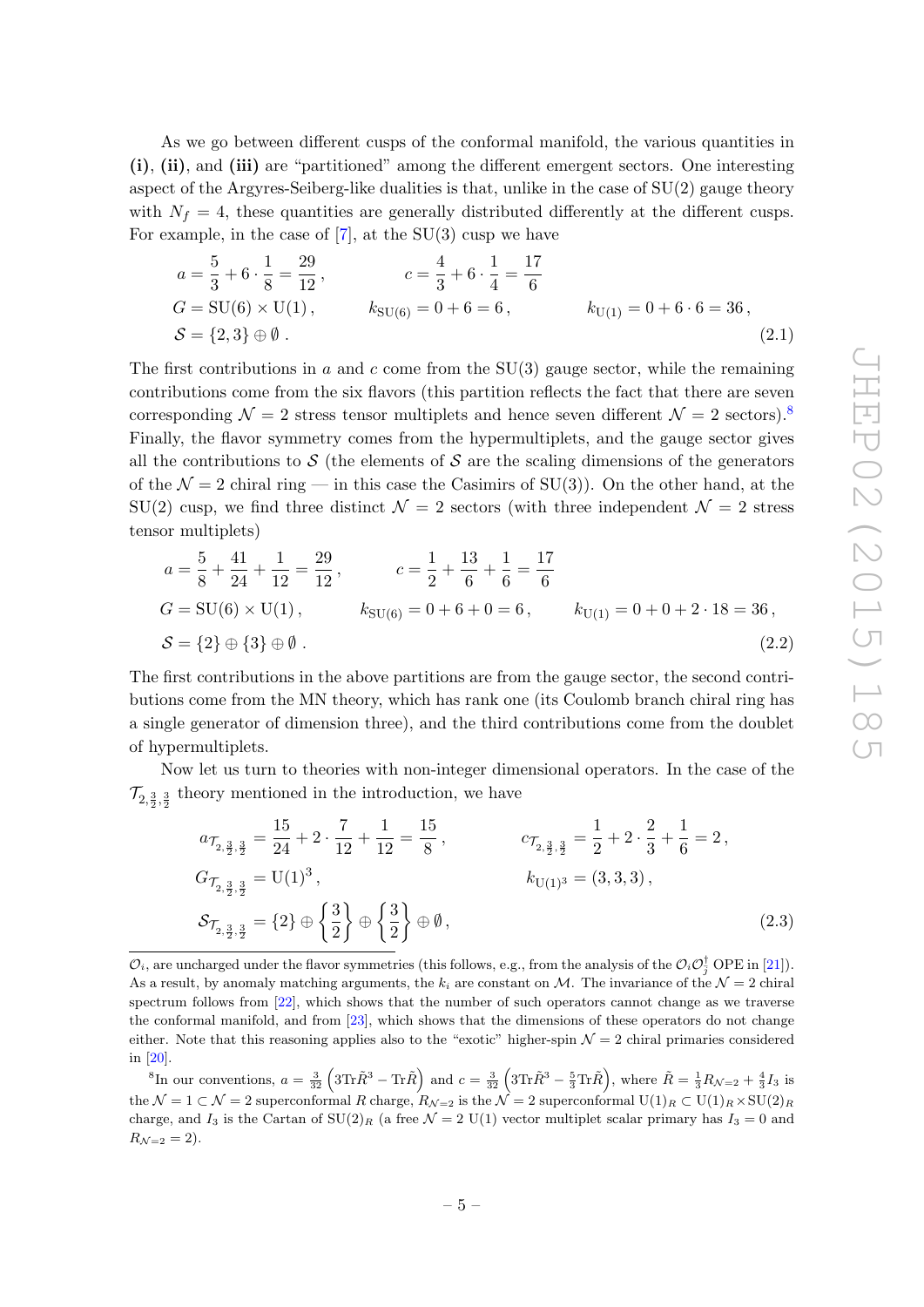where the first contributions are from the  $SU(2)$  gauge sector, the second and third contributions are from the two  $I_{3,3}$  SCFTs, and the final contributions are from the hypermultiplets. The remaining flavor symmetry is  $U(1)^3$  since we gauge a diagonal  $SU(2) \subset SU(3) \times SU(3) \times Sp(2)$ , where the  $SU(3)$  factors come from the  $I_{3,3}$  sectors and the  $Sp(2)$  factor comes from the two hypermultiplets. This gauging is marginal since  $k_{\text{SU(2)}} = 2k_{\text{SU(2)}}^{I_{3,3}} + k_{\textbf{2}\oplus \textbf{2}} = 2\cdot 3 + 2 = 8.^9$  $k_{\text{SU(2)}} = 2k_{\text{SU(2)}}^{I_{3,3}} + k_{\textbf{2}\oplus \textbf{2}} = 2\cdot 3 + 2 = 8.^9$ 

On the other hand, in the case of the  $\mathcal{T}_{3,2,\frac{3}{2},\frac{3}{2}}$  SCFT, we have

$$
a_{\mathcal{T}_{3,2,\frac{3}{2},\frac{3}{2}}} = \frac{5}{3} + 2 \cdot \frac{7}{12} + 3 \cdot \frac{1}{8} = \frac{77}{24},
$$
  
\n
$$
G_{\mathcal{T}_{3,2,\frac{3}{2},\frac{3}{2}}} = \frac{4}{3} + 2 \cdot \frac{2}{3} + 3 \cdot \frac{1}{4} = \frac{41}{12},
$$
  
\n
$$
G_{\mathcal{T}_{3,2,\frac{3}{2},\frac{3}{2}}} = U(3),
$$
  
\n
$$
k_{\text{SU}(3)} = 0 + 0 + 3 \cdot 2 = 6,
$$
  
\n
$$
k_{\text{U}(1)} = 0 + 0 + 3 = 3,
$$
  
\n
$$
S_{\mathcal{T}_{3,2,\frac{3}{2},\frac{3}{2}}} = \{3,2\} \oplus \left\{\frac{3}{2}\right\} \oplus \left\{\frac{3}{2}\right\} \oplus \emptyset,
$$
  
\n(2.4)

where the first contributions are from the SU(3) gauge sector, the second and third contributions are from the two  $I_{3,3}$  SCFTs, and the final contributions are from the hypermultiplets. The flavor symmetry is U(3) since we gauge a diagonal SU(3) ⊂ SU(3)  $\times$  SU(3)  $\times$  $Sp(9)$ , where the last factor comes from the hypermultiplets. We again have a marginal gauging since  $k_{\text{SU(3)}} = 2k_{\text{SU(3)}}^{I_{3,3}} + 3k_{3\oplus 3} = 2 \cdot 3 + 3 \cdot 2 = 12$ .

Our strategy for exploring the various cusps of the  $\mathcal{T}_{2,\frac{3}{2},\frac{3}{2}}$  and  $\mathcal{T}_{3,2,\frac{3}{2},\frac{3}{2}}$  conformal manifolds is simple. We first take the data in eq.  $(2.3)$  and eq.  $(2.4)$  and match it to data for the corresponding theories in the infinite class of AD SCFTs described in [\[14,](#page-38-11) [18\]](#page-38-15). In particular, we will argue that

<span id="page-6-2"></span><span id="page-6-1"></span>
$$
\mathcal{T}_{2,\frac{3}{2},\frac{3}{2}} = I_{4,4} \,, \quad \mathcal{T}_{3,2,\frac{3}{2},\frac{3}{2}} = III_{6,6}^{3 \times [2,2,1,1]} \,, \tag{2.5}
$$

where the theories listed on the r.h.s. of eq.  $(2.5)$  are defined in  $[14, 18]$  $[14, 18]$ .<sup>[10](#page-6-3)</sup> Using our methods, it is clear that one can explore infinitely many generalizations of the conformal manifolds we will discuss in this text.

In eq. [\(2.5\)](#page-6-2),  $I_{4,4}$  and  $III_{6,6}^{3\times[2,2,1,1]}$  are low-energy theories coming from M5-branes wrapping a Riemann sphere with one irregular puncture (they can be thought of as twisted compactifications of the  $A_k$  (2,0) theory and are therefore referred to as being of class  $\mathcal{S}$ ).<sup>[11](#page-6-4)</sup> These theories can be succinctly described in terms of Hitchin systems,<sup>[12](#page-6-5)</sup> and the corresponding Seiberg-Witten (SW) curves come from the spectral covers of these Hitchin systems. Using the resulting curves, we can then explore the various cusps of the conformal

<span id="page-6-0"></span><sup>&</sup>lt;sup>9</sup>Here we use the fact that SU(3) flavor central charge is  $k_{\text{SU(3)}}^{I_{3,3}} = 3$  [\[24\]](#page-39-5). Furthermore, we have  $k_{\text{SU(2)}}^{I_{3,3}} =$  $k_{\rm SU(3)}^{I_{3,3}}$ , since the embedding index of  $\mathrm{SU}(2)\subset \mathrm{SU}(3)$  is unity.

<span id="page-6-3"></span> $10E$ vidence for the first equality in eq. [\(2.5\)](#page-6-2) was presented at the level of the BPS spectra in [\[25\]](#page-39-6) (note that the methods in [\[26\]](#page-39-7) are also useful for finding the BPS spectrum in this case). We will describe how S-duality works in this theory. Note also that, as we explain in more detail below, the superscript " $3 \times [2, 2, 1, 1]$ " in the second equality refers to certain Young tableaux that define the  $III_{6,6}^{3 \times [2,2,1,1]}$  SCFT.

<span id="page-6-4"></span><sup>&</sup>lt;sup>11</sup>In fact, there is some redundancy in this description, and, as we will see, both the  $\mathcal{T}_{2,\frac{3}{2},\frac{3}{2}}$  and  $\mathcal{T}_{3,2,\frac{3}{2},\frac{3}{2}}$ theories can also be realized as the IR description of M5 branes wrapping a sphere with one irregular and one regular puncture.

<span id="page-6-5"></span><sup>&</sup>lt;sup>12</sup>See [\[27\]](#page-39-8) for a beautiful account of the relationship between theories of class S and Hitchin systems.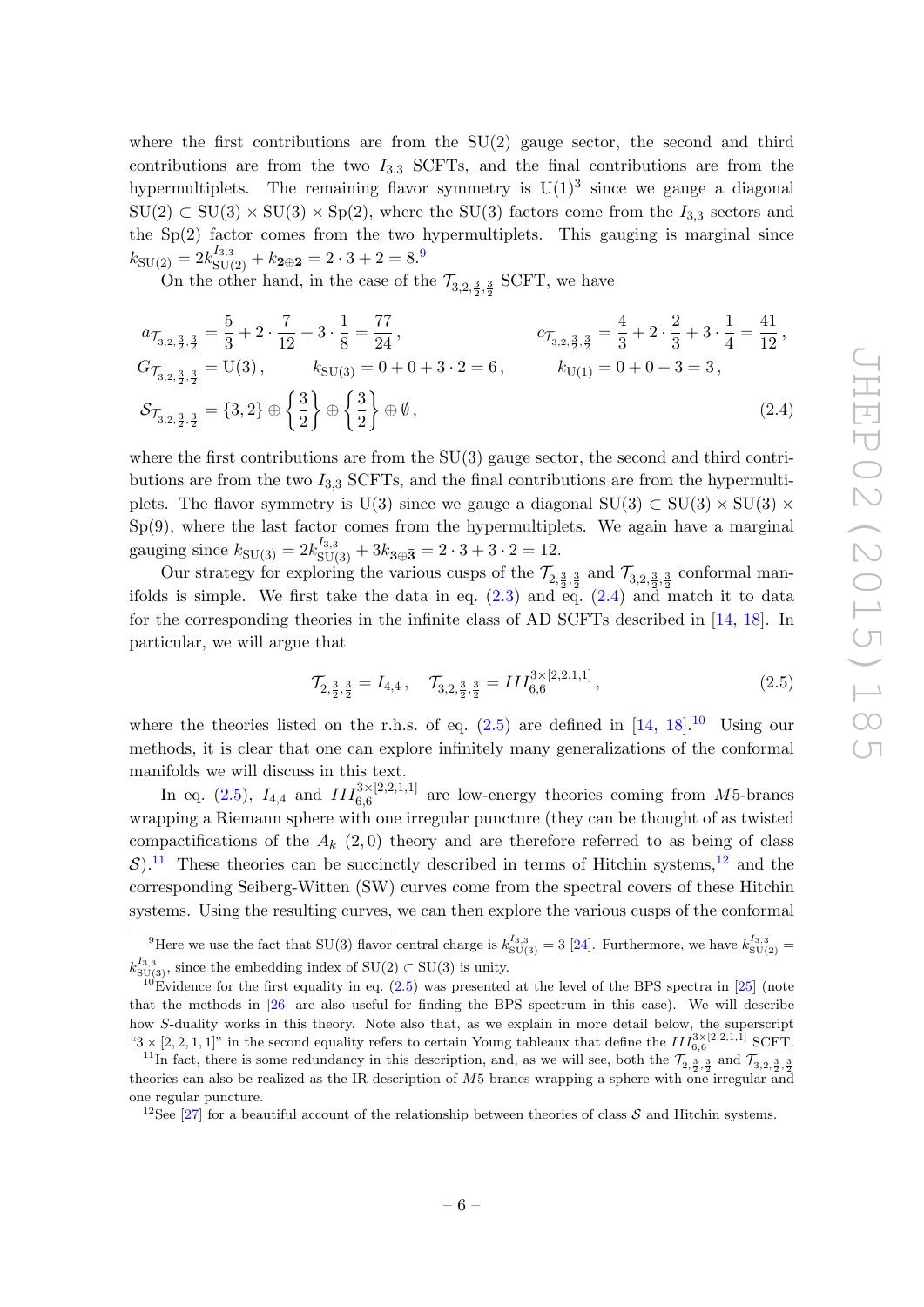manifolds and find new S-dual frames. As an alternate derivation, we will also show how to obtain the SW curves directly from certain UV-complete linear quiver theories.

Crucially, the Hitchin systems also give us direct access to the quantities (i)-(iii) without the need to fully analyze the SW curves.<sup>[13](#page-7-0)</sup> As a result, we can immediately generate conjectures about different S-dual frames and perform some checks on our guesses before verifying them by analyzing the SW curve. Indeed, in the examples below, we will essentially be able to conjecture the S-dualities from studying the different ways in which the quantities in (i)-(iii) can be partitioned. To confirm these guesses, we then study various limits of the SW curve.

The reasons we can proceed in this way are as follows:

• The Casimirs of the adjoint Higgs field in the Hitchin system description allow us to find the Coulomb branch spectrum,  $S = {\Delta_1, \cdots, \Delta_N}$ . By the results of [\[28\]](#page-39-9), this data also fixes $^{14}$  $^{14}$  $^{14}$ 

<span id="page-7-5"></span>
$$
2a - c = \frac{1}{2} \sum_{i=1}^{N} \left( \Delta_i - \frac{1}{2} \right) . \tag{2.6}
$$

• Using the recipes in  $[14, 18, 29]$  $[14, 18, 29]$  $[14, 18, 29]$  $[14, 18, 29]$  (see also the discussion in  $[30]$  and  $[31]$ ), we can give a Lagrangian description of the three-dimensional mirror of the  $S<sup>1</sup>$  compactification of our theory,  $\mathcal{T}_{3dm}$ . Although this description is not always "good" (in the sense that the IR superconformal R-symmetry can mix with accidental symmetries), we can unambiguously compute the dimension of the corresponding Coulomb branch,  $\dim \mathcal{M}_{\mathcal{C}}^{\text{3dm}}$ , and hence  $a - c$  via the relation

<span id="page-7-2"></span>
$$
a - c = -\frac{1}{24} \dim \mathcal{M}_{\mathcal{H}} = -\frac{1}{24} \dim \mathcal{M}_{\mathcal{C}}^{\text{3dm}} . \qquad (2.7)
$$

We expect eq.  $(2.7)$  to hold in all theories that have a genuine Higgs branch (all the superconformal theories of class  $S$  discussed in [\[14,](#page-38-11) [18\]](#page-38-15) with non-integer dimension Coulomb branch operators come from genus zero compactifications of the  $(2, 0)$  theory and therefore have Higgs branches). $15$ 

• The three-dimensional mirror often allows us (as long as the IR behavior is under sufficient control) to fix the precise flavor symmetry of the theory via the monopole analysis of [\[32\]](#page-39-13) or, sometimes, from applying mirror symmetry again and reading off the flavor symmetry directly.<sup>[16](#page-7-4)</sup>

<span id="page-7-1"></span><span id="page-7-0"></span> $13$ One possible exception to this statement might be the set of flavor anomalies.

 $14A$  condition for using the results in [\[28\]](#page-39-9) is that our theory has a freely generated Coulomb branch. All the theories we study in this paper satisfy this condition.

<span id="page-7-3"></span><sup>&</sup>lt;sup>15</sup>The first equality in eq.  $(2.7)$  is a natural generalization, to strongly coupled theories with a Higgs branch, of the weakly coupled result that  $a-c = -\frac{1}{24}(n_H - n_V)$ , where  $n_H$  is the number of hypermultiplets and  $n_V$  is the number of vector multiplets. The second equality in eq.  $(2.7)$  follows from mirror symmetry (in particular, the exchange of Higgs and Coulomb branches under this duality) and the fact that the Higgs branch does not receive quantum corrections as we go to long distances compared to the  $S<sup>1</sup>$  radius.

<span id="page-7-4"></span><sup>&</sup>lt;sup>16</sup>As we will discuss, in the case of the  $\mathcal{T}_{3, \frac{3}{2}}$  theory, this analysis is somewhat more subtle.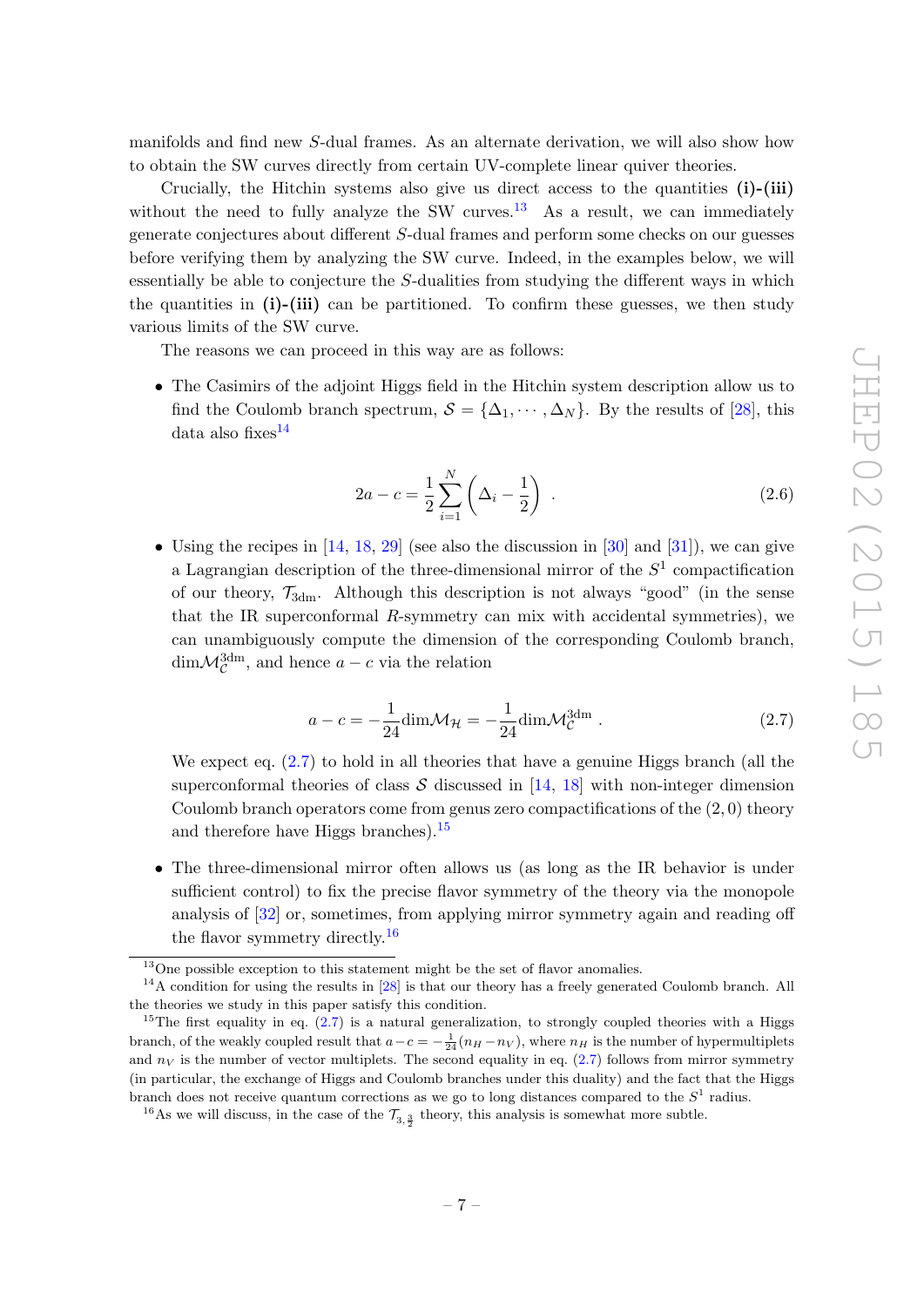We should note that from the perspective of the compactification of the  $A_k$  (2,0) theory, it may be somewhat surprising that we have an exactly marginal parameter at all. Indeed, in the case of Gaiotto's theories [\[9\]](#page-38-5), marginal parameters in the four-dimensional field theory are identified with complex structure deformations of the Riemann surfaces on which the parent six-dimensional theory is compactified. Clearly, the punctured spheres we consider do not have any complex structure deformations. Instead, it turns out that the exactly marginal deformations in our theories arise from certain dimensionless parameters of the co-dimension two defects used in defining the six-dimensional parent theory.<sup>[17](#page-8-1)</sup>

Finally, before we proceed, we should also note that in studying the behavior of our theories at different cusps in the marginal coupling space, we will often find it necessary to renormalize some of our parameters by multiplying them by functions that either vanish or diverge at a given cusp. The reason we do this is simple. We must demand that our parameterization of the Coulomb branch is non-singular so that the BPS masses are finite and non-trivial functions of the Coulomb branch coordinates. Presumably this criterion can be also understood as the necessity of renormalizing the operators whose vevs parameterize the Coulomb branch as we traverse the conformal manifold. In [\[23\]](#page-39-4), this renormalization was interpreted as the statement that operators can pick up non-trivial phases or mix in interesting ways as we travel along closed loops in the marginal coupling space (i.e., operators transform as sections of certain bundles over the conformal manifold). We will find some evidence for this picture, since our normalizations introduce monodromies in the marginal parameter space.

#### <span id="page-8-0"></span>3 A minimal generalization of Seiberg and Witten's S-duality

In this section, we will study the  $\mathcal{T}_{2,\frac{3}{2},\frac{3}{2}}$  theory introduced above. In the first subsection, we find the invariant quantities  $(i)$ – $(iii)$  of the  $I_{4,4}$  theory [\[18\]](#page-38-15) and show that they match those of  $\mathcal{T}_{2,\frac{3}{2},\frac{3}{2}}$ .<sup>[18](#page-8-2)</sup> We also argue that, subject to some assumptions, the only potential cusps of the  $\mathcal{T}_{2,\frac{3}{2},\frac{3}{2}}$  theory involve an SU(2) gauge sector coupled to two  $I_{3,3}$  sectors and a doublet of hypermultiplets (in other words, we argue that there is no emergent rank-two sector with Coulomb branch spectrum  $\{\frac{3}{2},\frac{3}{2}$  $\frac{3}{2}$ .

We then find further evidence for this picture by analyzing the SW curve of the  $I_{4,4}$ theory. Moreover, we find an S-duality action on the parameters of the theory that is reminiscent of the Spin(8) triality of the SU(2) gauge theory with  $N_f = 4$ . As a result, this discussion represents a simple generalization of Seiberg and Witten's analysis [\[2\]](#page-38-0). In the final subsection, we show how  $\mathcal{T}_{2,\frac{3}{2},\frac{3}{2}}$  can be derived from a UV-complete linear quiver.

Before proceeding to the calculations, let us show that our theory is the simplest (i.e., lowest-rank) example of an S-duality with non-integer dimension Coulomb branch operators under certain reasonable assumptions: (a) the only rank-zero theories are collections of free hypermultiplets and (b) the only rank-one theories with non-integer scaling dimension primaries are the  $I_{2,3}$ ,  $I_{2,4}$ , and  $I_{3,3}$  theories.<sup>[19](#page-8-3)</sup>

<span id="page-8-2"></span><span id="page-8-1"></span> $^{17}\mathrm{We}$  thank G. Moore for a discussion of this point.

<sup>&</sup>lt;sup>18</sup>Note that we can also realize our theory in terms of the  $(I_{3,3}, S)$  Hitchin system. This system has lower rank than the  $I_{4,4}$  Hitchin system, but it also has an additional regular singularity.

<span id="page-8-3"></span><sup>&</sup>lt;sup>19</sup>It might be possible to prove assumption (a) by generalizing [\[28\]](#page-39-9) and using the  $\mathcal{N}=2$  version of the arguments presented in [\[33\]](#page-39-14).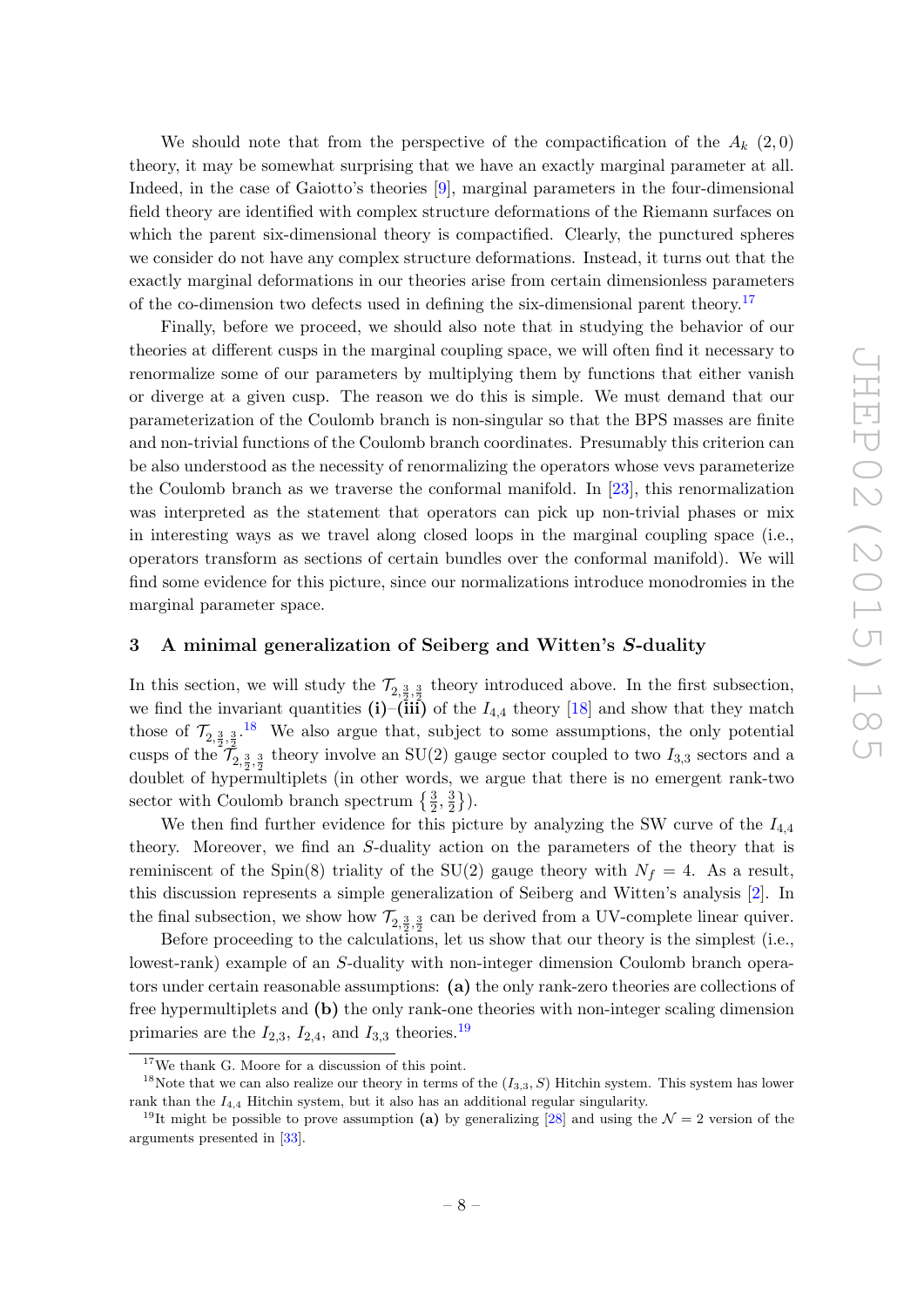Under these assumptions, it follows from the fact that  $I_{2,3}$  has no flavor symmetry and the fact that  $k_{\text{SU(2)}}^{I_{2,4}} = \frac{8}{3}$  $\frac{8}{3}$  [\[24\]](#page-39-5) that the lowest rank theory we can imagine constructing — let us call it  $\mathcal{T}_{rk2}$  — involves an SU(2) gauge theory coupled to one copy of the  $I_{3,3}$  theory (via a gauging of the  $SU(2) \subset SU(3)$  flavor symmetry) and five hypermultiplets (via a gauging of  $SU(2) \subset Sp(5)$  so that  $k_{SU(2)} = k_{SU(2)}^{I_{3,3}} + 5k_2 = 8$ . However,  $\mathcal{T}_{rk2}$  is inconsistent, because the gauged  $SU(2)$  suffers from Witten's  $SU(2)$  anomaly [\[19\]](#page-39-0).

To understand this last statement, note that the  $I_{3,3}$  theory cannot have such an anomaly. Indeed, as we described above, the  $I_{3,3}$  theory can be obtained as the IR endpoint of an RG flow from the asymptotically free limit of SU(2) SQCD with  $N_f = 3$  [\[13\]](#page-38-10) (the short-distance limit clearly has vanishing Witten anomaly since we can give  $SU(2) \subset SO(6)$ preserving masses to the squarks). This flow preserves an  $SU(3) \subset SO(6)$  flavor symmetry of the gauge theory, and, moreover, this symmetry is identified with the flavor symmetry of the  $I_{3,3}$  theory in the deep IR. Since the RG flow does not leave any additional massless matter besides the  $I_{3,3}$  theory at long distances, it must be the case that the Witten anomaly for the  $I_{3,3}$  theory matches the (vanishing) Witten anomaly for the UV theory. Therefore,  $\mathcal{T}_{rk2}$  has the same Witten anomaly as the five half-hypermultiplet doublets. This anomaly is clearly non-vanishing, and so the  $\mathcal{T}_{rk2}$  theory is inconsistent. On the other hand, since our  $\mathcal{T}_{2,\frac{3}{2},\frac{3}{2}}$  theory has an even number of hypermultiplet doublets, it is a consistent theory.

### <span id="page-9-0"></span>3.1 Evidence that  $\mathcal{T}_{2,\frac{3}{2},\frac{3}{2}}=I_{4,4},$  and a check of potential cusps

Let us check that the invariant quantities in eq.  $(2.3)$  for the  $\mathcal{T}_{2,\frac{3}{2},\frac{3}{2}}$  theory match the corresponding quantities for the  $I_{4,4}$  theory (evidence for the equivalence of the BPS spectra of these theories was given in  $[25]$ . To that end, we first note that, as desired, the  $I_{4,4}$ SCFT has the following  $\mathcal{N} = 2$  chiral spectrum [\[14,](#page-38-11) [18\]](#page-38-15)

$$
\mathcal{S}_{I_{4,4}} = \left\{ 2, \frac{3}{2}, \frac{3}{2} \right\} = \mathcal{S}_{\mathcal{T}_{2, \frac{3}{2}, \frac{3}{2}}} \ . \tag{3.1}
$$

As a result, using eq.  $(2.6)$ , we find [\[14\]](#page-38-11)

$$
2a_{I_{4,4}} - c_{I_{4,4}} = \frac{7}{4} = 2a_{\mathcal{T}_{2,\frac{3}{2},\frac{3}{2}}} - c_{\mathcal{T}_{2,\frac{3}{2},\frac{3}{2}}}.
$$
\n
$$
(3.2)
$$

Next, we can write down a good UV description of the three dimensional mirror the-ory.<sup>[20](#page-9-1)</sup> According to [\[14\]](#page-38-11), this theory is described by a quiver involving four  $U(1)$  nodes with a bifundamental between each node and the overall  $U(1)$  decoupled.<sup>[21](#page-9-2)</sup> Deleting a

<span id="page-9-1"></span> $^{20}$ By this we mean a theory in which the IR superconformal R symmetry is visible in the UV. More precisely, we have in mind a theory in which the IR superconformal R-symmetry (or R-symmetries if there are multiple sectors) descends from a symmetry (or symmetries if there are multiple sectors) of the RG flow.

<span id="page-9-2"></span> $^{21}$ In the prescription of [\[14,](#page-38-11) [18\]](#page-38-15), this statement follows from the fact that the irregular singularity of the corresponding Hitchin system has boundary conditions specified by three  $4 \times 4$  matrices whose eigenvalues are generically different (and whose degeneracies are therefore in one-to-one correspondence with three Young tableaux of the form  $[1, 1, 1, 1]$ . Note also that we have written the remaining U(1) factors in certain linear combinations that are convenient for applying the mirror symmetry algorithm in [\[34\]](#page-39-15).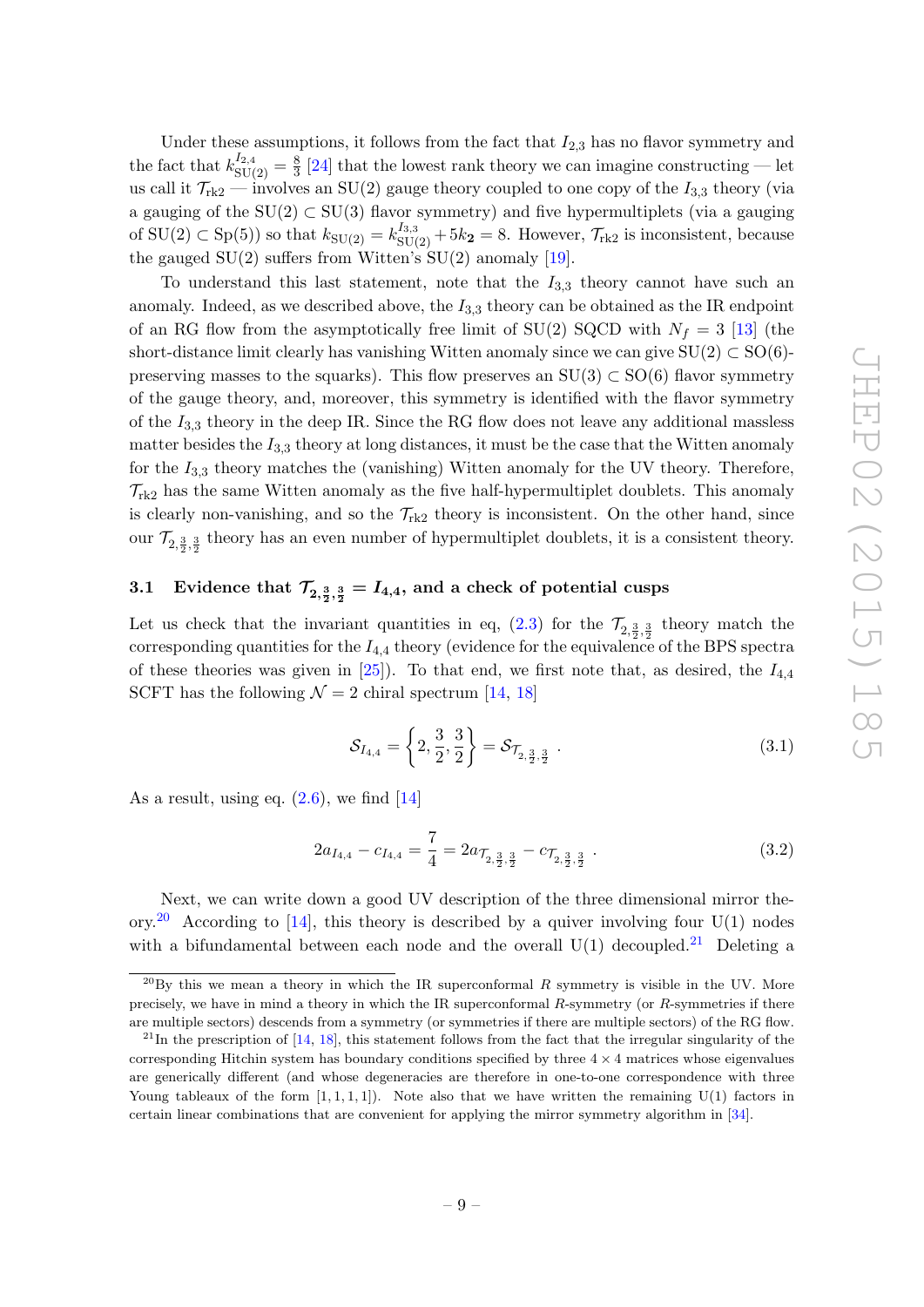redundant  $U(1)$  factor, we find the theory

|                             | $U(1)_{A}$ | $U(1)_B$ | $U(1)_C$ |
|-----------------------------|------------|----------|----------|
| $\mathcal{Q}_1$             |            |          |          |
| $\overline{Q_2}$            | 0          | 1        | 0        |
| $\overline{Q_3}$            | $\Omega$   |          | 1        |
| $\overline{Q_4}$            | 1          | $-1$     | 0        |
| $\overline{\overline{Q_5}}$ | $\Omega$   | 1        | $-1$     |
| $\overline{Q_6}$            | -1         |          |          |

(3.3)

As a result, we conclude that  $\dim \mathcal{M}_\mathcal{C}^{3dm} = 3$  and therefore [\[14\]](#page-38-11)

$$
a_{I_{4,4}} - c_{I_{4,4}} = -\frac{1}{8} = a_{\mathcal{T}_{2,\frac{3}{2},\frac{3}{2}}} - c_{\mathcal{T}_{2,\frac{3}{2},\frac{3}{2}}}.
$$
\n
$$
(3.4)
$$

Finally, we can check that the flavor symmetries match. One way to do this is to take the mirror transform of the above theory (using the algorithm in [\[34\]](#page-39-15))

|                         | $U(1)_{\hat{A}}$ | $U(1)_{\hat{B}}$ | $U(1)_{\hat{C}}$ |
|-------------------------|------------------|------------------|------------------|
| $Q_1$                   |                  |                  |                  |
| $\hat{Q}_2$             | 0                |                  | 0                |
| $\hat{Q}_3$             | 0                | 0                |                  |
| $\hat{Q}_4$             | -1               | $\boldsymbol{0}$ |                  |
| $\hat{\wedge}$<br>$Q_5$ |                  | $-1$             | 0                |
| $\hat{\frown}$<br>$Q_6$ |                  |                  | -1               |

We see that this theory has a  $U(1)^3$  flavor symmetry, and so

$$
G_{I_{4,4}} = U(1)^3 = G_{\mathcal{T}_{2,\frac{3}{2},\frac{3}{2}}} \tag{3.6}
$$

Alternatively, we can find the same result directly in the mirror theory by noting that there are three U(1) Coulomb branch symmetries that shift the three independent dual photons by constants. Any additional symmetries would correspond to currents that sit in monopole multiplets of dimension one [\[32\]](#page-39-13). However, the monopole multiplets have dimension

<span id="page-10-0"></span>
$$
\Delta(\overrightarrow{a}) = \frac{1}{2} (|a_1| + |a_1 - a_2| + |a_2| + |a_2 - a_3| + |a_3| + |a_3 - a_1|) > 1, \qquad (3.7)
$$

where  $\vec{a} = (a_1, a_2, a_3) \in \mathbb{Z}^3$  is a magnetic  $U(1)^3$  charge vector. Note also that eq. [\(3.7\)](#page-10-0) is consistent with the claim that we have a good description of the IR theory since there are no free (or unitarity bound violating) monopole operators in our microscopic description. These results strongly indicate that  $\mathcal{T}_{2,\frac{3}{2},\frac{3}{2}} = I_{4,4}.$ 

Let us now ask about possible S-dual descriptions. One possibility is that we have various dual descriptions involving an  $SU(2)$  gauge group coupled to two  $I_{3,3}$  sectors and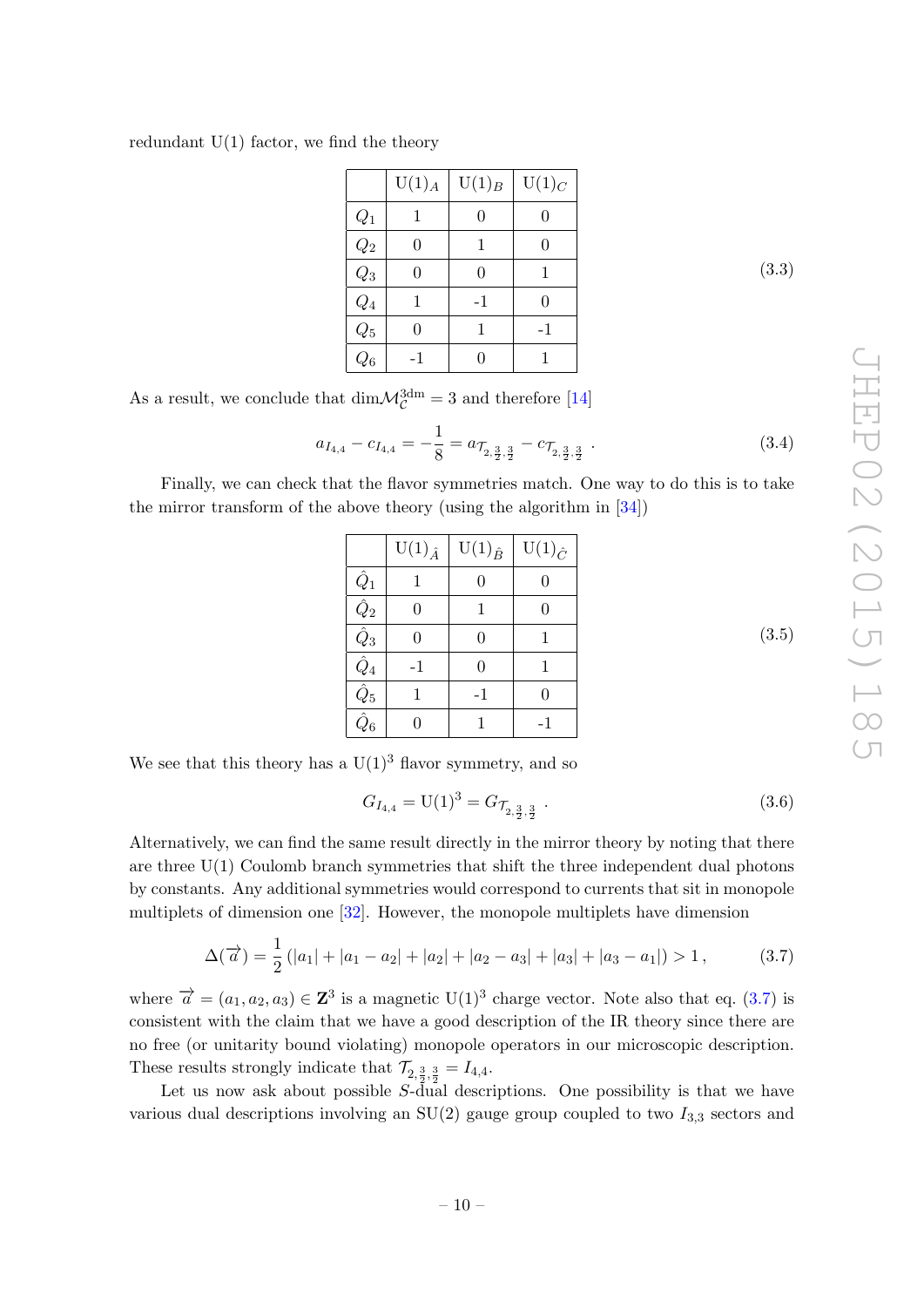a doublet of hypermultiplets. A more exotic possibility would involve a dual description with an  $SU(2)$  gauge group coupled to a rank-two theory with Coulomb branch spectrum  $\{\frac{3}{2}, \frac{3}{2}$  $\frac{3}{2}$ . While we cannot prove that this second possibility does not occur without the SW analysis of the next section, we can already see it is unlikely. Indeed, it is reasonable to assume that any of the sectors that emerge at the cusps of the conformal manifold are also of class S and can be realized as compactifications of the  $(2,0)$   $A_k$  theory (since the parent  $I_{4,4}$  theory is in this class). However, there are no rank-two theories with spectrum  $\{\frac{3}{2}, \frac{3}{2}$  $\frac{3}{2}$  that can be built from the recipes in [\[14,](#page-38-11) [18\]](#page-38-15) (besides two decoupled copies of the  $I_{3,3}$  theory). In the next subsection, we will demonstrate that the first option described in this paragraph is indeed realized.

#### <span id="page-11-0"></span>3.2 Analysis of the SW curve

We begin by writing down the Seiberg-Witten curve for the  $I_{4,4}$  theory

$$
0 = x4 + qx2z2 + z4 + c30x3 + c03z3 + c20x2 + c11xz + c02z2 + c10x + c01z + c00
$$
 (3.8)

The Seiberg-Witten 1-form is given by  $\lambda = x dz$ . Since the mass of a BPS state is given by  $\oint \lambda$ , the 1-form  $\lambda$  has scaling dimension one. This observation fixes the scaling dimensions of  $x, z, c_{ij}$  and q as

<span id="page-11-4"></span>
$$
[x] = [z] = 1/2, \quad [c_{ij}] = 2 - \frac{i+j}{2}, \quad [q] = 0.
$$
 (3.9)

The  $c_{ij}$  with  $0 < [c_{ij}] < 1$  correspond to relevant couplings of the theory while those with  $|c_{ij}| > 1$  are regarded as vevs of Coulomb branch operators. The  $c_{ij}$  of dimension one are mass-deformation parameters, and the dimensionless parameter  $q$  is interpreted as an exactly marginal coupling of the theory.

In order to make contact with the  $\mathcal{T}_{2,\frac{3}{2},\frac{3}{2}}$  theory discussed above, we should first show that an SU(2) gauge symmetry emerges. To that end, let us turn off all the  $c_{ij}$  except for  $c_{00}$ . The SW curve is given by

<span id="page-11-5"></span>
$$
0 = x^4 + qx^2z^2 + z^4 + c_{00} \tag{3.10}
$$

In terms of  $y = -i(c_{00})^{\frac{3}{2}}/(qx^2), \tilde{x} = i\sqrt{c_{00}}z/(x^2)$  $\sqrt{2}x$ ,  $f = 1 - 4/q^2$  and  $u = c_{00}/q$ , this curve is expressed as

<span id="page-11-3"></span><span id="page-11-1"></span>
$$
y^2 = (\tilde{x}^2 - u)^2 - f\tilde{x}^4,
$$
\n(3.11)

with the 1-form now  $\lambda = u \, d\tilde{x}/y$ . The equation [\(3.11\)](#page-11-1) is precisely the curve for SU(2) with  $N_f = 4$  [\[2,](#page-38-0) [35\]](#page-39-16), where u is the Coulomb branch parameter of dimension 2. The parameter f is related to the exactly marginal gauge coupling  $\tau = \frac{\theta}{\pi} + \frac{8\pi i}{g^2}$  $\frac{3\pi i}{g^2}$ .<sup>[22](#page-11-2)</sup> The equivalence of  $(3.10)$ and  $(3.11)$  suggests that the  $I_{4,4}$  curve contains a sector described by a conformal SU(2) vector multiplet.

<span id="page-11-2"></span><sup>&</sup>lt;sup>22</sup>Without loss of generality, we can take  $\sqrt{1-f} = \frac{2}{q} = \frac{\theta_2^4 + \theta_1^4}{\theta_2^4 - \theta_1^4}$  with  $\theta_1 = \sum_{n \in \mathbf{Z}} e^{\pi i \tau (n + \frac{1}{2})^2}$  and  $\theta_2 =$  $\sum_{n\in\mathbf{Z}}(-1)^n e^{\pi i\tau n^2}.$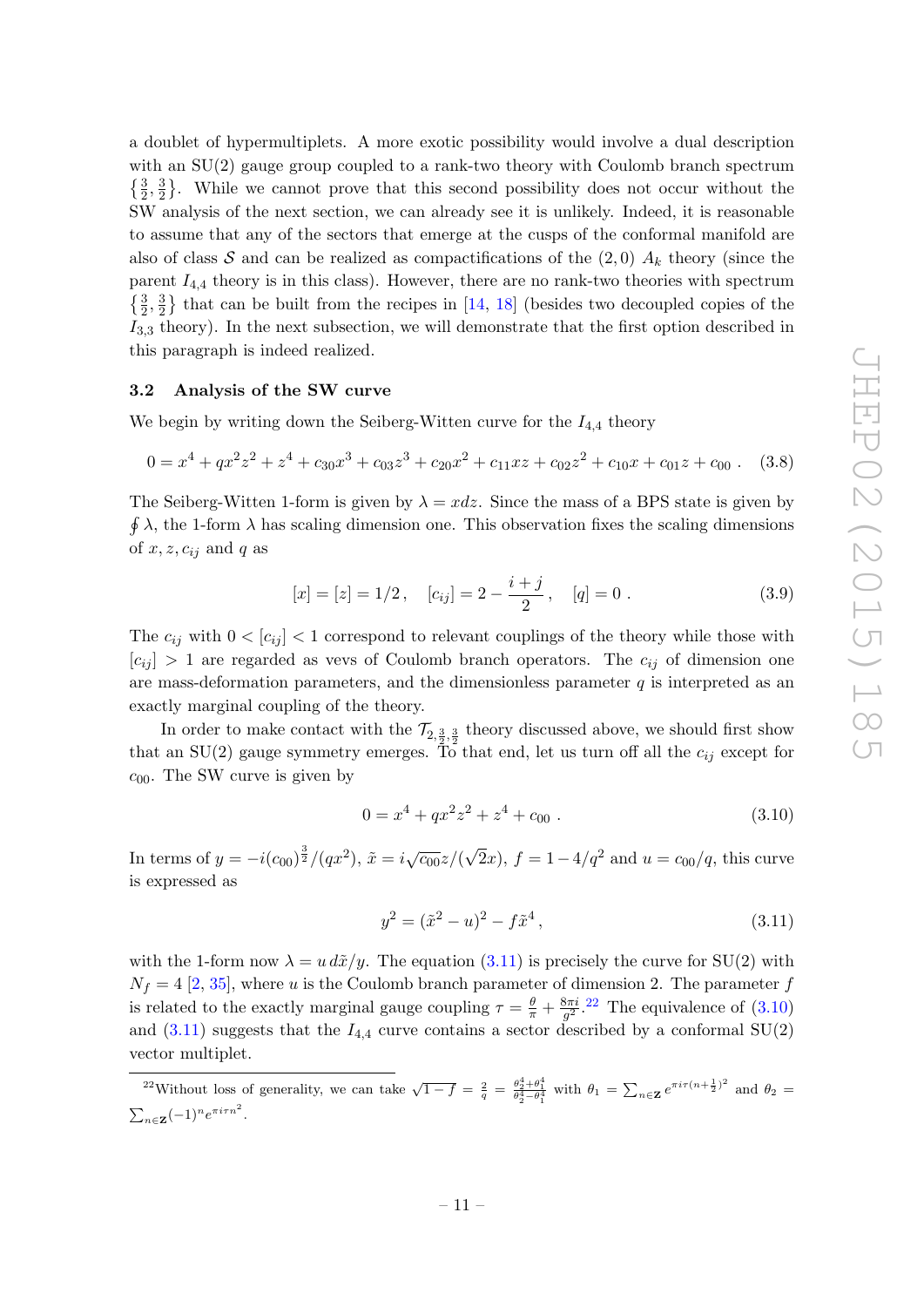The above SU(2) gauge theory has cusps at  $q = \infty$  and  $q = \pm 2$  where the curve [\(3.11\)](#page-11-1) degenerates and different S-dual descriptions of the theory become weakly coupled. We can go between the cusps via the transformations  $T : \tau \to \tau + 1$  and  $S : \tau \to -1/\tau$  [\[2\]](#page-38-0). In terms of q, these are expressed as  $T: q \to \frac{12-2q}{2+q}$ ,  $S: q \to -q$ . It turns out that S and T can be extended to the full  $I_{4,4}$  curve  $(3.8)$ . To that end, first consider

<span id="page-12-1"></span><span id="page-12-0"></span>
$$
\tilde{S}: \qquad q \to -q \,, \quad c_{k\ell} \to -e^{\frac{\pi i}{4}(\ell-k)}c_{k\ell} \,. \tag{3.12}
$$

The equation [\(3.8\)](#page-11-4) is invariant under this transformation after we perform a one-formpreserving coordinate transformation  $z \to e^{-\frac{\pi i}{4}}z$  and  $x \to e^{\frac{\pi i}{4}}x$ .

Next, consider the T transformation. We first shift  $x \to x + c_{30}/(2q - 4)$  and  $z \to z$  $z + c_{03}/(2q - 4)$  so that the curve  $(3.8)$  is

$$
0 = x4 + qx2z2 + z4 + (x2 + z2)(\tilde{c}_{30}x + \tilde{c}_{03}z) + \tilde{c}_{20}x2 + \tilde{c}_{11}xz + \tilde{c}_{02}z2 + \tilde{c}_{10}x + \tilde{c}_{01}z + \tilde{c}_{00}.
$$
 (3.13)

This shift keeps  $\lambda$  invariant up to an exact term. While the relation between  $c_{k\ell}$  and  $\tilde{c}_{k\ell}$  is generically complicated, it reduces to  $\tilde{c}_{k\ell} = c_{k\ell}$  when  $q \to \infty$ . Now consider the following transformation:

<span id="page-12-2"></span>
$$
\tilde{T}: \qquad q \to \frac{12 - 2q}{2 + q}, \quad \tilde{c}_{k\ell} \to \frac{4}{2 + q} g(\tilde{c}_{k\ell}), \tag{3.14}
$$

where g is a linear map defined by  $g(\tilde{c}_{30}) = \frac{1}{\sqrt{2}}$  $\frac{1}{2}(\tilde{c}_{30}+\tilde{c}_{03}),\ g(\tilde{c}_{03})=\frac{1}{\sqrt{2}}$  $\bar{z}(\tilde{c}_{03}-\tilde{c}_{30}),\ g(\tilde{c}_{20})=$ 1  $\frac{1}{2}(\tilde{c}_{20}+\tilde{c}_{11}+\tilde{c}_{02}),~~g(\tilde{c}_{11})=(\tilde{c}_{02}-\tilde{c}_{20}),~~g(\tilde{c}_{02})=\frac{1}{2}(\tilde{c}_{20}-\tilde{c}_{11}+\tilde{c}_{02}),~~g(\tilde{c}_{10})=\frac{1}{\sqrt{2}}(\tilde{c}_{20}+\tilde{c}_{11}+\tilde{c}_{02}),~~g(\tilde{c}_{11})=(\tilde{c}_{20}+\tilde{c}_{11}+\tilde{c}_{02}),~~g(\tilde{c}_{12})=(\tilde{c}_{20}+\tilde$  $\frac{1}{2}(\tilde{c}_{10} +$  $(\tilde{c}_{01}), g(\tilde{c}_{01}) = \frac{1}{\sqrt{2}}$  $\overline{z}(\tilde{c}_{01} - \tilde{c}_{10})$  and  $g(\tilde{c}_{00}) = \tilde{c}_{00}$ . The equation [\(3.13\)](#page-12-0) is invariant under this transformation after performing a coordinate transformation  $x \to \frac{1}{\sqrt{2}}$  $\frac{1}{2}(x+z)$  and  $z \rightarrow \frac{1}{4}$  $\frac{1}{2}(z-x)$ , which keeps the 1-form invariant up to an exact term. Hence, the  $I_{4,4}$ curve is invariant under the transformations generated by  $\tilde{S}$  and  $\tilde{T}$ .

As we will show in the remaining parts of this subsection, the cusps of the conformal SU(2) gauge theory persist in the presence of the fractional dimensional operators, and, at each of the cusps  $q = \infty, \pm 2$ , a weakly coupled SU(2) gauge group couples two  $I_{3,3}$ theories and a doublet of hypermultiplets. We go between the cusps via the  $\ddot{S}$  and  $\ddot{T}$ transformations (and we use this freedom to study the cusp at  $q = \infty$  and then study the  $q = \pm 2$  cusps via these symmetries).

Moreover, we see in  $(3.12)$  and  $(3.14)$  that these transformations act non-trivially on the various parameters and vevs. Note that the  $\tilde{S}$  and  $\tilde{T}$  transformations take a particularly simple form when acting on the independent physical mass parameters (i.e., the independent residues of the one-form),  $m_i$  ( $i = 1, 2, 3$ ), of the theory

$$
\tilde{S}: \qquad m_1 \to m_1 \,, \quad m_2 \to m_3 \,, \quad m_3 \to m_2 \,,
$$
  
\n
$$
\tilde{T}: \qquad m_1 \to m_2 \,, \quad m_2 \to m_1 \,, \quad m_3 \to m_3 \,, \tag{3.15}
$$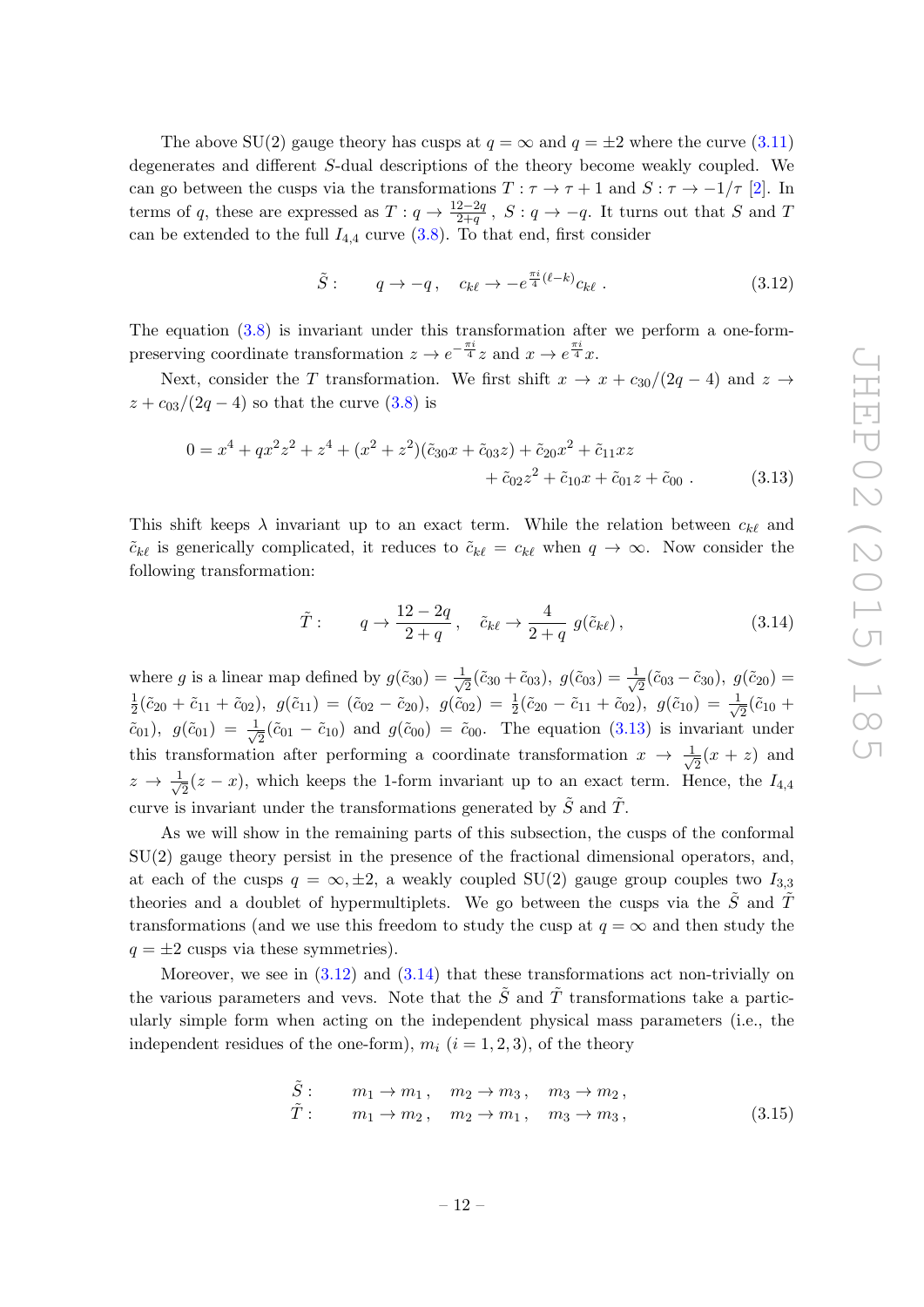where the  $m_i$  are the independent eigenvalues of the simple poles in the Hitchin field at  $z = \infty$ <sup>[23](#page-13-1)</sup> As a result, we see that the duality group acts on the residues via  $S_3$ .

This situation is somewhat reminiscent of the action of the  $SL(2, Z)$  duality group of the SU(2)  $N_f = 4$  gauge theory on the mass parameters via triality [\[2\]](#page-38-0) (although here we only have a  $U(1)^3$  flavor symmetry instead of SO(8), and we have a non-trivial action of the duality group on the various non-integer dimension parameters of the theory). Indeed, it would be interesting to make this analogy more precise.  $24$ 

#### <span id="page-13-0"></span>3.2.1 Cusp at  $q = \infty$

Consider the  $I_{4,4}$  curve [\(3.8\)](#page-11-4) near  $q = \infty$ . Since one of the coefficients is divergent in this limit, it is not clear whether our parameterization of the curve describes the Coulomb branch in a non-singular fashion. As discussed in the introduction, we should normalize the  $c_{ij}$  so that the masses of BPS states are non-trivial functions of these quantities.

Let us first consider the Coulomb branch parameter  $c_{10}$  of dimension  $\frac{3}{2}$ . When all the other deformations of the conformal point are turned off, the curve is given by  $0 =$  $x^4 + qx^2z^2 + z^4 + c_{10}x$ . To evaluate the periods of this curve, let us change variables as  $(x, z) \rightarrow (x, w)$  with  $w = z/x$ . Neglecting a trivial branch  $(x = 0)$ , we find

<span id="page-13-3"></span>
$$
x^3 = -\frac{c_{10}}{1 + qw^2 + w^4},\tag{3.16}
$$

The 1-form is  $\lambda = \frac{1}{2}$  $\frac{1}{2}x^2dw$  up to exact terms. The curve  $(3.16)$  is a triple covering of the w-plane with branch points at the roots of  $1 + qw^2 + w^4$  and at  $w = \infty$ . Let us define the roots  $w_{\pm} = \pm \sqrt{\frac{1}{2}}$  $\frac{1}{2}(-q+\sqrt{q^2-4})$ . In the limit  $q \to \infty$ , the 1-cycle with the largest absolute value of the period of the one-form is the one around  $w = \infty$  and  $w = w_+$  (or w−). Its period behaves in the limit as

<span id="page-13-4"></span>
$$
\frac{1}{2\pi i} \oint \lambda \sim \kappa \frac{(c_{10})^{\frac{2}{3}}}{q^{\frac{1}{2}}},\tag{3.17}
$$

with a q-independent constant  $\kappa$ . Since [\(3.17\)](#page-13-4) vanishes in the limit  $q \to \infty$ , all the periods are vanishing in the limit  $q \to \infty$  if  $c_{10}$  is finite. As a result, our parameterization of the Coulomb branch is singular since all finite values of  $c_{10}$  are mapped to the origin of the moduli space (i.e., the scale-invariant point). To parameterize the Coulomb branch correctly near  $q \sim \infty$ , we should normalize  $c_{10}$  as

$$
c_{10} \to q^{\frac{3}{4}} c_{10} \,, \tag{3.18}
$$

so that the period with the largest absolute value remains finite and non-vanishing in the limit  $q \to \infty$ . We renormalize all the  $c_{ij}$  except for  $c_{00}$  in the same way (i.e., we demand

<span id="page-13-1"></span><sup>&</sup>lt;sup>23</sup>In particular, we have  $M_3 = \text{diag}(-m_1 - m_2 - m_3, m_1, m_2, m_3)$  and  $M_1 = \text{diag}(a, -a, a^{-1}, -a^{-1})$ in [\(A.3\)](#page-30-1). Turning off the other parameters of the Hitchin system for simplicity, we find  $c_{20} = a^{-1}(m_3 (m_2) + a(2m_1 + m_2 + m_3), c_{11} = (a^2 - a^{-2})(m_2 + m_3), c_{02} = -a^{-1}(2m_1 + m_2 + m_3) + a(m_2 - m_3),$  and  $q = -(a^2 + a^{-2}).$ 

<span id="page-13-2"></span> $^{24}$ In particular, it would be interesting to determine the duality group and any homomorphisms between this group and the group that acts on the parameters of the theory as in [\(3.12\)](#page-12-1) and [\(3.14\)](#page-12-2).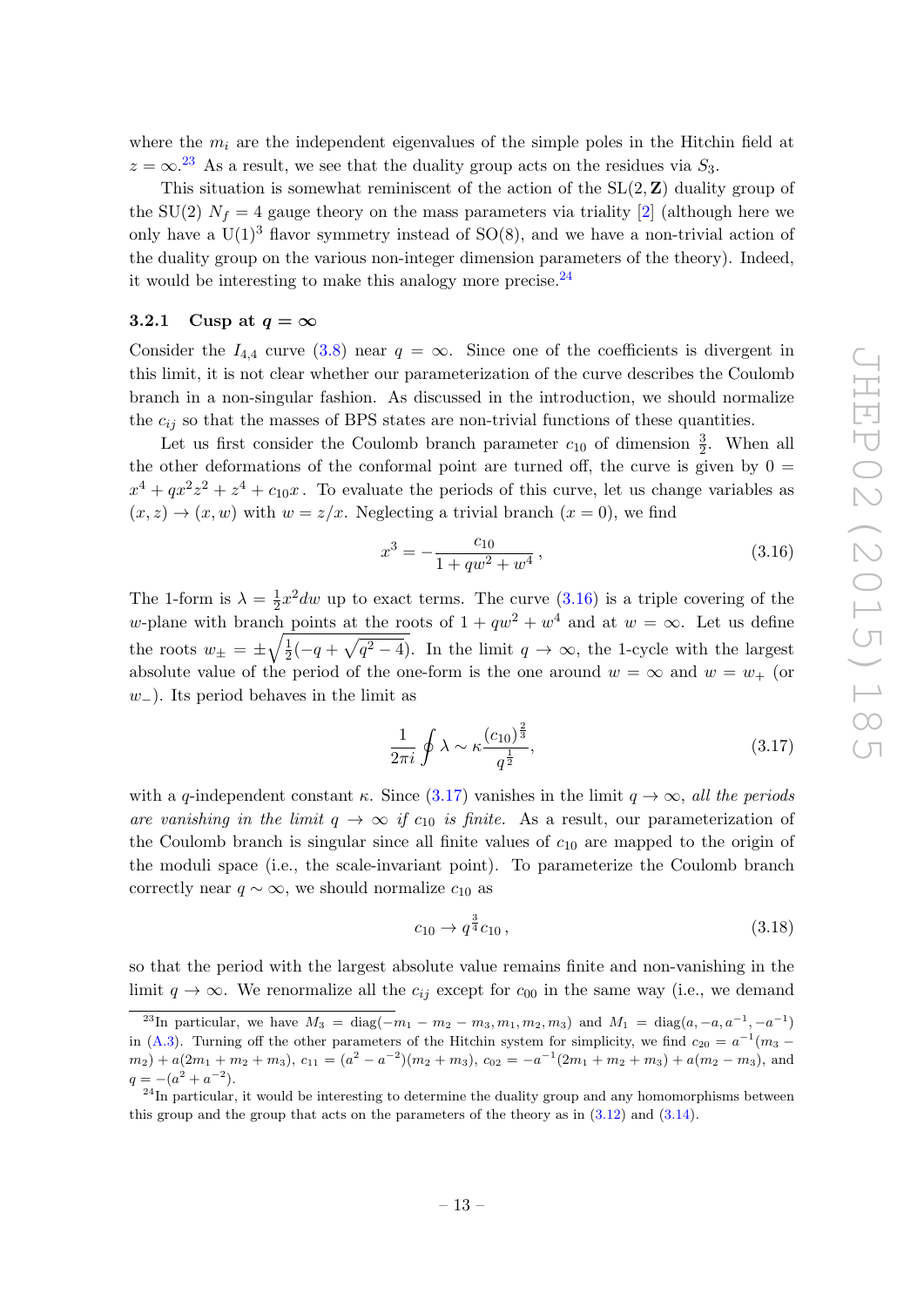that the largest period created by each  $c_{ij} \neq 0$  remains finite and non-vanishing in the limit  $q \to \infty$ ).

The only deformation we need to study more carefully is  $c_{00}$ . When only  $c_{00}$  is turned on, the curve is the genus one curve [\(3.10\)](#page-11-3). With an appropriate choice of two independent 1-cycles A and B, their periods behave in the limit  $q \to \infty$  as

$$
\frac{1}{2\pi i} \oint_{\mathcal{A}} \lambda \sim \sqrt{\frac{c_{00}}{q}} \,, \qquad \frac{1}{2\pi i} \oint_{\mathcal{B}} \lambda \sim \frac{1}{\pi i} \sqrt{\frac{c_{00}}{q}} \log q \,. \tag{3.19}
$$

Since the ratio of the two periods is divergent, the curve is pinched in the limit  $q \rightarrow$  $\infty$ . This is the signature of a light W-boson and an infinitely massive monopole. A natural normalization in this case is  $c_{00} \to qc_{00}$  so that  $\frac{1}{2\pi i} \oint_{\mathcal{A}} \lambda \sim \sqrt{c_{00}}$  and  $\frac{1}{2\pi i} \oint_{\mathcal{B}} \lambda \sim$ 1  $\frac{1}{\pi i} \sqrt{c_{00}} \log q.^{25}$  $\frac{1}{\pi i} \sqrt{c_{00}} \log q.^{25}$  $\frac{1}{\pi i} \sqrt{c_{00}} \log q.^{25}$ 

As a result, the curve near  $q \sim \infty$  is written as

$$
0 = x4 + qx2z2 + z4 + q\frac{1}{4}c30x3 + q\frac{1}{4}c03z3 + q\frac{1}{2}c20x2+ qc11xz + q\frac{1}{2}c02z2 + q\frac{3}{4}c10x + q\frac{3}{4}c01z + qc00. (3.20)
$$

Let us now study the behavior of this curve in the limit  $q \to \infty$ . It turns out that the curve splits into three sectors.

• In the region  $|z/x| \sim 1/\sqrt{q}$ , the curve is well-described by the new set of variables  $\tilde{z} = q^{\frac{1}{4}}z$  and  $\tilde{x} = q^{-\frac{1}{4}}x$ . In the limit  $q \to \infty$ , the curve reduces to

$$
0 = \tilde{x}^4 + \tilde{x}^2 \tilde{z}^2 + c_{30} \tilde{x}^3 + c_{20} \tilde{x}^2 + c_{11} \tilde{x} \tilde{z} + c_{10} \tilde{x} + c_{00} \ . \tag{3.21}
$$

By shifting  $\tilde{z} \to \tilde{z} - c_{11}/(2\tilde{x})$ , the curve is written as

$$
0 = \tilde{x}^4 + \tilde{x}^2 \tilde{z}^2 + c_{30} \tilde{x}^3 + c_{20} \tilde{x}^2 + c_{10} \tilde{x} + \left(c_{00} - \frac{c_{11}^2}{4}\right) \,. \tag{3.22}
$$

The Seiberg-Witten 1-form is now given by  $\lambda = -\tilde{z}d\tilde{x}$  up to exact terms. This is exactly the expression for the SW curve of an  $I_{3,3}$  theory (under the identifications  $(\tilde{x}, \tilde{z}) \sim (z, x)$ , as given in eq.  $(A.4).^{26}$  $(A.4).^{26}$  $(A.4).^{26}$  The parameters  $c_{30}, c_{20}, c_{10}$  are the relevant coupling of dimension  $\frac{1}{2}$ , a mass parameter, and the vev of the Coulomb branch operator of dimension  $\frac{3}{2}$ , respectively. The combination  $\sqrt{c_{00} - c_{11}^2/4}$  corresponds to the mass parameter associated with an  $SU(2)$  subgroup of the  $SU(3)$  flavor symmetry.

• In the region  $|z/x| \sim \sqrt{q}$ , the curve is well-described by the new variables  $\tilde{z} = q^{-\frac{1}{4}}z$ and  $\tilde{x} = q^{\frac{1}{4}}x$ . The 1-form is now  $\lambda = \tilde{x}d\tilde{z}$ . After shifting  $\tilde{x} \to \tilde{x} - c_{11}/(2\tilde{z})$ , the curve in the limit  $q \to \infty$  is written as

$$
0 = \tilde{z}^4 + \tilde{x}^2 \tilde{z}^2 + c_{03} \tilde{z}^3 + c_{02} \tilde{z}^2 + c_{01} \tilde{z} + \left(c_{00} - \frac{c_{11}^2}{4}\right) \,. \tag{3.23}
$$

<span id="page-14-0"></span><sup>&</sup>lt;sup>25</sup>We could also normalize  $c_{00}$  as  $c_{00} \to q(\log q)^2$  so that  $\frac{1}{2\pi i} \oint_A \lambda \sim \sqrt{c_{00}}/\log q$  and  $\frac{1}{2\pi i} \oint_B \lambda \sim \frac{1}{\pi i}$  $\sqrt{c_{00}}$ . Here we use the traditional normalization in which the period of the pinched cycle is finite and non-vanishing. Note that for  $c_{ij} \neq c_{00}$  there is a unique renormalization up to q-independent rescaling. The reason for this is that no 1-cycle created by  $c_{ij} \neq c_{00}$  is pinched in the limit  $q \to \infty$ .

<span id="page-14-1"></span><sup>&</sup>lt;sup>26</sup>The minus sign in the 1-form is absorbed by  $U(1)_R$  rotation.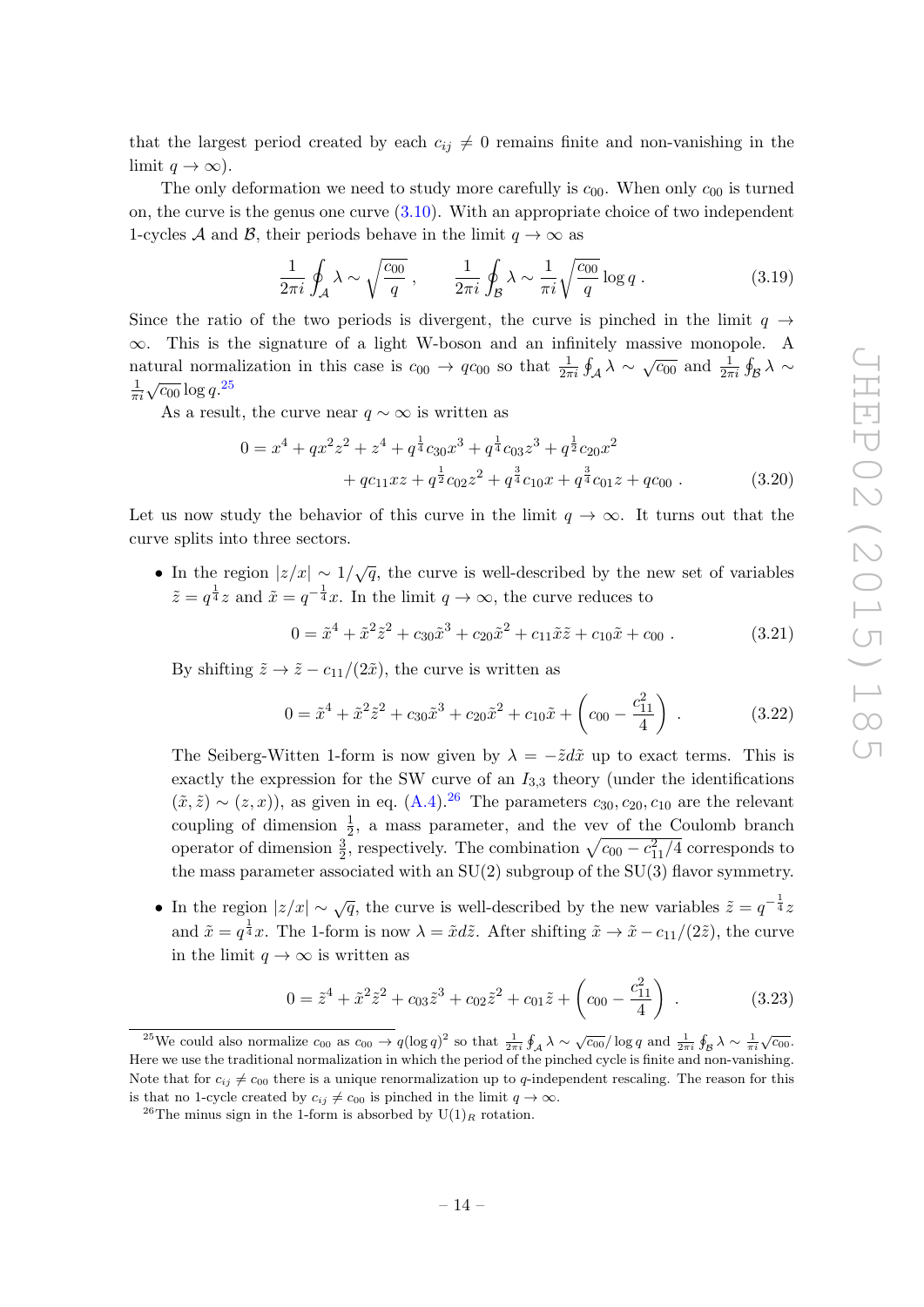This is again an  $I_{3,3}$  curve, but now depends on different parameters. The only parameter shared with the previous  $I_{3,3}$  curve is the mass  $\sqrt{c_{00} - c_{11}/4}$  associated with an  $SU(2)$  subgroup of the flavor symmetry. This result suggests that we have gauged a diagonal  $SU(2) \subset SU(3)$  of the two  $I_{3,3}$  SCFTs.

• In the region  $|z/x| \sim 1$ , the curve in the limit  $q \to \infty$  is given by

$$
0 = x^2 z^2 + c_{11} x z + c_{00} . \t\t(3.24)
$$

This curve describes the SU(2) superconformal QCD in the weak coupling limit with  $c_{11}$  a mass parameter for a fundamental hypermultiplet. We can eliminate this term by shifting  $x \to x - c_{11}/(2z)$ . The curve after the shift is  $0 = x^2z^2 + (c_{00} - c_{11}^2/4)$ , which describes the pinched W-boson cycle of the weak-coupling SU(2) curve. The mass of the W-boson is proportional to  $\sqrt{c_{00} - c_{11}^2/4}$ .<sup>[27](#page-15-2)</sup> The monopole cycle is overlapping between  $|z/x| \sim \sqrt{q} \sim \infty$  and  $|z/x| \sim 1/\sqrt{q} \sim 0$ ; its period is divergent.

To recapitulate: the first two sectors describe two  $I_{3,3}$  theories while the third sector describes an SU(2) vector multiplet coupled to a fundamental hypermultiplet. The Wboson mass implies that the SU(2) sector is gauging the SU(2) flavor subgroups of the  $I_{3,3}$ sectors. Hence, the  $I_{4,4}$  curve [\(3.8\)](#page-11-4) near  $q \sim \infty$  describes the Coulomb branch of the weak coupling limit of the  $\mathcal{T}_{2,\frac{3}{2},\frac{3}{2}}$  theory defined in the introduction.

### <span id="page-15-0"></span>3.2.2 Cusps at  $q = \pm 2$

Let us briefly discuss the other cusps at  $q = \pm 2$ . Since they are mapped to  $q = \infty$  by the symmetry transformations  $\tilde{S}$  and  $\tilde{T}$  described in [\(3.12\)](#page-12-1) and [\(3.14\)](#page-12-2), the theory again splits into two  $I_{3,3}$  theories weakly gauged by an SU(2) vectormultiplet coupled to a fundamental hypermultiplet. From  $(3.12)$  and  $(3.14)$ , we can read off the renormalized curve near  $q \sim \pm 2$  as

$$
0 = x^{4} + qx^{2}z^{2} + z^{4} + \epsilon^{\frac{3}{4}}c_{30}x^{3} + \epsilon^{\frac{3}{4}}c_{03}z^{3} + \epsilon^{\frac{1}{2}}c_{20}x^{2} + c_{11}xz + \epsilon^{\frac{1}{2}}c_{02}z^{2} + \epsilon^{\frac{1}{4}}c_{10}x + \epsilon^{\frac{1}{4}}c_{01}z + c_{00} ,
$$
 (3.25)

where  $\epsilon = q \mp 2$ . It is straightforward to show that, in the limit  $q \to \pm 2$ , the curve splits into two  $I_{3,3}$  curves connected by an SU(2) curve. A difference from the previous cusp is that the parameters  $c_{ij}$  are now mixed among the three sectors. In terms of the linear map g defined below [\(3.14\)](#page-12-2), one of the  $I_{3,3}$  curves is characterized by  $g(c_{30}), g(c_{20}), g(c_{10})$  and  $g(c_{00}) - g(c_{11})^2/4$  while the other is governed by  $g(c_{03}), g(c_{02}), g(c_{01})$  and  $g(c_{00}) - g(c_{11})^2/4$ . The SU(2) vector multiplet and a fundamental hypermultiplet are characterized by  $g(c_{00})$ and  $g(c_{11})$ .

#### <span id="page-15-1"></span>3.3 The linear quiver

In this section, we would like to demonstrate how the  $\mathcal{T}_{2,\frac{3}{2},\frac{3}{2}}$  theory can be engineered from a UV-complete linear quiver. To that end, consider the theory in figure [1.](#page-16-0) Following [\[36\]](#page-39-17),

<span id="page-15-2"></span> $27$ The shift of the W-boson mass squared by a hypermultiplet mass squared is a common phenomenon. See for example [\[2\]](#page-38-0).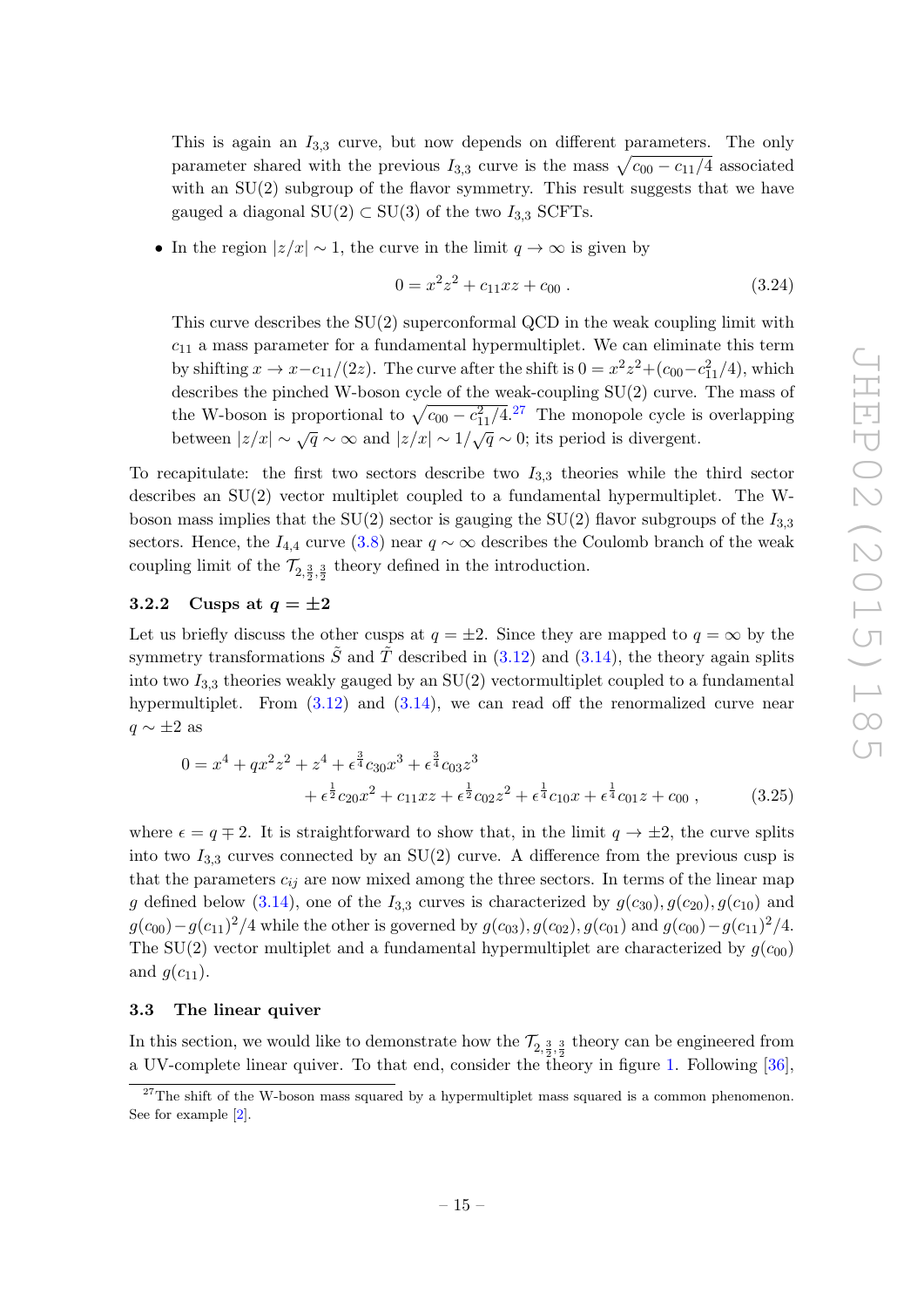

<span id="page-16-0"></span>**Figure 1.** A UV linear quiver embedding of the  $\mathcal{T}_{2,\frac{3}{2},\frac{3}{2}}$  theory.

we can write the corresponding SW curve as follows:

$$
q_1 t^2 (v + m_1) + t(v^2 + \mu_1 v + \tilde{u}_2) + (v^3 + u_2 v + u_3)
$$
  
+ 
$$
\frac{v^2 + \mu_2 v + u'_2}{t} \Lambda (v + m_2) + \frac{v + m_3}{t^2} q_2 \Lambda^2 (v + m_2)^2 = 0.
$$
 (3.26)

The SW differential has the form  $\lambda = \frac{v}{t}$  $\frac{v}{t}dt$ . In the above formula  $u_i$ ,  $u'_2$  and  $\tilde{u}_2$  are the Coulomb branch coordinates of the theory,  $m_1$  and  $m_3$  encode the mass parameters for the two SU(2) doublets,  $m_2$  is related to the mass of the fundamental hypermultiplet of SU(3),  $\mu_1$  and  $\mu_2$  are associated with the mass parameters of the bifundamental hypermultiplets.<sup>[28](#page-16-1)</sup>  $q_1, q_2$  and  $\Lambda$  are, respectively, the marginal couplings of the SU(2) gauge groups and the dynamical scale of the SU(3) group. If we send one of the  $q_i$  couplings to zero, the curve reduces to that of the linear quiver with the SU(2) group replaced by two hypers in the fundamental of SU(3), which is indeed the expected degeneration in the "ungauging" limit. Setting  $q_1 = q_2 = 0$  the curve reduces to that of SU(3) SQCD with  $N_f = 5$ . If we send to zero  $\Lambda$ , thus ungauging SU(3), the quiver breaks into two pieces, each describing a scale invariant SU(2) theory. Depending on how we write the curve, in the degeneration limit we are left with the curve for one of these two sectors. For example, in the above formula, only the terms proportional to a positive power of  $t$  remain. We can change description and keep the other sector simply with the redefinition  $t \to t/\Lambda$ . With a constant shift of  $v$ , which does not affect the form of the SW differential, and a suitable redefinition of the parameters, we can bring the curve to the following form, which is more convenient for our later discussion:

<span id="page-16-2"></span>
$$
q_1t^2(v+m_1) + t(v^2 + \mu_1v + \tilde{u}_2) + (v^3 + m_2v^2 + u_2v + u_3) + \Lambda \frac{v^3 + \mu_2v^2 + u_2'v}{t} + \Lambda^2 \frac{v^3 + m_3v^2}{t^2} q_2 = 0.
$$
 (3.27)

We are interested in the origin of the moduli space of this theory (i.e., the point in the moduli space we get by setting all the parameters in  $(3.27)$  to zero except  $q_i$ ) where the curve reduces to

$$
q_1 t^2 v + v^3 + q_2 \Lambda^2 \frac{v^3}{t^2} = 0, \quad \lambda = \frac{v}{t} dt \ . \tag{3.28}
$$

<span id="page-16-1"></span><sup>&</sup>lt;sup>28</sup>Notice that the above curve is schematic: the parameters  $m_i$  are not the physical masses (i.e., the residues of the SW differential) but are instead combinations of the mass parameters and the dynamical scale of the theory.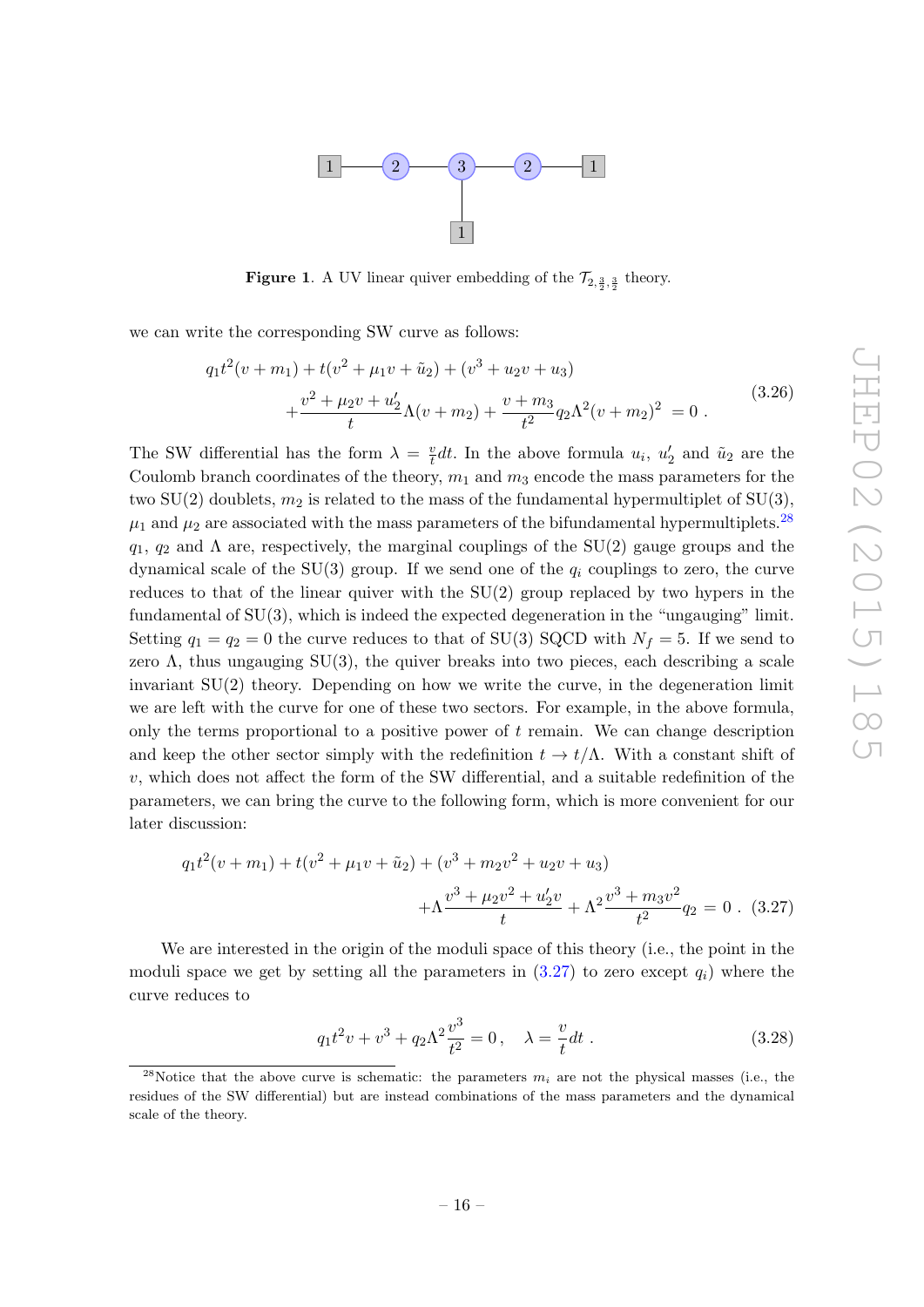.

The resulting curve is singular and, as usually happens in  $\mathcal{N}=2$  theories, the degeneration of the curve signals the presence of a superconformal fixed point, whose SW curve can be extracted starting from [\(3.27\)](#page-16-2) by taking a suitable scaling limit. First of all we define new variables √

<span id="page-17-1"></span>
$$
t = \sqrt{\Lambda}z, \quad \mu_1 = \sqrt{\Lambda}a_{1/2}, \quad \mu_2 = \sqrt{\Lambda}b_{1/2}, \quad u'_2 = \sqrt{\Lambda}u_{3/2}, \quad \tilde{u}_2 = \sqrt{\Lambda}\tilde{u}_{3/2},
$$

$$
m_2 = \Lambda c_1, \quad u_2 = \Lambda m, \quad u_3 = \Lambda u.
$$
(3.29)

In terms of these variables, [\(3.27\)](#page-16-2) becomes

$$
\Lambda \left( q_1 z^2 (v + m_1) + z \left( \frac{v^2}{\sqrt{\Lambda}} + a_{1/2} v + \tilde{u}_{3/2} \right) + \left( \frac{v^3}{\Lambda} + c_1 v^2 + mv + u \right) + \frac{v^3 / \sqrt{\Lambda} + b_{1/2} v^2 + u_{3/2} v}{z} + q_2 \frac{v^3 + m_3 v^2}{z^2} \right) = 0.
$$
\n(3.30)

The SW differential is  $\lambda = (v/z)dz$ . Then, sending  $\Lambda$  to infinity, we get the curve

<span id="page-17-0"></span>
$$
z^{2}(v+m_{1}) + z(va_{1/2} + \tilde{u}_{3/2}) - (1+g)(v^{2} + mv + u) + \frac{b_{1/2}v^{2} + \tilde{u}_{3/2}v}{z} + g\frac{v^{3} + m_{3}v^{2}}{z^{2}} = 0.
$$
 (3.31)

To obtain this formula we divided the whole curve by a constant and rescaled  $z$  to set to one the coefficient of  $z^2v$  and to  $-1-g$  and g the coefficients of the terms  $v^2$  and  $v^3/z^2$  respectively. This manipulation is also accompanied by the proper redefinition of the parameters. Notice that this transformation does not affect the SW differential.

Since we are discussing a superconformal theory, all the parameters appearing in [\(3.31\)](#page-17-0) should have a definite scaling dimension. This can be read from [\(3.29\)](#page-17-1) using the UV dimension of the parameters appearing in  $(3.27)$ . Notice that the above curve is homogeneous, in the sense that assigning dimension one to  $v$  (which is consistent with the constraint on the SW differential) and  $1/2$  to z we find that all the terms in  $(3.31)$  have dimension two. This is precisely the property we expect for the curve describing an SCFT.

It is straightforward to see that  $(3.31)$  matches the curve describing the  $I_{4,4}$  theory in [\(3.8\)](#page-11-4) (clearly the number and dimensions of the parameters match). To that end, we take  $v \to x\bar{z}$  and make the following transformation which preserves the one-form up to exact terms:

with 
$$
A = \frac{i}{\sqrt{2}} \frac{(1+\sqrt{g})^{\frac{1}{4}}}{(\sqrt{g}-g)^{\frac{1}{4}}g^{\frac{1}{8}}},
$$
  $B = A \frac{\sqrt{\sqrt{g}-g}}{g^{\frac{1}{4}}\sqrt{1+\sqrt{g}}},$   $C = A\sqrt{g},$   
 $D = -A \frac{\sqrt{\sqrt{g}-g}}{\sqrt{1+\sqrt{g}}}g^{\frac{1}{4}},$   $\kappa_x = \frac{a_{1/2}}{2(1+g)},$   $\kappa_z = \frac{b_{1/2}}{2(1+g)}$ 

 $(x, z) \rightarrow (Ax + Bz + \kappa_x, Cx + Dz + \kappa_z)$ 

Dividing the resulting equation by  $(g - 1)/4$  and labeling the coefficients of the various dimensionful terms as in [\(3.8\)](#page-11-4), we recover

$$
0 = x4 + \left(\frac{2g+2}{g-1}\right)x2z2 + z4 + c30x3 + c03z3 + c20x2 + c11xz + c02z2 + c10x + c01z + c00, (3.32)
$$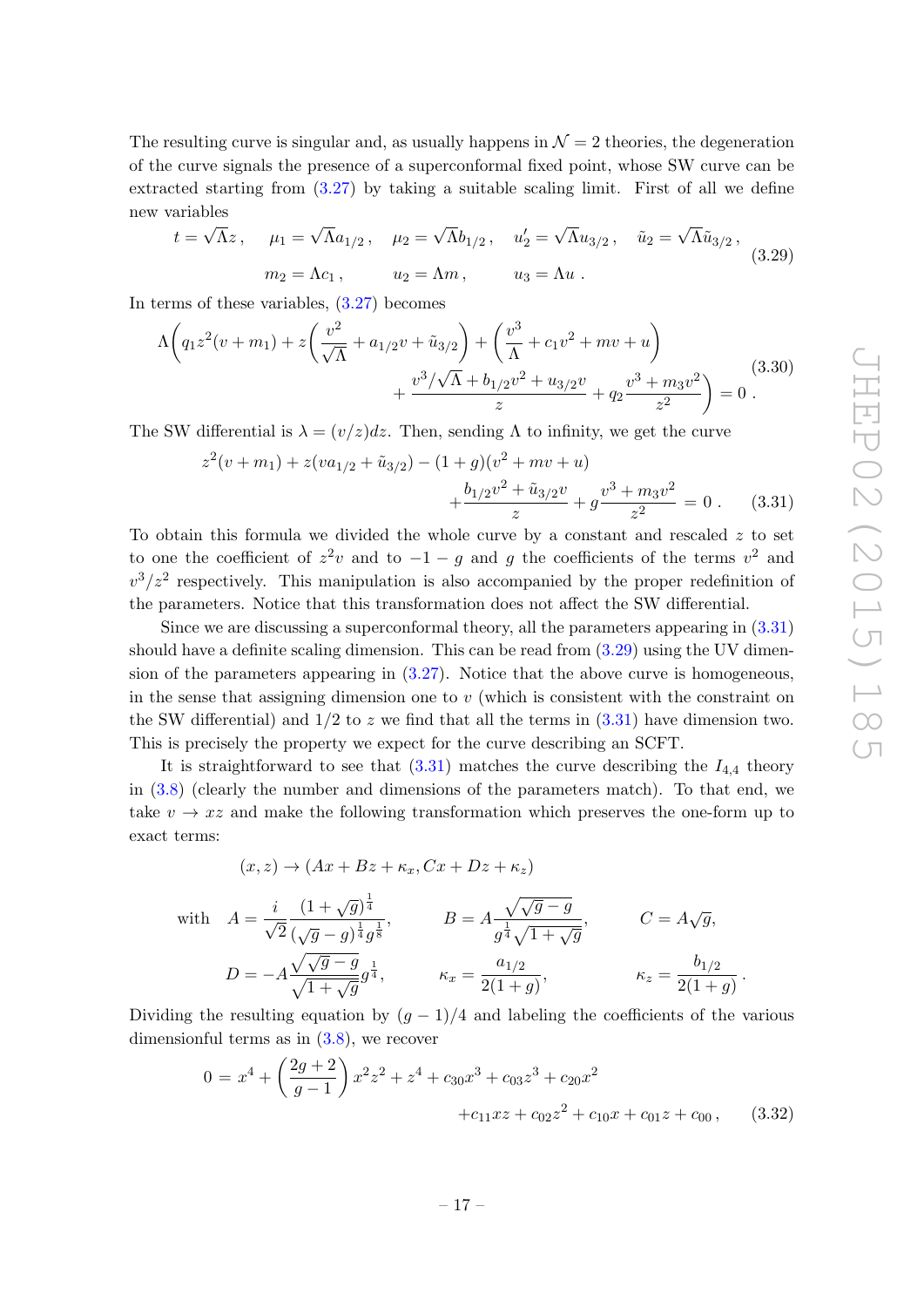which we recognize as  $(3.8)$  with the identification

$$
q = \frac{2g+2}{g-1} \tag{3.33}
$$

#### <span id="page-18-0"></span>4 A minimal generalization of Argyres and Seiberg's S-duality

In this section, we turn our attention to the rank four  $\mathcal{T}_{3,2,\frac{3}{2},\frac{3}{2}}$  theory described in the introduction and argue that it exhibits Argyres-Seiberg-like duality (i.e., the quantities (i)– (iii) defined in section [2](#page-4-0) are partitioned differently at the different cusps). In subsection [4.1](#page-19-0) we give strong evidence that  $\mathcal{T}_{3,2,\frac{3}{2},\frac{3}{2}} = III_{6,6}^{3\times[2,2,1,1]}$  by matching the invariant quantities  $(i)$ –(iii). In subsection [4.2](#page-20-0) we then study the possible partitions of these quantities and find two potential S-dual descriptions.

In subsection [4.3](#page-23-0) we use the SW curve of the  $III_{6,6}^{3\times[2,2,1,1]}$  theory to show that both descriptions we find are indeed realized: at one cusp, we have a perturbative SU(3) gauge group coupled to two  $I_{3,3}$  theories and three fundamental flavors (this is our definition of the  $\mathcal{T}_{3,2,\frac{3}{2},\frac{3}{2}}$  theory), while, at another cusp, we find a description with perturbative SU(2) gauge fields coupled to an  $I_{3,3}$  theory and an exotic rank two theory we call  $\mathcal{T}_{3,\frac{3}{2}}$  (in the language of [\[14\]](#page-38-11), this theory can be written as  $III_{6,6}^{2\times[2,2,2],[2,2,1,1]}$ ). One consequence of our study is a derivation of eq. [\(1.2\)](#page-4-2). In the final subsection, we show that  $\mathcal{T}_{3,2,\frac{3}{2},\frac{3}{2}}$  can be embedded in a UV-complete linear quiver.

Before proceeding to the calculations, let us show that — under the same assumptions we used at the beginning of section [3](#page-8-0) to demonstrate the minimality of our first example — there are no rank three theories that exhibit Argyres-Seiberg-like duality.

We can prove this statement as follows. Let us consider the possible rank three theories. They break up into two cases: (a) a rank one gauge theory coupled to either a rank two sector or to two rank one sectors, and (b) a rank two gauge theory coupled to a rank one sector. Let us consider (a) first. In this case, the gauge theory must be  $SU(2)$ . Let us suppose that it is coupled to two rank one sectors. Vanishing of the one-loop beta function implies that the only possibility is that  $SU(2)$  is coupled to two copies of the  $I_{3,3}$  theory with an additional doublet. This is the  $\mathcal{T}_{2,\frac{3}{2},\frac{3}{2}} = I_{4,4}$  $\mathcal{T}_{2,\frac{3}{2},\frac{3}{2}} = I_{4,4}$  $\mathcal{T}_{2,\frac{3}{2},\frac{3}{2}} = I_{4,4}$  theory we studied in section 3 and showed did not exhibit Argyres-Seiberg-like  $\overline{b}$ ehavior. Next let us suppose that the SU(2) gauge theory is coupled to a rank two sector. In order to have an Argyres-Seiberg-like duality, such a theory must be dual to a rank two gauge theory coupled to a rank one sector with a non-integer dimension Coulomb branch operator as in (b). The possible rank two gauge groups are:  $SU(2) \times SU(2)$ ,  $SU(3)$ ,  $Sp(2)$ , and  $G_2$ . We can rule out  $Sp(2)$ and  $G_2$  immediately since the  $I_{2,4}$  and  $I_{3,3}$  theories do not have such symmetry groups. The SU(3) case rules out  $I_{2,4}$  as well, since it only has SU(2) flavor symmetry. Moreover, the  $I_{3,3}$  theory contributes  $\delta k_{SU(3)} = 3$  to the flavor anomaly. There are no hypermultiplet representations that can contribute  $\delta k_{\text{SU(3)}} = 9$  in order to make the gauging marginal. As a result, we should consider the  $SU(2) \times SU(2)$  gauge theory. We cannot use the  $I_{2,4}$  theory because it contributes  $\delta k_{\text{SU(2)}} = \frac{8}{3}$  $\frac{8}{3}$  to the flavor anomaly and there are no representations of hypermultiplets that can then make this gauging marginal. On the other hand, if we use the  $I_{3,3}$  theory, then we again run into the Witten anomaly we discussed in section [3.](#page-8-0)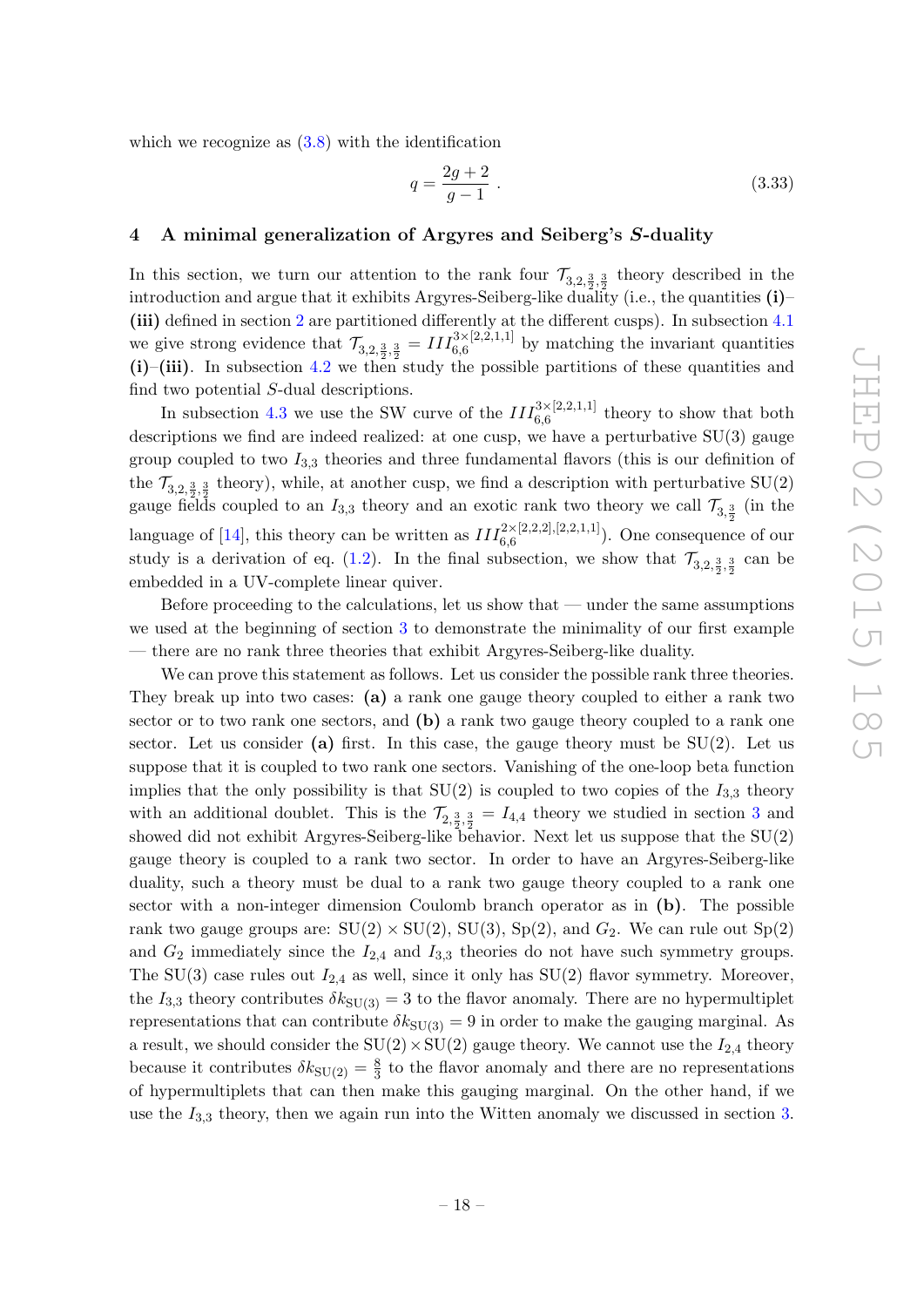Therefore, the simplest generalization of Argyres-Seiberg duality has rank four (like the  $\mathcal{T}_{3,2,\frac{3}{2},\frac{3}{2}}$  theory we are about to study).

# <span id="page-19-0"></span> $4.1~~{\rm Preliminary~evidence~that}~\mathcal{T}_{3,2,\frac{3}{2},\frac{3}{2}}=III_{6,6}^{3\times[2,2,1,1]}$

We will now compute the quantities (i)–(iii) described in section [2](#page-4-0) for the  $III_{6,6}^{3\times[2,2,1,1]}$ theory and show that they match the quantities given in eq.  $(2.4)$  for the  $\mathcal{T}_{3,2,\frac{3}{2},\frac{3}{2}}$  SCFT. We will then motivate the existence of an  $SU(2)$  gauge theory cusp and demonstrate how these quantities are partitioned at such a point on the conformal manifold.

We first note that the Hitchin system description of  $III_{6,6}^{3\times[2,2,1,1]}$  is specified by three  $6 \times 6$  matrices whose eigenvalue degeneracies are encoded in three copies of the Young tableaux  $[2, 2, 1, 1]$  (i.e., each matrix has two sets of two-fold degenerate eigenvalues, see appendix [A.2\)](#page-31-0).<sup>[29](#page-19-1)</sup> It is straightforward to check that the Coulomb-branch spectrum of the theory is

$$
\mathcal{S}_{III_{6,6}^{3\times[2,2,1,1]}} = \left\{3, 2, \frac{3}{2}, \frac{3}{2}\right\} = \mathcal{S}_{\mathcal{T}_{3,2,\frac{3}{2},\frac{3}{2}}}.
$$
\n(4.1)

It then follows from eq.  $(2.6)$  that

$$
2a_{III_{6,6}^{3\times[2,2,1,1]}-c_{III_{6,6}^{3\times[2,2,1,1]}} = 3 = 2a_{\mathcal{T}_{3,2,\frac{3}{2},\frac{3}{2}}-c_{\mathcal{T}_{3,2,\frac{3}{2},\frac{3}{2}}}.
$$
\n
$$
(4.2)
$$

Next, from the three Young tableaux  $[2, 2, 1, 1]$ , we use the rules described in  $[18]$  to write down the three-dimensional mirror

|          | U(1) <sub>1</sub> | $U(1)_2$ | $U(2)_{A}$ | $U(2)_B$ |
|----------|-------------------|----------|------------|----------|
| $Q_{AB}$ | 0                 | 0        | $2_{+1}$   | $2_{-1}$ |
| $Q_{B1}$ | $-1$              | 0        |            | $2_{+1}$ |
| $Q_{12}$ | $+1$              | $-1$     | 1          |          |
| $Q_{2A}$ | 0                 | $+1$     | $2_{-1}$   |          |
| $Q_{A1}$ | $-1$              | 0        | $2_{+1}$   |          |
| $Q_{B2}$ |                   | $-1$     |            | $2_{+1}$ |

(4.3)

where the subscripts in the  $U(2)_{A,B}$  representations are charges under the corresponding  $U(1)$  subgroups. Note that the overall  $U(1)$  is decoupled and should be eliminated.

As a result, we see that  $\dim \mathcal{M}_\mathcal{C}^{\text{3dm}} = 5$ , and so

$$
a_{III_{6,6}^{3\times[2,2,1,1]}} - c_{III_{6,6}^{3\times[2,2,1,1]}} = -\frac{5}{24} = a_{\mathcal{T}_{3,2,\frac{3}{2},\frac{3}{2}}} - c_{\mathcal{T}_{3,2,\frac{3}{2},\frac{3}{2}}} \tag{4.4}
$$

<span id="page-19-1"></span> $29$ This construction is a rank five Hitchin system realization of the theory. It also turns out there is an equivalent rank three realization of the theory:  $(III_{4,4}^{3\times[2,1,1]}, [2,2])$ . This theory has an irregular singularity labeled by the three Young tableaux  $[2, 1, 1]$  (again describing the degeneracy of the eigenvalues of the Hitchin field at the irregular singularity) and a regular singularity labeled by the Young tableau [2, 2]. Finally, there is also a rank four realization of the theory:  $(III_{5,5}^{3\times[2,2,1]}, S)$ , where the theory has an irregular singularity labeled by the three Young tableaux  $[2, 2, 1]$  combined with a simple regular singularity.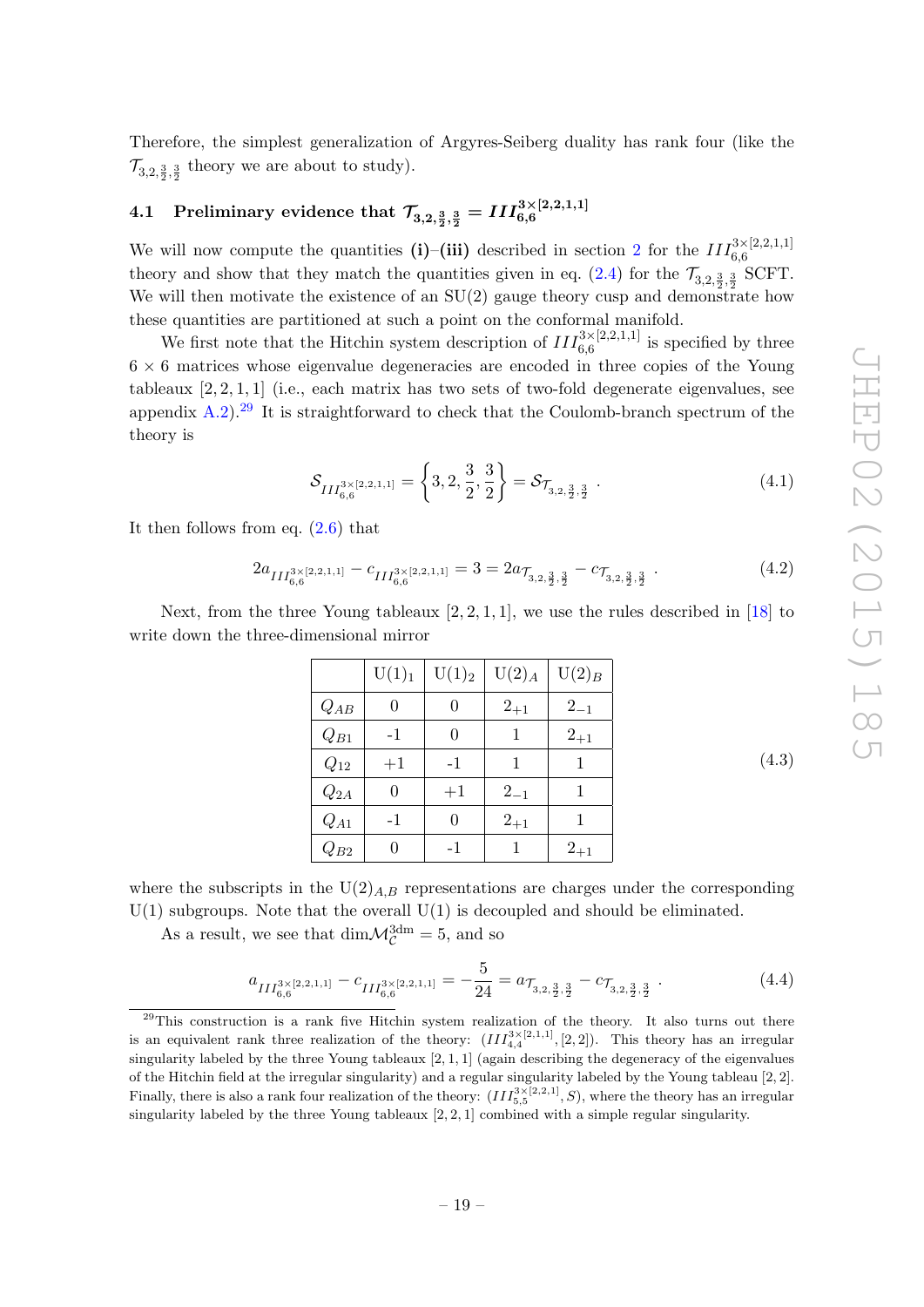| To read off the symmetries of the theory, we can apply mirror symmetry again and find |  |  |
|---------------------------------------------------------------------------------------|--|--|

|               | $U(1)_{\hat{A}}$ | $U(1)_{\hat{B}}$ | $U(2)_C$ |
|---------------|------------------|------------------|----------|
| $q_{i=1,2,3}$ |                  |                  | $2_{-1}$ |
|               |                  |                  | $2_{+1}$ |
|               |                  |                  |          |
|               |                  |                  |          |

(4.5)

This theory has a U(3) flavor symmetry, and so we conclude that

$$
G_{III^{3\times[2,2,1,1]}_{6,6}} = U(3) = G_{\mathcal{T}_{3,2,\frac{3}{2},\frac{3}{2}}} \tag{4.6}
$$

Alternatively, we can work directly in the mirror theory. Clearly, there is a Coulomb branch symmetry that shifts the three dual photons by independent constants. To see the symmetry enhancement to  $U(3)$  in the IR, we should study the monopole operators with dimension one [\[32\]](#page-39-13). The general formula for the dimensions of the monopole operators is

<span id="page-20-1"></span>
$$
\Delta(\vec{a}) = \frac{1}{2} (|a_{1,1}| + |a_{A,1}| + |a_{A,2}| + |a_{B,1}| + |a_{B,2}|) + \frac{1}{2} (|a_{1,1} - a_{A,1}| + |a_{1,1} - a_{A,2}| + |a_{1,1} - a_{B,1}| + |a_{1,1} - a_{B,2}| + |a_{A,1} - a_{B,1}| + |a_{A,1} - a_{B,2}| + |a_{A,2} - a_{B,1}| + |a_{A,2} - a_{B,2}|) - (|a_{A,1} - a_{A,2}| + |a_{B,1} - a_{B,2}|),
$$
\n(4.7)

where  $\vec{a} = (a_{1,1}, a_{A,1}, a_{A,2}, a_{B,1}, a_{B,2}) \in \mathbb{Z}^5$  is a  $U(1) \times U(2)^2$  magnetic charge vector. In writing eq. [\(4.7\)](#page-20-1), we have used the fact that we can shift the magnetic charge by a vector corresponding to the overall decoupled  $U(1)$  to set the magnetic flux from the  $U(1)<sub>2</sub>$  node to zero. It is straightforward to check that, up to unimportant  $\mathbb{Z}_2 \times \mathbb{Z}_2$  permutations, the dimension one monopoles have charges  $M_1^{\pm} = (0, \pm 1, 0, 0, 0), M_2^{\pm} = (0, 0, 0, \pm 1, 0),$  $M_3^{\pm} = \pm (0, 1, 0, 1, 0)$ , which complete the enhancement of  $U(1)^3 \rightarrow U(3)$  in the IR.

### <span id="page-20-0"></span> $4.2$  A first look at the SU(2) cusp and the  $\mathcal{T}_{3,{3\over2}}$  SCFT

Let us motivate the existence of an  $SU(2)$  cusp in the conformal manifold. One way to see such a point should exist is to recall the SW discussion in section [3.](#page-8-0) Just as we saw the curve for SU(2) with  $N_f = 4$  emerge when we turned off all the fractional dimensional couplings and vevs, so too we expect the curve for SU(3) with  $N_f = 6$  to emerge when we turn off the fractional dimensional quantities in the curve of the  $\mathcal{T}_{3,2,\frac{3}{2},\frac{3}{2}}$  theory. From the discussion in  $[7]$ , we then expect that there should be a degeneration limit where an  $SU(2)$ gauge group emerges. As we will see, the presence of fractional dimensional operators does not spoil this picture, although the emergent sectors that appear are quite different than in [\[7\]](#page-38-3).

What can this cusp look like? We again expect a decomposition into sectors of class  $S$ (of type  $A_k$ ). One possibility is an SU(2) gauge group coupled to a rank one theory with a dimension three Coulomb branch operator, a rank two theory with spectrum  $\{\frac{3}{2},\frac{3}{2}$  $\frac{3}{2}\},$  and some number of fundamentals. However, as we argued in the previous section, such a rank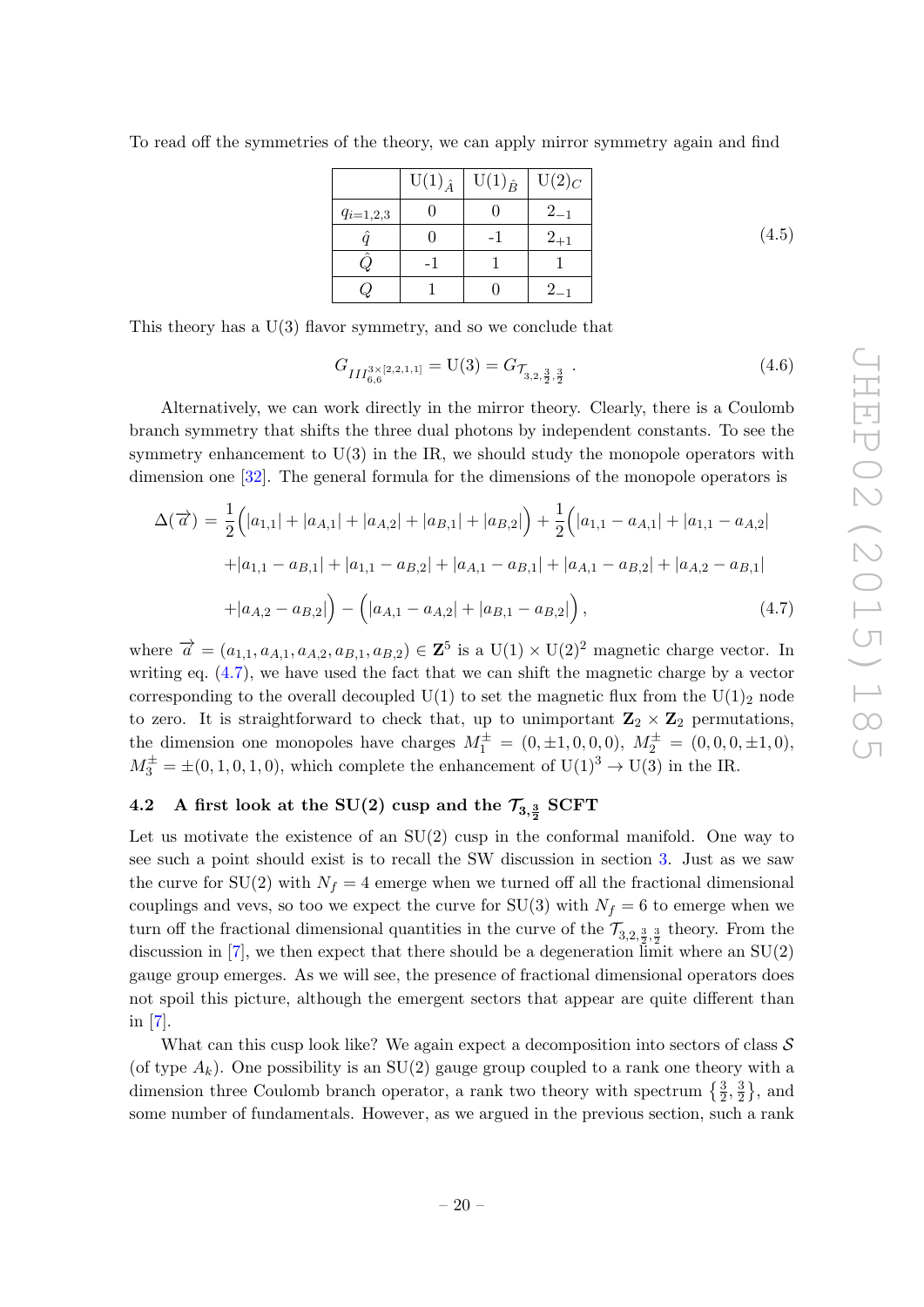two sector is unlikely to exist in the  $A_k$  theories of class  $S$ , and, since our parent theory is of this type, such an option should not be realized. Another possibility is an  $SU(2)$  gauge group coupled to a rank three theory with spectrum  $\{3, \frac{3}{2}\}$  $\frac{3}{2}, \frac{3}{2}$  $\frac{3}{2}$ . However, just as in the case of the rank two theory with spectrum  $\{\frac{3}{2},\frac{3}{2}$  $\frac{3}{2}$ , such a theory cannot be constructed from the recipes in  $[14, 18]$  $[14, 18]$ . As a result, the last possibility is an  $SU(2)$  gauge group coupled to a rank two theory with Coulomb branch spectrum,  $\{3, \frac{3}{2}\}$  $\frac{3}{2}$ , and a copy of the  $I_{3,3}$  theory. We denote this rank two theory,  $\mathcal{T}_{3,\frac{3}{2}}$ .

Consistency of our picture demands

$$
a_{\mathcal{T}_{3,\frac{3}{2}}} = 2, \qquad c_{\mathcal{T}_{3,\frac{3}{2}}} = \frac{9}{4}, \qquad (4.8)
$$

$$
G_{\mathcal{T}_{3,\frac{3}{2}}} \supset SU(3) \times SU(2), \qquad k_{SU(3)} = 6, \qquad k_{SU(2)} = 5, \qquad (4.9)
$$

$$
\mathcal{S}_{\mathcal{T}_{3,\frac{3}{2}}} = \left\{3, \frac{3}{2}\right\},\tag{4.10}
$$

where the SU(3) flavor symmetry of the  $\mathcal{T}_{3,\frac{3}{2}}$  theory supplies SU(3)  $\subset G_{\mathcal{T}_{3,2,\frac{3}{2},\frac{3}{2}}}$ , and the  $U(1) \subset G_{\mathcal{T}_{3,2,\frac{3}{2},\frac{3}{2}}}$  for the total theory is supplied by the  $I_{3,3}$  sector.<sup>[30](#page-21-0)</sup>

We will now argue that the  $\mathcal{T}_{3,\frac{3}{2}}$  theory exists since it can be identified with the following class  $S$  SCFT

<span id="page-21-1"></span>
$$
\mathcal{T}_{3,\frac{3}{2}} = III_{6,6}^{2 \times [2,2,2],[2,2,1,1]} \tag{4.11}
$$

In other words, we claim that the irregular singularity of the Hitchin system describing this theory has three  $6 \times 6$  matrices with the first two (i.e., those multiplying the third and second order poles at  $z = \infty$  in the Higgs field) having three doubly degenerate eigenvalues and the last one (controlling the mass parameters) having two pairs of doubly degenerate eigenvalues. Indeed, from the discussion in appendix [A.3,](#page-32-0) it is straightforward to check that this theory has  $\mathcal{S}_{III_{6,6}^{2\times[2,2,2],[2,2,1,1]}} = \{3,\frac{3}{2}\}$  $\frac{3}{2}$  and so, from eq. [\(2.6\)](#page-7-5), it has the same  $2a-c$ as the  $\mathcal{T}_{3,\frac{3}{2}}$  SCFT.

<span id="page-21-0"></span><sup>&</sup>lt;sup>30</sup>One nice check of our discussion is the following. If our conjecture is correct, then the fundamental hypermultiplets at the SU(3) cusp are monopoles in the SU(2) gauge theory description (our argument is similar in spirit to the argument in [\[7\]](#page-38-3)). With this understanding, let us consider  $k_{U(1)}$ . On the SU(2) gauge theory side of the duality, it is natural to take  $k_{U(1)} = k_{\text{SU(3)}}^{I_{3,3}} = 3$ , while on the SU(3) gauge theory side of the duality,  $k_{U(1)} = 9q^2 + 9(-q)^2$ , with q the U(1) charge of the hypermultiplets. In order to have matching, we need  $q = \frac{1}{\sqrt{6}}$ . Can we show that such a charge suggests that the fundamentals of SU(3) are monopoles of SU(2)? Let us consider a monopole state,  $|M\rangle$ , dressed with SU(3) flavor-singlet fermionic zero modes,  $(c, c^{\dagger})$ , from the  $I_{3,3}$  sector (on the SU(2) gauge theory side of the duality) and SU(3)-charged fermionic zero modes from the  $\mathcal{T}_{3, \frac{3}{2}}$  sector,  $(d_i, d_i)$ . Note that the  $(c, c^{\dagger})$  are charged under the U(1) flavor symmetry while the  $(d_i, d_i^{\dagger})$  are not. Indeed, using the fact that the U(1) ⊂ SU(3) generator of the  $I_{3,3}$ 's SU(3) flavor symmetry left over after gauging SU(2) is  $T = \frac{1}{\sqrt{6}} \text{diag}(1, 1, -2)$  (so that Tr  $T^2 = 1$ ), we see that the U(1) charge of c is  $-\frac{2}{\sqrt{6}}$ ; we observe there is only one massless hyper left over when we turn on the dimension two vev, since the  $I_{3,3}$  theory has a mutually local triplet of charged hypermultiplets. Taking  $|M\rangle$  to be an  $SU(3)$  singlet with some non-zero  $U(1)$  charge, and noting that  $\left(\prod d_i^{\dagger}\right)c^{\dagger} |M\rangle$  and  $\left(\prod' d_i^{\dagger}\right)|M\rangle$  are CPT conjugates with opposite U(1) charge, we find that the U(1) charge of the monopole state is  $\frac{1}{\sqrt{6}}$  as desired.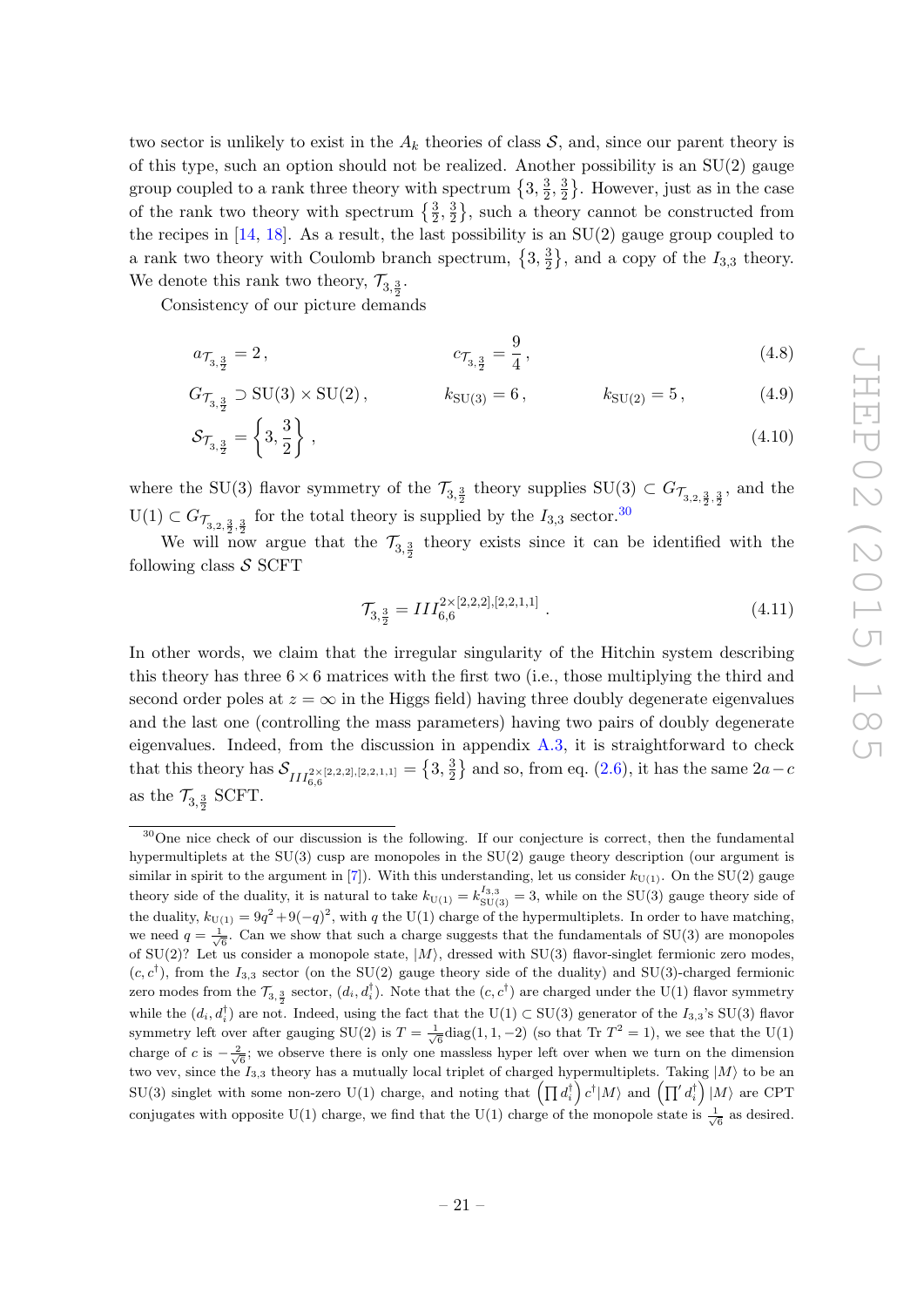(4.12)

The three dimensional mirror of the  $III_{6,6}^{2\times[2,2,2],[2,2,1,1]}$  theory is somewhat more subtle than the three dimensional mirrors encountered above. From the Hitchin system, we can deduce the following UV description of the three dimensional mirror

|          | U(1) <sub>1</sub> | $U(2)_{A}$ | $\mathrm{U}(2)_B$ | $U(2)_C$ |
|----------|-------------------|------------|-------------------|----------|
| $Q_{AB}$ |                   | $2_{+1}$   | $2_{-1}$          |          |
| $Q_{BC}$ |                   |            | $2_{+1}$          | $2_{-1}$ |
| $Q_{CA}$ |                   | $2_{-1}$   |                   | $2_{+1}$ |
| $Q_{A1}$ | $^{+1}$           | $2_{-1}$   |                   |          |

where the subscripts in the  $U(2)_{B,C}$  representations denote charges under the corresponding  $U(1)$  subgroups.

Note that all of the nodes in this description are "good" in the sense of [\[32\]](#page-39-13). In particular, the U(1)<sub>1</sub> node has  $N_f - 2N_c = 0$  and so too do the U(2)<sub>B,C</sub> nodes. The  $U(2)_A$  node is also good since it has  $N_f - 2N_c = 1$ . Therefore, it is natural to guess that this theory should have no monopole operators of dimension  $\Delta \leq \frac{1}{2}$  $\frac{1}{2}$  and that the flavor symmetry should be  $SU(3) \times SU(2).^{31}$  $SU(3) \times SU(2).^{31}$  $SU(3) \times SU(2).^{31}$  We also find  $\dim \mathcal{M}_{\mathcal{C}}^{3dm} = 6$  and therefore  $a - c = -\frac{1}{4}$  $\frac{1}{4}$ . [32](#page-22-1)

This result is certainly compatible with what we expect from eq. [\(4.10\)](#page-21-1). However, there is a wrinkle (note that we do not expect the discussion that follows to affect  $\dim{\mathcal{M}}^{\mathrm{3dm}}_C$  or therefore  $a - c$ ). Indeed, we can compute the dimensions of the monopole operators [\[32\]](#page-39-13)

$$
\Delta(\overrightarrow{a}) = \frac{1}{2} (|a_{A,1}| + |a_{A,2}|) + \frac{1}{2} (|a_{A,1} - a_{B,1}| + |a_{A,2} - a_{B,1}| + |a_{A,1} - a_{B,2}| + |a_{A,2} - a_{B,2}| + |a_{B,1} - a_{C,1}| + |a_{B,2} - a_{C,1}| + |a_{B,1} - a_{C,2}| + |a_{B,2} - a_{C,2}| + |a_{A,1} - a_{C,1}| + |a_{A,2} - a_{C,1}| + |a_{A,1} - a_{C,2}| + |a_{A,2} - a_{C,2}|)
$$

$$
- (|a_{A,1} - a_{A,2}| + |a_{B,1} - a_{B,2}| + |a_{C,1} - a_{C,2}|), \qquad (4.13)
$$

where  $\vec{a} = (a_{A,1}, a_{A,2}, a_{B,1}, a_{B,2}, a_{C,1}, a_{C,2}) \in \mathbb{Z}^6$  is a  $U(2)^3$  magnetic charge vector (we have used the freedom of shifting the flux by a charge corresponding to the overall U(1) in order to set the magnetic flux from the  $U(1)<sub>1</sub>$  node to zero). It is easy to check that, up to  ${\bf Z}_2^3$  permutations, the dimension one monopole operators are  $M_1^\pm=(0,0,\pm 1,0,0,0),\,M_2^\pm=0$  $(0, 0, 0, 0, \pm 1, 0), M_3^{\pm} = \pm (0, 0, 1, 0, 1, 0), M_4^{\pm} = \pm (1, 1, 1, 1, 1, 1), M_5^{\pm} = \pm (2, 0, 2, 0, 2, 0),$  $M_6 = (1, -1, 1, -1, 1, -1)$ . However, there is also a dimension half monopole operator,  $\tilde{M}_{\pm} = \pm (1, 0, 1, 0, 1, 0)$ . The heuristic reason for this result is that the extra  $U(2)_A$  we have added to connect the two linear quivers that produce the  $SU(3)$  and  $SU(2)$  symmetries gives large quantum corrections to the theory. Therefore, even though the quiver is "good" by the usual tests, it actually has an apparent dimension half free monopole operator!

<span id="page-22-0"></span><sup>&</sup>lt;sup>31</sup>If we regard the theory as an  $\mathcal{N} = 1$  theory, then the flavor symmetry would, intriguingly, be SU(3)  $\times$  $SU(2) \times U(1)$ .

<span id="page-22-1"></span><sup>&</sup>lt;sup>32</sup>Note that this value of  $a - c$  rules out another potential candidate for describing  $\mathcal{T}_{3,\frac{3}{2}}$ : the  $III_{6,6}^{3\times[2,2,2]}$  theory.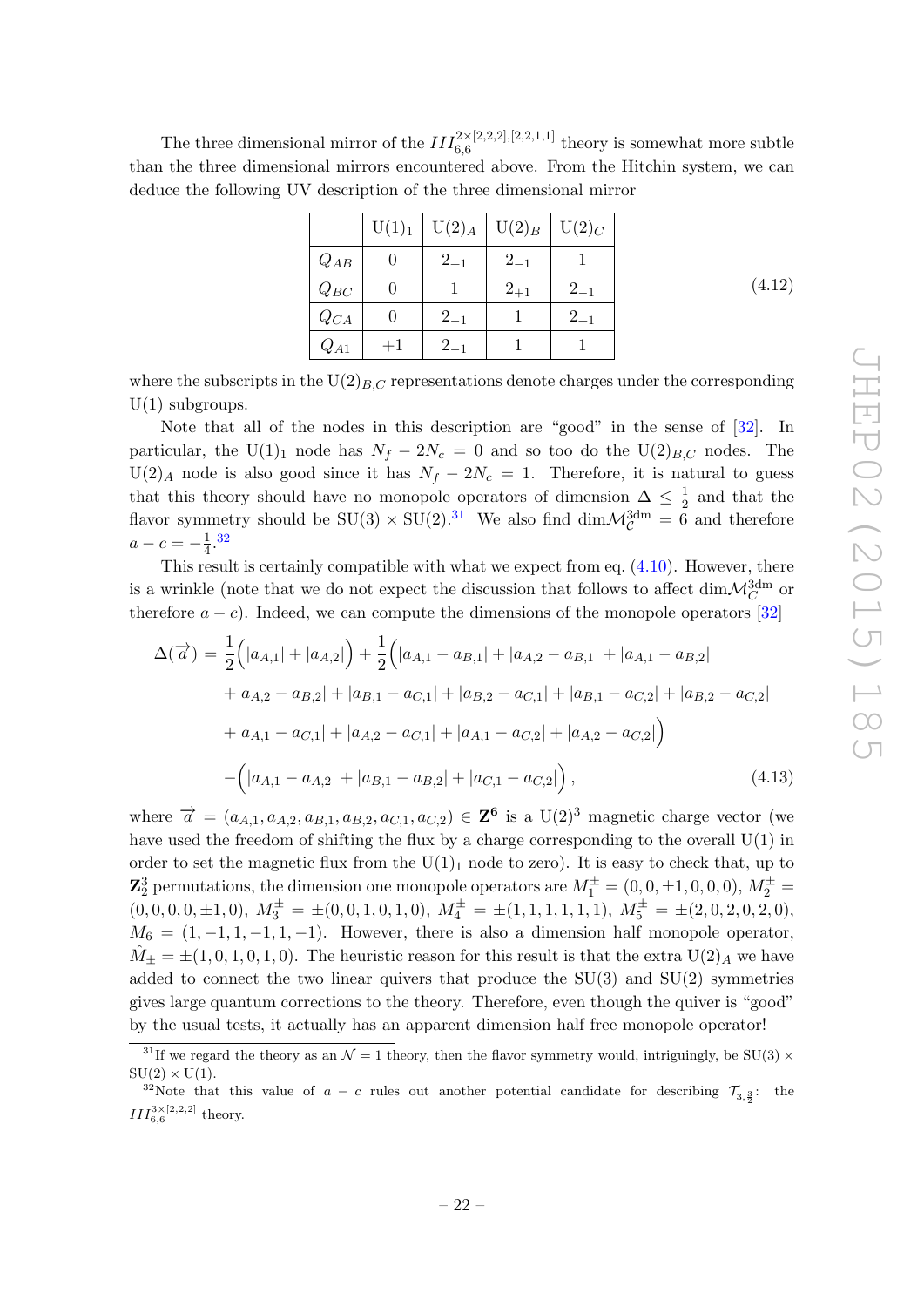If we simply make the assumption that the IR theory consists of a decoupled free multiplet tensored with the remainder of the theory (whose superconformal R-symmetry is visible in the UV), then we find that the IR global symmetry group is  $SU(2)^2 \times SU(3)$  (see also the discussion in  $[37]$ . In this case, either the extra  $SU(2)$  is an accidental symmetry that appears only upon compactifying our four-dimensional theory on  $S<sup>1</sup>$  and flowing to the IR, or, if it is not, then the  $SU(2)$  symmetry that we gauge in the next section should be thought of as a diagonal subgroup of  $SU(2)^2$ .

#### <span id="page-23-0"></span>4.3 Analysis of the SW curve

The SW curve for the  $III_{6,6}^{3\times[2,2,1,1]}$  theory is given by

$$
0 = x^{2}z^{2} (x + qz) \left(x + \frac{z}{q}\right) + b_{1}x^{3}z^{2} + b_{2}x^{2}z^{3} + m_{1}x^{3}z + m_{2}xz^{3} + m_{3}x^{2}z^{2}
$$
  
+ 
$$
\left[\left(c_{1} + \frac{b_{1}m_{1}}{2}\right)x^{2}z + \left(c_{2} + \frac{b_{2}m_{2}}{2}\right)xz^{2}\right] + uxz + \frac{m_{1}^{2}}{4}x^{2} + \frac{m_{2}^{2}}{4}z^{2}
$$
  
+ 
$$
\frac{m_{1}c_{1}}{2}x + \frac{m_{2}c_{2}}{2}z + v,
$$
(4.14)

with 1-form  $\lambda = x dz$ . For a derivation of this expression, see appendix [A.2.](#page-31-0) The fact that  $\oint \lambda$  has scaling dimension one implies  $[x] = [z] = \frac{1}{2}$  and

$$
[q] = 0
$$
,  $[b_i] = \frac{1}{2}$ ,  $[m_a] = 1$ ,  $[c_i] = \frac{3}{2}$ ,  $[u] = 2$ ,  $[v] = 3$ . (4.15)

The theory has an exactly marginal coupling  $q$  and three mass deformation parameters  $m_i$ . The  $b_i$  are relevant couplings associated with two Coulomb branch operators of dimension 3  $\frac{3}{2}$ , whose vevs are identified with  $c_i$ . There are also Coulomb branch operators  $u, v$  of integer dimensions.

In order to make contact with the  $\mathcal{T}_{3,2,\frac{3}{2},\frac{3}{2}}$  theory, we should first demonstrate that a conformal SU(3) gauge group emerges in the curve  $(4.14)$ . To that end, turning off all the deformations except for  $u$  and  $v$  yields

<span id="page-23-1"></span>
$$
0 = x^{2}z^{2}(x+qz)\left(x+\frac{z}{q}\right) + uxz+v.
$$
\n(4.16)

In terms of  $\tilde{u} = u/[2(q + \frac{1}{q})]$  $(\frac{1}{q})$ ],  $\tilde{v} = v/[2\sqrt{2}(q + \frac{1}{q})]$  $\frac{1}{q}$ )],  $f = 4/(q + \frac{1}{q})$ rms of  $\tilde{u} = u/[2(q + \frac{1}{q})], \tilde{v} = v/[2\sqrt{2}(q + \frac{1}{q})], f = 4/(q + \frac{1}{q})^2, \tilde{x} = xz/\sqrt{2}$  and  $y = \sqrt{2}$  $\tilde{x}^3 + \sqrt{2}z^2\tilde{x}^2/(q + \frac{1}{q})$  $(\frac{1}{q}) + \tilde{u}\tilde{x} + \tilde{v}$ , the curve is expressed as

<span id="page-23-3"></span>
$$
y^{2} = (\tilde{x}^{3} + \tilde{u}\tilde{x} + \tilde{v})^{2} - f\tilde{x}^{6} . \qquad (4.17)
$$

The 1-form is written as  $\lambda = \frac{1}{2}$  $\frac{1}{2\sqrt{2}}\tilde{x}d\log\left(\frac{P-y}{P+y}\right)$  $\left(\frac{P-y}{P+y}\right)$  up to exact terms, where  $P = \tilde{x}^3 + \tilde{u}\tilde{x} + \tilde{v}$ . These are the one-form and curve for the  $\text{SU}(3)$  gauge theory with  $N_f = 6$  [\[35\]](#page-39-16). The parameter  $f$  is identified with a modular function of the exactly marginal gauge coupling  $\tau\,=\,\frac{\theta}{\pi}\,+\,\frac{8\pi i}{g^2}$  $\frac{3\pi i}{g^2}$ .<sup>[33](#page-23-2)</sup> The emergence of [\(4.17\)](#page-23-3) suggests that the  $III_{6,6}^{3\times[2,2,1,1]}$  curve contains a sector described by a conformal SU(3) vector multiplet.

<span id="page-23-2"></span><sup>33</sup>Once again, we take  $\sqrt{1-f} = \frac{\theta_2^4 + \theta_1^4}{\theta_2^4 - \theta_1^4}$  with  $\theta_1 = \sum_{n \in \mathbb{Z}} e^{\pi i \tau (n + \frac{1}{2})^2}$  and  $\theta_2 = \sum_{n \in \mathbb{Z}} (-1)^n e^{\pi i \tau n^2}$ .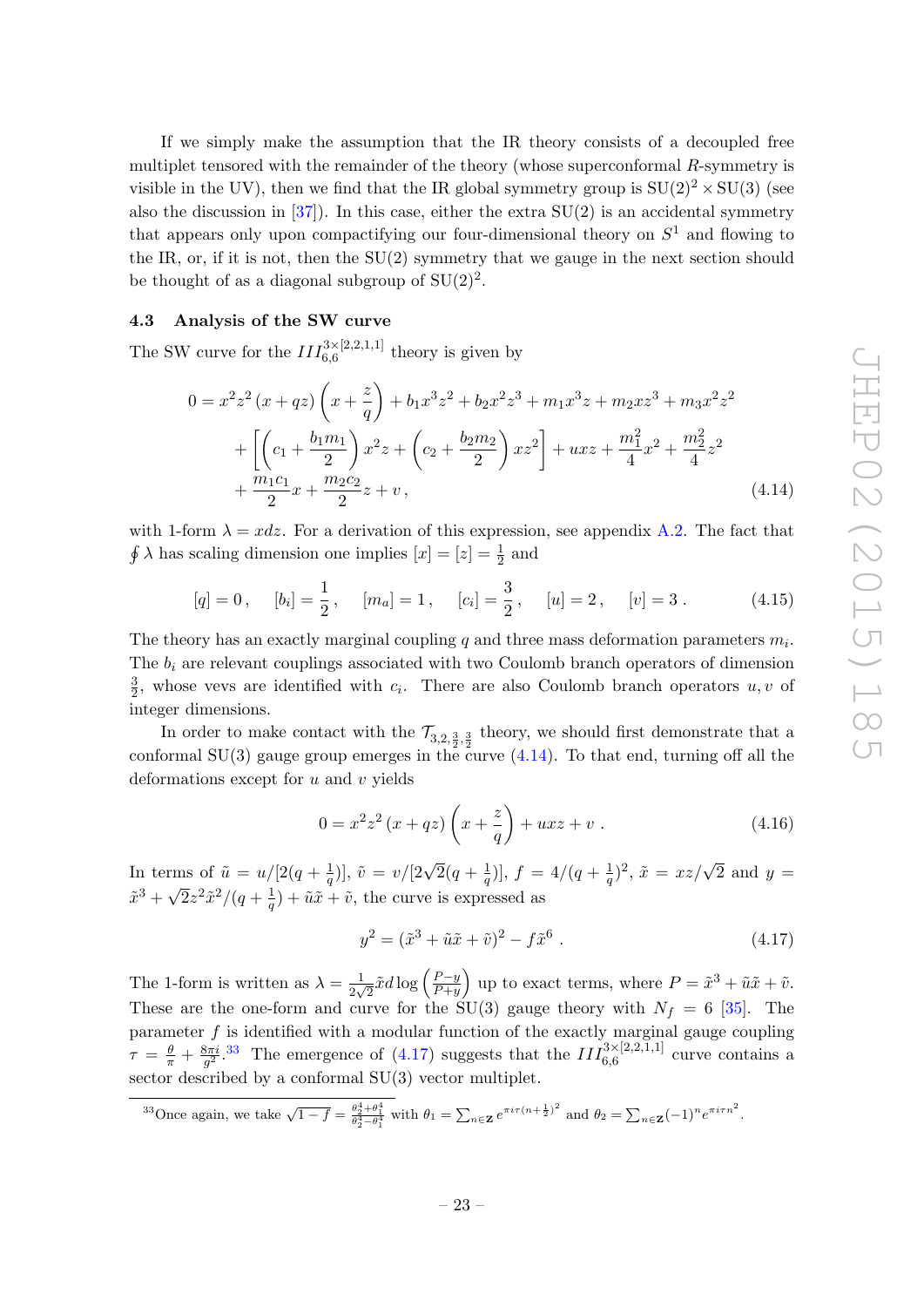The curve [\(4.17\)](#page-23-3) is known to be invariant under  $\Gamma(2) \subset SL(2, \mathbb{Z})$ , which is generated by  $T^2: \tau \to \tau + 2$  and  $S: \tau \to -1/\tau$  [\[35\]](#page-39-16). In terms of q, these correspond to  $T^2: q \to$  $q, S: q \to 1/q$ . It is clear that the full  $III_{6,6}^{3\times[2,2,1,1]}$  curve  $(4.14)$  is also invariant under these transformations. Moreover, the curve  $(4.14)$  is invariant under

$$
q \to -q, \ b_1 \to ib_1, \ b_2 \to -ib_2, \ c_1 \to ic_1, \ c_2 \to -ic_2, \ u \to -u, \ v \to -v, \ m_3 \to -m_3,
$$
\n(4.18)

as long as we also send  $x \to ix$ ,  $z \to -iz$  (which keeps the 1-form invariant). The two transformations  $q \to 1/q$  and  $q \to -q$  will be important later in this subsection.

The  $SU(3)$  superconformal QCD described by  $(4.17)$  has a weak-coupling cusp at  $\tau = i\infty$  and a strong coupling cusp  $\tau = 1$ . In terms of q, these correspond to  $q = 0, \infty$ and  $q = \pm 1$ , respectively. Below we study the behavior of the full  $III_{6,6}^{3 \times [2,2,1,1]}$  curve [\(4.14\)](#page-23-1) near these points in the marginal coupling space.

#### <span id="page-24-0"></span>4.3.1 Cusp at  $q=0,\infty$

Let us first study the curve near  $q = 0, \infty$ . Since  $q = 0$  and  $q = \infty$  are related by  $q \to 1/q$ , we have exactly the same physics at these points. Without loss of generality, we may therefore focus on  $q=0$ .

We first renormalize all the deformations of the curve so that the largest period created by each deformation is finite and non-vanishing in the limit  $q \to 0$ . The renormalized curve is written as

$$
0 = x^{2}z^{2}(x+qz)\left(x+\frac{z}{q}\right)+q^{-\frac{1}{2}}\left(b_{1}x^{3}z^{2}+b_{2}x^{2}z^{3}\right)+m_{1}x^{3}z+m_{2}xz^{3}+q^{-1}m_{3}x^{2}z^{2}+q^{-\frac{1}{2}}\left[\left(c_{1}+\frac{b_{1}m_{1}}{2}\right)x^{2}z+\left(c_{2}+\frac{b_{2}m_{2}}{2}\right)xz^{2}\right]+q^{-1}uxz+\frac{m_{1}^{2}}{4}x^{2}+\frac{m_{2}^{2}}{4}z^{2}+q^{-\frac{1}{2}}\left(\frac{m_{1}c_{1}}{2}x+\frac{m_{2}c_{2}}{2}z\right)+q^{-1}v,
$$
\n(4.19)

which turns out to split into three sectors as follows.

• In the region  $|z/x| \sim q$ , we define  $\tilde{z} = q^{-\frac{1}{2}}z$  and  $\tilde{x} = q^{\frac{1}{2}}x$  so that  $|\tilde{z}/\tilde{x}| \sim 1$ . In terms of  $\tilde{x}$  and  $\tilde{z}$ , the curve in the limit  $q \to 0$  is written as

$$
0 = \tilde{x}^{3} \tilde{z}^{2} (\tilde{x} + \tilde{z}) + b_{1} \tilde{x}^{3} \tilde{z}^{2} + m_{1} \tilde{x}^{3} \tilde{z} + m_{3} \tilde{x}^{2} \tilde{z}^{2}
$$
  
+  $\left( c_{1} + \frac{b_{1} m_{1}}{2} \right) \tilde{x}^{2} \tilde{z} + \left( u \tilde{x} \tilde{z} + \frac{m_{1}^{2}}{4} \tilde{x}^{2} \right) + \frac{m_{1} c_{1}}{2} \tilde{x} + v,$  (4.20)

and the 1-form is given by  $\lambda = \tilde{x}d\tilde{z}$  up to exact terms. Let us shift  $\tilde{z} \to \tilde{z} - \frac{1}{3}$  $rac{1}{3}(\tilde{x}+b_1+$  $m_3/\tilde{x}$ ). This curve can be identified with that of the  $(III_{3,3}^{3\times[2,1]},F)$  theory, as given in eq. [\(A.12\)](#page-32-2) of the appendix, with  $m=\frac{1}{2}$  $\frac{1}{2}(m_1-\frac{2m_3}{3}), c_{1/2}=b_1, u_{3/2}=c_1-\frac{b_1m_3}{3}, \hat{u}=$  $u - \frac{m_3^2}{3}$  and  $\hat{v} = v - \frac{m_3 u}{3} + \frac{2m_3^3}{27}$ . This means that the sector near  $|z/x| \sim q$  describes the Coulomb branch of the  $(III_{3,3}^{3\times[2,1]},F)$  theory. In particular,  $\hat{u}$  and  $\hat{v}$  are identified with the mass parameters associated with an  $SU(3)$  flavor subgroup.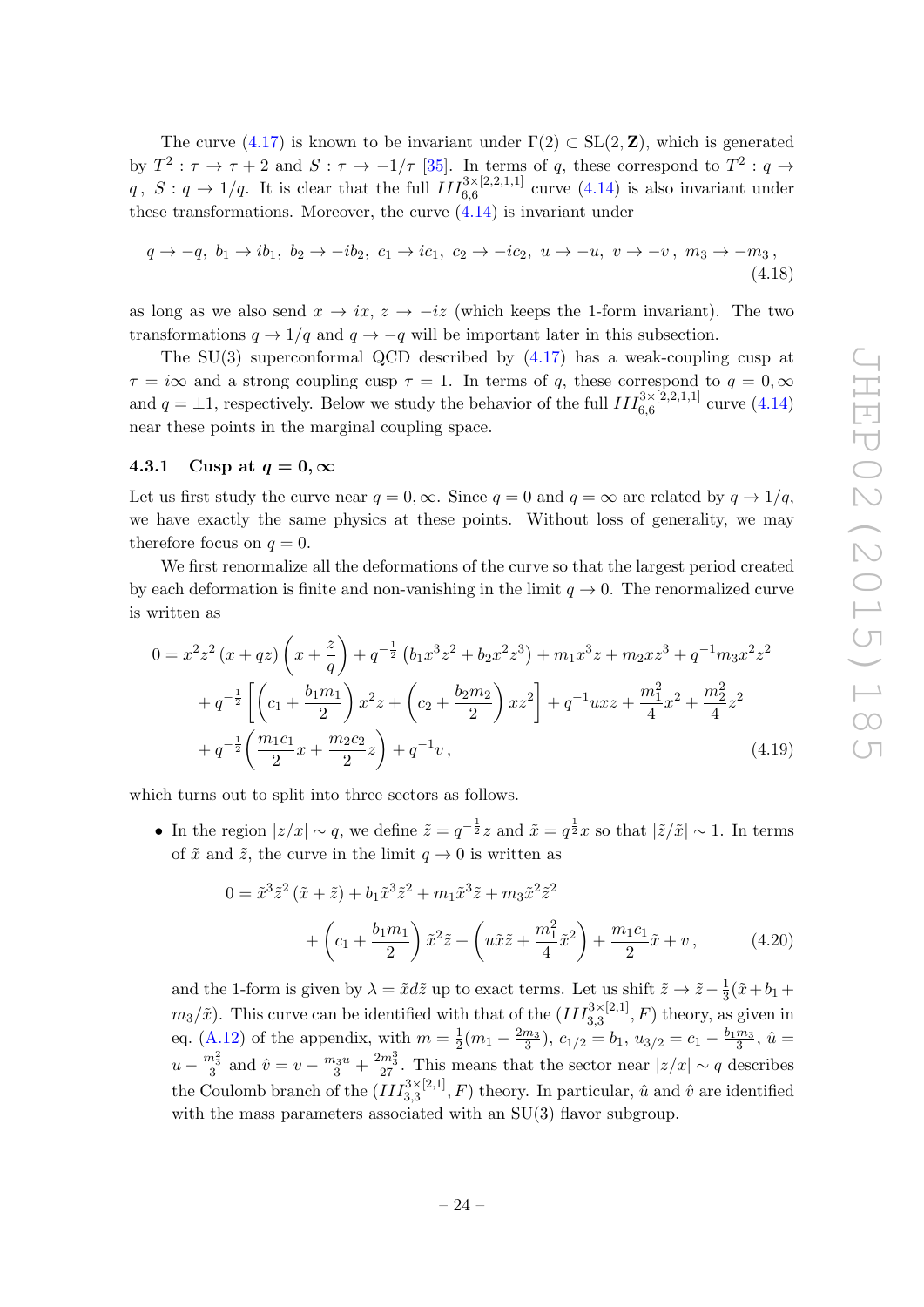

<span id="page-25-0"></span>**Figure 2.** The quiver diagram describing the  $III_{6,6}^{3\times[2,2,1,1]}$  theory at  $q \sim 0$ . The U(3) flavor symmetry naturally appears from the three fundamental hypermultiplets.

• In the region  $|z/x| \sim 1/q$ , we define  $\tilde{z} = q^{\frac{1}{2}}z$  and  $\tilde{x} = q^{-\frac{1}{2}}x$ . The curve in the limit  $q \rightarrow 0$  is now written as

$$
0 = \tilde{x}^{2} \tilde{z}^{3} (\tilde{x} + \tilde{z}) + b_{2} \tilde{x}^{2} \tilde{z}^{3} + m_{2} \tilde{x} \tilde{z}^{3} + m_{3} \tilde{x}^{2} \tilde{z}^{2}
$$

$$
+ \left( c_{2} + \frac{b_{2} m_{2}}{2} \right) \tilde{x} \tilde{z}^{2} + \left( uxz + \frac{m_{2}^{2}}{4} \tilde{z}^{2} \right) + \frac{m_{2} c_{2}}{2} \tilde{z} + v . \tag{4.21}
$$

By shifting  $\tilde{x}$ , we again have the curve  $(A.12)$  for the  $(III_{3,3}^{3\times[2,1]},F)$  theory. However, the curve now depends on a different set of parameters. The only parameters shared with the previous  $(III_{3,3}^{3\times[2,1]},F)$  theory are the masses  $\hat{u}$  and  $\hat{v}$  associated with the SU(3) subgroup of the flavor symmetry.

• In the region  $|z/x| \sim 1$ , the curve is

$$
x^3z^3 + m_3x^2z^2 + uxz + v = 0,
$$
\n(4.22)

which describes the weak coupling limit of  $SU(3)$  superconformal QCD. There are two independent pinched cycles with vanishing intersection, which is a signature of light  $SU(3)$  W-bosons and infinitely massive monopoles. The parameter  $m_3$  is identified with the mass of a fundamental hypermultiplet. By the shift  $z \to z - m_3/(3x)$ , the curve is written as  $0 = x^3z^3 + \hat{u}xz + \hat{v}$ ; the W-boson masses are then determined by  $\hat{u}$  and  $\hat{v}$ .

Hence, in the limit  $q \to 0$ , the  $III_{6,6}^{3\times[2,2,1,1]}$  curve splits into two  $(III_{3,3}^{3\times[2,1]},F)$  sectors and an SU(3) gauge sector coupled to a fundamental hypermultiplet. In particular, the  $\mathrm{SU}(3)$  W-boson masses are associated with the  $\mathrm{SU}(3)$  flavor subgroup of each  $(III_{3,3}^{3\times[2,1]},F)$ theory. This result suggests that the SU(3) sector gauges a diagonal subgroup of the flavor symmetry of each  $(III_{3,3}^{3\times[2,1]},F)$  theory and the fundamental hypermultiplet.

Moreover, as we we explain in appendix [B,](#page-33-0) each  $(III_{3,3}^{3\times[2,1]},F)$  theory can be identified as an  $I_{3,3}$  theory with three hypermultiplets. The  $I_{3,3}$  theory with three hypermultiplets has  $SU(3)_1 \times Sp(3)$  flavor symmetry which contains a subgroup  $SU(3)_1 \times SU(3)_2 \times U(1)$ . On the other hand, the above discussion shows that the  $(III_{3,3}^{3\times[2,1]},F)$  theory has a manifest  $SU(3)_3\times U(1)$  flavor symmetry. We identify the  $SU(3)_3$  with the diagonal  $SU(3)$  of  $SU(3)_1\times$  $SU(3)_2$ . The three hypermultiplets are then in the fundamental representation of  $SU(3)_3$ . Since this  $SU(3)_3$  is the one we are gauging in the above discussion, we see that the  $III_{6,6}^{3\times[2,2,1,1]}$  theory is identical to the theory  $\mathcal{T}_{3,2,\frac{3}{2},\frac{3}{2}}$  of two  $I_{3,3}$  theories gauged by a single SU(3) vector multiplet with 3 fundamental hypermultiplets; see figure [2.](#page-25-0)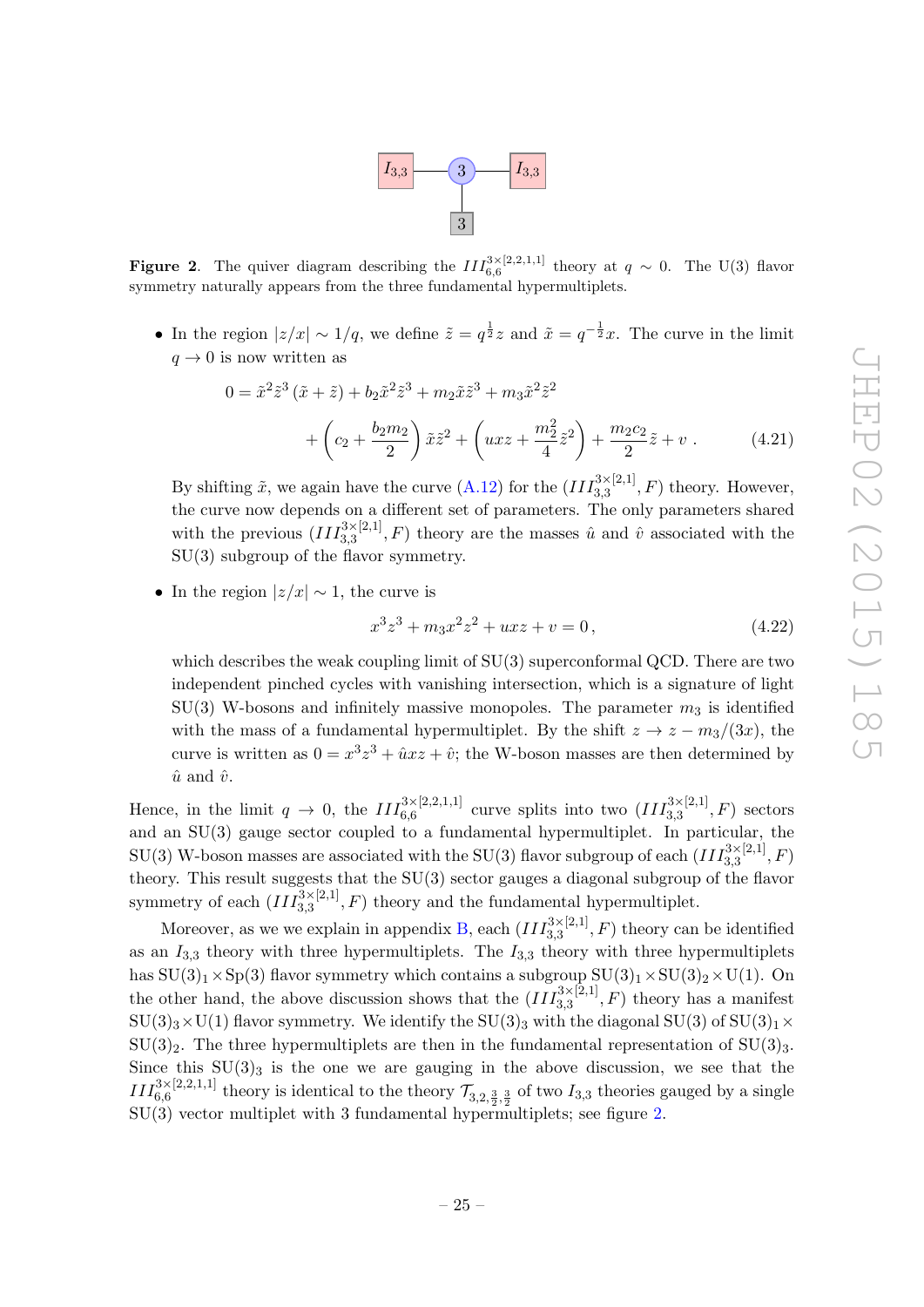#### <span id="page-26-0"></span>4.3.2 Cusps at  $q = \pm 1$

We now turn to the points  $q = \pm 1$  in the marginal coupling space. Since these two points are related by the symmetry transformation  $q \to -q$ , we will, without loss of generality, focus on  $q = 1$ . Note that there is no symmetry transformation which maps  $q = \pm 1$  to  $q = 0, \infty$ . Therefore, we expect to have a different weak coupling description in this case.

To understand the above statement, we first renormalize the deformations so that the largest period created by each deformation is finite and non-vanishing in the limit  $q \to 1$ . The correct renormalization turns out to be

$$
b_1 - b_2 \sim \mathcal{O}(\epsilon^{\frac{3}{2}}),
$$
  $c_1 - c_2 \sim \mathcal{O}(\epsilon^{\frac{3}{2}}),$   $m_3 - m_1 - m_2 - \frac{(b_1 + b_2)^2}{16} \sim \mathcal{O}(\epsilon),$  (4.23)

where  $\epsilon = 1 - q$ . Therefore the renormalized curve is written as

$$
0 = x^{2}z^{2}(x+qz)\left(x+\frac{z}{q}\right) + x^{2}z^{2}\left(\tilde{b}_{1}(z+x) + \epsilon^{\frac{3}{2}}\tilde{b}_{2}(z-x)\right)
$$
  
+ 
$$
xz\left[m_{1}z(z+x) + m_{2}x(x+z) + \left(\frac{\tilde{b}_{1}^{2}}{4} + \epsilon\tilde{m}_{3}\right)xz\right]
$$
  
+ 
$$
xz\left[\left(\tilde{c}_{1} + \frac{(\tilde{b}_{1} + \epsilon^{\frac{3}{2}}\tilde{b}_{2})m_{1}}{2} + \epsilon^{\frac{1}{2}}\tilde{c}_{2}\right)z + \left(\tilde{c}_{1} + \frac{(\tilde{b}_{1} - \epsilon^{\frac{3}{2}}\tilde{b}_{2})m_{2}}{2} - \epsilon^{\frac{1}{2}}\tilde{c}_{2}\right)x\right]
$$
  
+ 
$$
uxz + \frac{m_{1}^{2}}{4}z^{2} + \frac{m_{2}^{2}}{4}x^{2} + \frac{m_{1}(\tilde{c}_{1} + \epsilon^{\frac{1}{2}}\tilde{c}_{2})}{2}z + \frac{m_{2}(\tilde{c}_{1} - \epsilon^{\frac{1}{2}}\tilde{c}_{2})}{2}x + v,
$$
(4.24)

where  $\tilde{b}_1=(b_1+b_2)/2$ ,  $\epsilon^{\frac{3}{2}}\tilde{b}_2=(b_1-b_2)/2$ ,  $\epsilon\tilde{m}_3=m_3-m_1-m_2-\tilde{b}_1^2/4$ . Let us now define  $\zeta = \frac{x+z}{x-z}$ . In the limit  $q \to 1$ , or equivalently  $\epsilon \to 0$ , the curve splits into three sectors, depending on  $|\zeta|$ .

• In the region  $|\zeta| \sim 1$ , the curve in the limit  $q \to 1$  is given by

$$
0 = x^{2}z^{2}(x+z)^{2} + \tilde{b}_{1}x^{2}z^{2}(z+x) + m_{1}xz^{2}(z+x) + m_{2}x^{2}z(x+z) + \frac{\tilde{b}_{1}^{2}}{4}x^{2}z^{2}
$$

$$
+ xz\left[\left(\tilde{c}_{1} + \frac{\tilde{b}_{1}m_{1}}{2}\right)z + \left(\tilde{c}_{1} + \frac{\tilde{b}_{1}m_{2}}{2}\right)x\right]
$$

$$
+ uxz + \frac{m_{1}^{2}}{4}z^{2} + \frac{m_{2}^{2}}{4}x^{2} + \tilde{c}_{1}\left(\frac{m_{1}}{2}z + \frac{m_{2}}{2}x\right) + v,
$$
(4.25)

This is precisely the curve for the  $III_{6.6}^{2\times[2,2,2],[2,2,1,1]}$  theory, as given in eq. [\(A.9\)](#page-32-3) of the 6,6 appendix. This suggests that the region  $|\zeta| \sim 1$  describes the Coulomb branch of the  $III_{6,6,}^{2\times[2,2,2],[2,2,1,1]}$  theory.

• Now, let us look at the region  $|\zeta| \sim \epsilon$ . We change variables as  $\tilde{x} = \epsilon^{\frac{1}{2}}(x-z)$ / √ 2i and  $\tilde{z} = \epsilon^{-\frac{1}{2}} \sqrt{2\pi i}$  $\overline{2i}\left(z+x+\tilde{b}_1/2+\frac{m_1-m_2}{x-z}\right)$ . It follows that finite  $\tilde{x}$  and  $\tilde{z}$  correspond to  $|\zeta| \sim \epsilon$  in the limit  $q \to 1$ . The curve in the limit is now written as

$$
0 = \tilde{x}^4 + \tilde{z}^2 \tilde{x}^2 + \hat{b}_2 \tilde{x}^3 + \hat{m}_3 \tilde{x}^2 + \hat{c}_2 \tilde{x} + \hat{u}, \qquad (4.26)
$$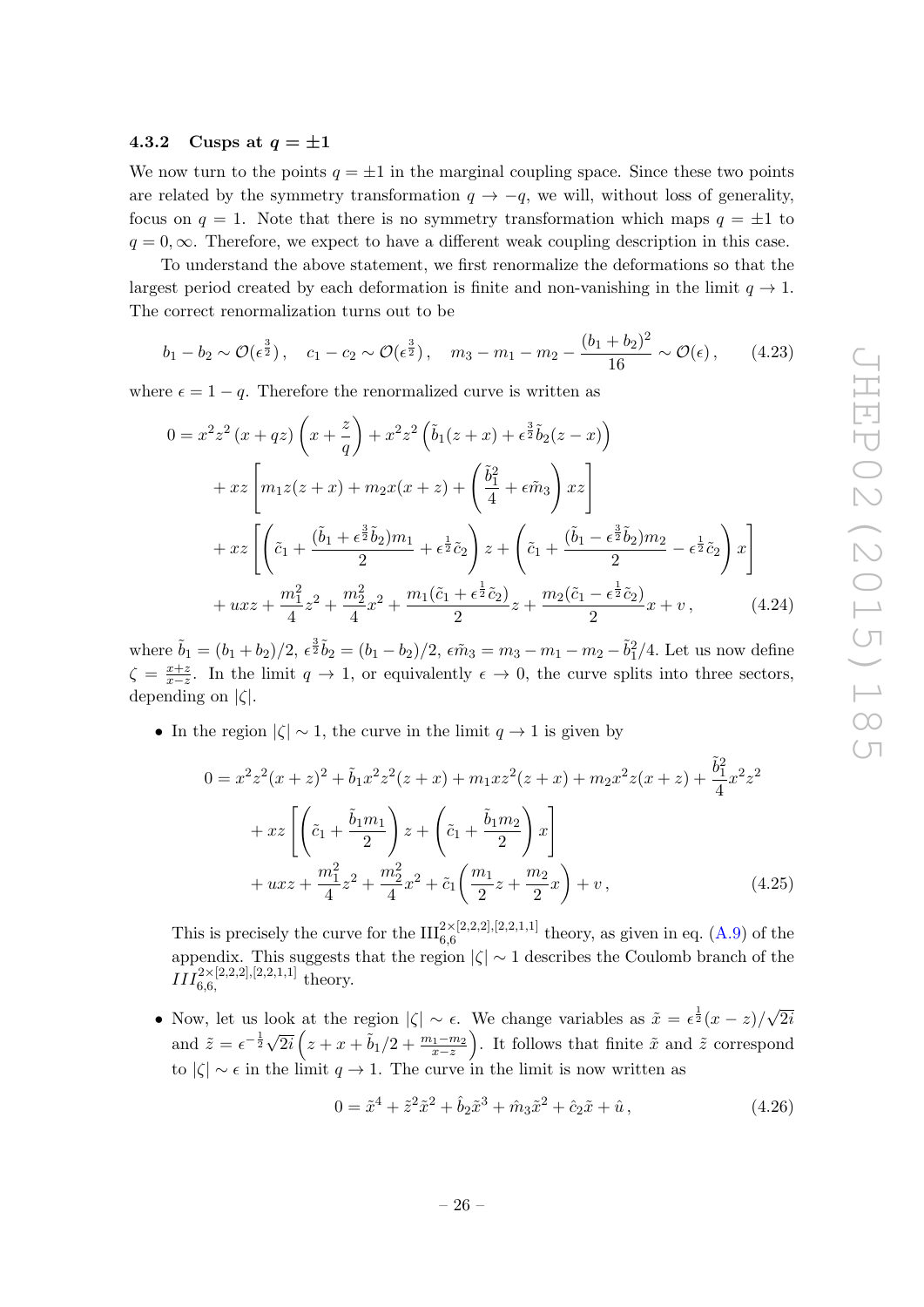

<span id="page-27-1"></span>**Figure 3.** The quiver diagram describing the  $III_{6,6}^{3\times[2,2,1,1]}$  theory at  $q \sim 1$ . The manifest flavor symmetry is  $SU(3) \times U(1)$ ; the  $SU(3)$  comes from  $\mathcal{T}_{3, \frac{3}{2}} = III_{6, 6}^{2 \times [2, 2, 2], [2, 2, 1, 1]},$  and the U(1) comes from  $I_{3,3}$ .

where  $\hat{b}_2 = 2(1-i)\tilde{b}_2$ ,  $\hat{m}_3 = 2i\tilde{m}_3$ ,  $\hat{c}_2 = 4(1+i)\tilde{c}_2$ ,  $\hat{u} = -4u + 2m_1m_2 + 2\tilde{b}_1\tilde{c}_1$ . The 1form is given by  $\lambda = \tilde{x}d\tilde{z}$  up to exact terms. Note that this is precisely the curve  $(A.4)$ for the  $I_{3,3}$  theory. In particular, the mass associated with an SU(2) flavor subgroup is given by  $\hat{u}$ .

• Finally, let us look at the region  $|\zeta| \sim \epsilon^{\frac{1}{2}}$ , which is between the above two regions. We first define  $\tilde{z} = \epsilon^{-\frac{1}{4}}(z + x + \tilde{b}_1/2 + \frac{m_1 - m_2}{x - z})$  and  $\tilde{x} = \epsilon^{\frac{1}{4}}(x - z)$ . It follows that finite  $\tilde{x}$  and  $\tilde{z}$  correspond to  $|\zeta| \sim \epsilon^{\frac{1}{2}}$  in the limit  $q \to 1$ . The curve in terms of these variables reduces to

$$
0 = \tilde{x}^2(\tilde{x}^2 \tilde{z}^2 + \hat{u}), \tag{4.27}
$$

in the limit  $q \to 1$ . Apart from the trivial branch  $\tilde{x}^2 = 0$ , this is the weak coupling limit of the SU(2) curve. The period of the pinched cycle is proportional to  $\sqrt{\hat{u}}$ , which is identified with the central charge of the SU(2) W-boson.

Hence, in the limit  $q \rightarrow 1$ , the  $III_{6,6}^{3\times[2,2,1,1]}$  curve splits into three sectors; a  $III_{6,6}^{2\times[2,2,2],[2,2,1,1]}$  sector, an  $I_{3,3}$  sector, and a perturbative SU(2) gauge sector. This strongly suggests that the  $III_{6,6}^{3\times[2,2,1,1]}$  theory at  $q \sim 1$  is described by a perturbative  $SU(2)$  gauge group coupled to the  $\mathcal{T}_{3, \frac{3}{2}} = III_{6, 6}^{2 \times [2, 2, 2], [2, 2, 1, 1]}$  theory and an  $I_{3,3}$  theory; see figure [3.](#page-27-1)

This completes our derivation of the Argyres-Seiberg-like duality in the  $\mathcal{T}_{3,2,\frac{3}{2},\frac{3}{2}}$  SCFT. We see that these results immediately imply that  $k_{\text{SU(2)}}^{\mathcal{T}_{3,\frac{3}{2}}} = 5$ , since the contribution of the  $I_{3,3}$  sector to the SU(2) beta function is  $k_{\text{SU(2)}}^{I_{3,3}} = 3$ . Moreover,  $k_{\text{SU(3)}}^{T_{3,\frac{3}{2}}} = 6$  by anomaly matching. As a result, we have verified equation  $(1.2)$  from the introduction.

#### <span id="page-27-0"></span>4.4 The linear quiver

In this subsection, we will show that the  $\mathcal{T}_{3,2,\frac{3}{2},\frac{3}{2}}$  theory can be embedded in a UV-complete linear quiver theory. To understand this claim, let us consider the theory in figure [4.](#page-28-1) The SW curve can be written as follows [\[36\]](#page-39-17):

$$
q_1t^2(v+m_1)^2 + t(v^2 + \mu_1v + \tilde{u}_2)(v+m_1) + v^4 + u_{02}v^2 + u_{03}v + u_{04}
$$
  
+ 
$$
\Lambda \frac{(v^2 + \mu_2v + u_2')(v+m_2)(v+m_3)}{t} + \Lambda^2 \frac{q_2(v+m_2)^2(v+m_3)^2}{t^2} = 0.
$$
 (4.28)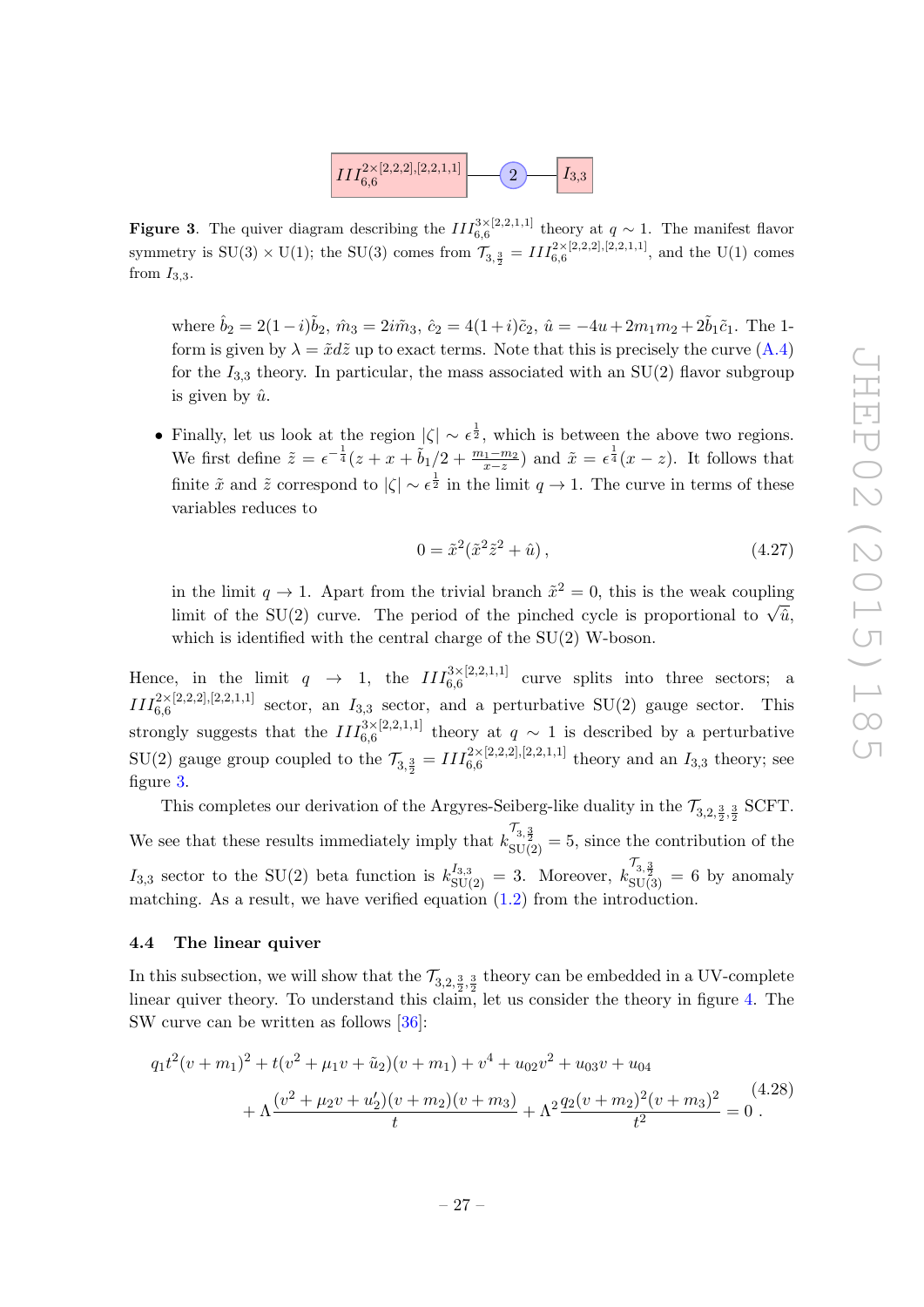

<span id="page-28-1"></span>**Figure 4.** A UV linear quiver embedding of the  $\mathcal{T}_{3,2,\frac{3}{2},\frac{3}{2}}$  theory.

The notation is identical to that of section [3.3.](#page-15-1)<sup>[34](#page-28-2)</sup> The SW differential is again  $\lambda = (v/t)dt$ . After the shift  $v \to v - m_3$  and a suitable redefinition of the parameters we find the curve

<span id="page-28-3"></span>
$$
q_1t^2(v+m_1)^2 + t(v^2 + \mu_1v + \tilde{u}_2)(v+m_1) + v^4 - 4m_3v^3
$$
  
+  $u_{02}v^2 + u_{03}v + u_{04} + \Lambda \frac{(v^2 + \mu_2v + u_2')(v+m_2)v}{t} + \Lambda^2 \frac{q_2(v+m_2)^2v^2}{t^2} = 0$ . (4.29)

By setting all the parameters to zero (apart from  $q_1$  and  $q_2$ ) in [\(4.29\)](#page-28-3) the curve becomes singular. Our next task is to extract the SW curve describing the effective low-energy theory at this singular point. As in the previous example, we extract the curve starting from  $(4.29)$ and taking a scaling limit. We change variables as follows:

$$
t = \sqrt{\Lambda}z, \quad \mu_1 = \sqrt{\Lambda}b_1, \quad \mu_2 = \sqrt{\Lambda}b_2, \quad \tilde{u}_2 = \sqrt{\Lambda}c_1, \quad u'_2 = \sqrt{\Lambda}c_2, m_3 = \Lambda c_0, \quad u_{02} = \Lambda m, \quad u_{03} = \Lambda u_2, \quad u_{04} = \Lambda u_3.
$$
 (4.30)

Rewriting [\(4.29\)](#page-28-3) in terms of the new variables and taking the limit  $\Lambda \to \infty$  we find the curve

<span id="page-28-4"></span>
$$
z^{2}(v+m_{1})^{2} + z(v+m_{1})(b_{1}v+c_{1}) + \left(q + \frac{1}{q}\right)v^{3} + mv^{2} + u_{2}v + u_{3} + \frac{(v+m_{2})v(b_{2}v+c_{2})}{z} + \frac{(v+m_{2})^{2}v^{2}}{z^{2}} = 0.
$$
\n
$$
(4.31)
$$

In the above formula we have divided everything by a constant and rescaled  $z$  to set to one the coefficient of the terms  $z^2v^2$  and  $v^4/z^2$ . This transformation does not change the SW differential  $\lambda = (v/z)dz$ . We are then left with a single marginal parameter that we call q.

We claim that the above curve describes the theory  $III_{6,6}^{3\times[2,2,1,1]}$ . Indeed, setting  $x = v/z$  we bring the SW differential to the canonical form  $\lambda = x dz$ . The resulting curve is precisely [\(4.14\)](#page-23-1) with the identification  $u_2 = u$  and  $u_3 = v$ . The only difference is a factor of two in the definition of  $m_1$  and  $m_2$ .

#### <span id="page-28-0"></span>5 Conclusions

In this paper, we found minimal generalizations of Seiberg and Witten's S-duality in SU(2) gauge theory with four fundamental flavors and Argyres and Seiberg's S-duality

<span id="page-28-2"></span><sup>&</sup>lt;sup>34</sup>As in section [3.3,](#page-15-1) the above curve is schematic, and the parameters  $m_i$ ,  $\mu_i$  do not correspond to the physical mass parameters of the theory.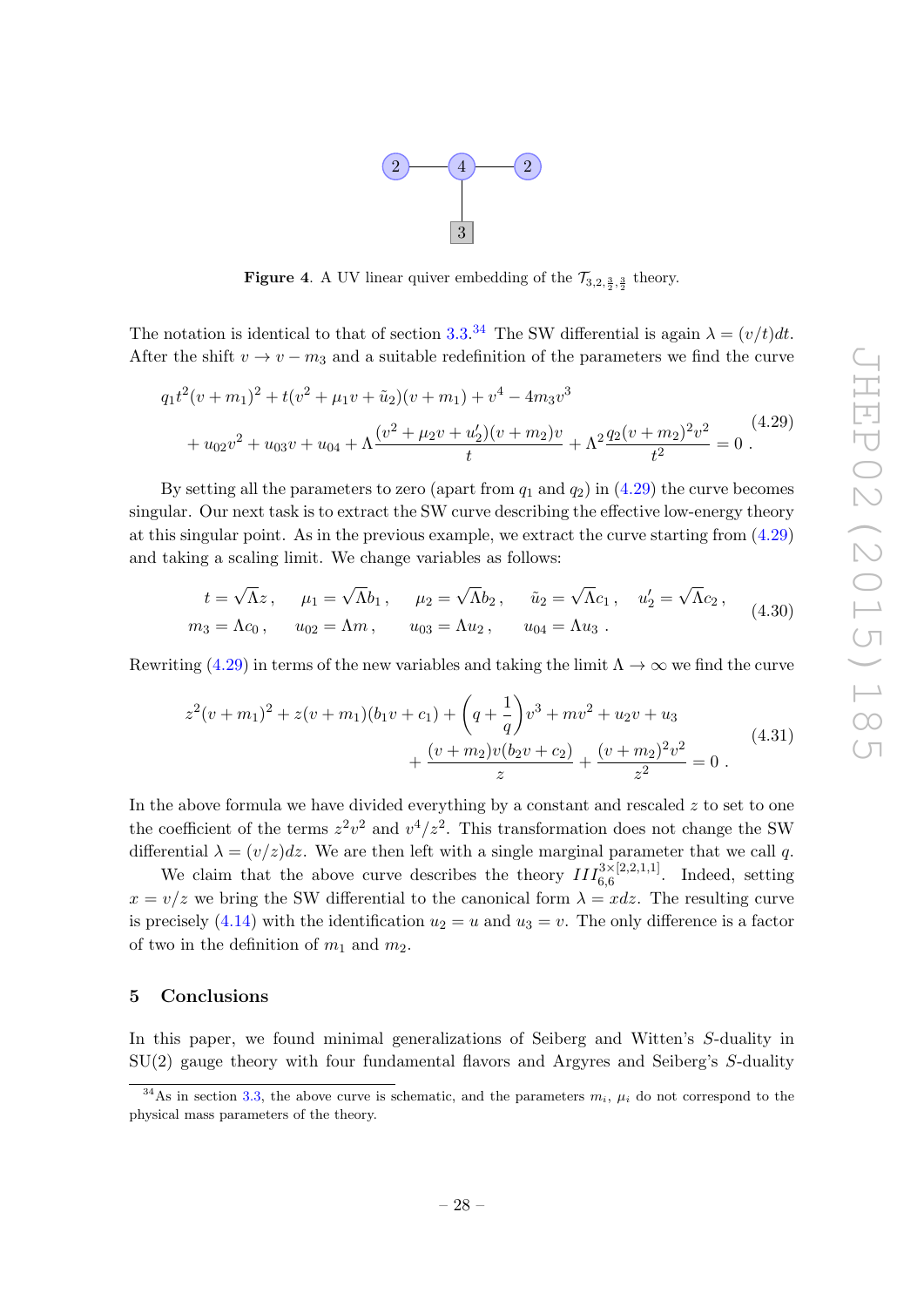in SU(3) gauge theory with six fundamental flavors to theories with non-integer dimensional Coulomb branch operators. Along the way, we found an S-duality action on the parameters of the  $\mathcal{T}_{2,\frac{3}{2},\frac{3}{2}}$  SCFT that was reminiscent of triality and the emergence of an exotic rank two theory,  $\mathcal{T}_{3, \frac{3}{2}}$ , in the case of the  $\mathcal{T}_{3, 2, \frac{3}{2}, \frac{3}{2}}$  theory.

Many open questions remain. For example, it would be interesting to understand the precise duality group in the case of the  $\mathcal{T}_{2,\frac{3}{2},\frac{3}{2}}$  theory. More generally, it would be interesting to see if we can find new phenomena on the conformal manifolds of  $\mathcal{N} = 2$ theories. To study such phenomena, it might be necessary to get a handle on the global properties of these conformal manifolds. For example, two of us recently initiated studies of the global topology of conformal manifolds in certain theories with parametrically small  $\mathcal{N} = 2 \rightarrow \mathcal{N} = 1$  breaking [\[38\]](#page-39-19).

At a minimum, it is clear that one can construct many more complicated examples of the S-dualities we have discussed in this paper. One promising avenue of investigation would be to see if the type III Hitchin systems we saw naturally arise in our generalization of Argyres-Seiberg duality play an important role in these further studies. We suspect that the IR behavior of the three dimensional theories corresponding to these type III Hitchin systems is typically quite subtle, and it would be useful to develop new tools to analyze the resulting dynamics. Such work might lead to a simple mathematical language that explains the dualities we discussed and points the way to new ones.

#### Acknowledgments

We would like to thank G. Moore for helpful discussions and comments. M. B. would like to thank the wonderful hospitality and scientific environments of KITP (during the workshop on "New Methods in Nonperturbative Quantum Field Theory") and CERN, where parts of this project were completed. T. N. gratefully acknowledges support from the Simons Center for Geometry and Physics, Stony Brook University at which some of the research for this paper was performed. M.B. and T.N. are partly supported by the U.S. Department of Energy under grants DOE-SC0010008, DOE-ARRA-SC0003883, and DOE-DE-SC0007897. This research was supported in part by the National Science Foundation under Grant No. NSF PHY11-25915. S.G. is partially supported by the ERC Advanced Grant "SyDuGraM", by FNRS-Belgium (convention FRFC PDR T.1025.14 and convention IISN 4.4514.08) and by the "Communauté Française de Belgique" through the ARC program. C.P. is a Royal Society Research Fellow.

#### <span id="page-29-0"></span>A Hitchin system perspective

In this appendix we briefly review how one obtains the SW curves of various Argyres-Douglas type theories from the corresponding Hitchin system [\[18,](#page-38-15) [27\]](#page-39-8). A class of Argyres-Douglas theories are obtained by compactifying the 6d (2,0) theory on a punctured sphere. The Coulomb branch of such a 4d theory (or more precisely its reduction to 3d) is described by the Hitchin system on the sphere with appropriate BPS boundary conditions at the punctures. The  $A_{N-1}$  Hitchin system on the punctured sphere involves an SU(N) gauge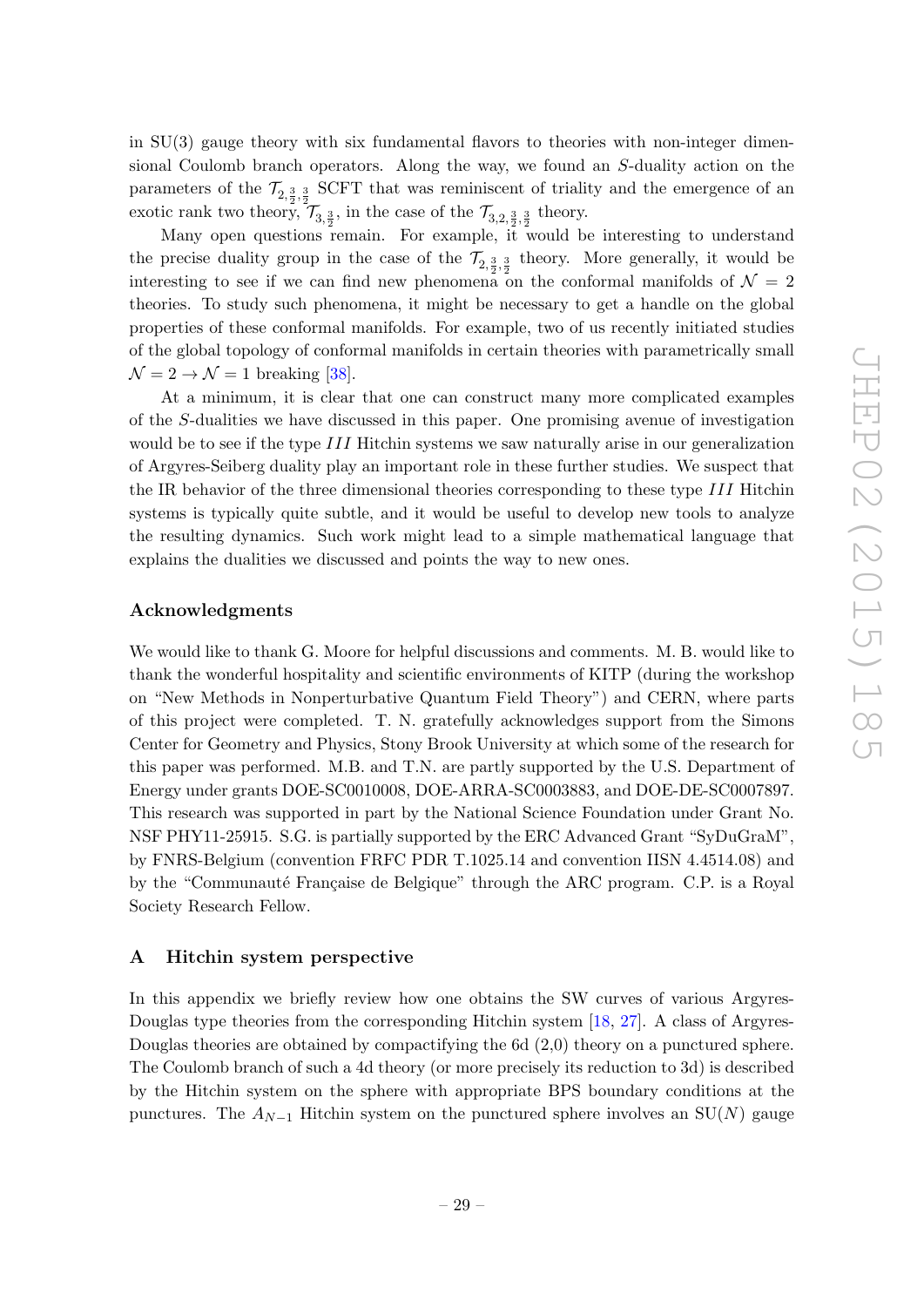field and an adjoint (1,0)-form  $\Phi = \Phi_z dz$  on  $\mathbf{P}^1$ , which are constrained by the Hitchin equations

$$
F + [\Phi, \bar{\Phi}] = 0, \qquad \bar{\partial}_A \Phi = 0, \qquad \partial_A \bar{\Phi} = 0.
$$
 (A.1)

Here  $A$  and  $F$  are the gauge connection and the curvature, respectively. The differential operator is defined by  $\bar{\partial}_A \Phi = (\partial_{\bar{z}} \Phi_z + [A_{\bar{z}}, \Phi_z]) d\bar{z} \wedge dz$ . The Hitchin equations are basically the BPS condition keeping a 4d  $\mathcal{N}=2$  supersymmetry. In particular, the Seiberg-Witten curve of the 4d theory is given by the spectral curve

$$
\det(xdz - \Phi(z)) = 0, \tag{A.2}
$$

of the Hitchin system. The spectral curve depends on various parameters of the Hitchin system. Some of them are completely fixed by boundary conditions at the punctures while the others are not. From the 4d viewpoint, the former corresponds to couplings and masses while the latter corresponds to the vevs of Coulomb branch operators.

At the punctures on  $\mathbf{P}^1$ , we impose BPS boundary conditions. Since we can trivialize the gauge bundle around the puncture, the boundary condition is given by specifying the singular behavior of  $\Phi$  near the puncture. For a trivialized gauge field,  $\bar{\partial}_A\Phi=0$  implies  $\Phi$ is meromorphic. The singularity at a puncture is called "regular" or "irregular" if  $\Phi$  has a simple or higher-order pole there, respectively. It was shown in [\[18\]](#page-38-15) that the resulting 4d theory is an Argyres-Douglas type theory only if there is a single irregular singularity on  $\mathbf{P}^1$  with at most one additional regular singularity. Below, we review the SW curves of several Argyres-Douglas theories of this type.

#### <span id="page-30-0"></span>A.1  $I_{n,n}$  theory

The  $I_{n,n}$  theory is obtained from the  $A_{n-1}$  Hitchin system on  $\mathbf{P}^1$  with an irregular singu-larity.<sup>[35](#page-30-3)</sup> Suppose that the singularity is at  $z = \infty$ . The boundary condition of the Higgs field  $\Phi(z)$  is given by

<span id="page-30-1"></span>
$$
\Phi(z) = dz \left[ M_1 z + M_2 + \frac{M_3}{z} + \mathcal{O}(z^{-2}) \right],
$$
\n(A.3)

where  $M_i$  are traceless n-by-n matrices. By using gauge transformations,  $M_i$  can be simultaneously diagonalized. For the  $I_{n,n}$  theory, the matrices  $M_i$  can be any diagonal traceless matrices. The lower-order terms of  $\mathcal{O}(z^{-2})$  are not fixed by the boundary condition at  $z = \infty$  but are subject to the constraint that  $\Phi(z)$  is not singular at  $z \neq \infty$ . The SW curve of the  $I_{n,n}$  theory is then given by the spectral curve  $\det(xdz - \Phi(z)) = 0$ .

For example, for the  $I_{3,3}$  theory, the matrices  $M_i$  are arbitrary traceless diagonal  $3 \times 3$ matrices. Up to coordinate changes keeping  $xdz$  invariant, the corresponding spectral curve is written as

<span id="page-30-2"></span>
$$
0 = z4 + x2z2 + bz3 + mz2 + cz + M2,
$$
 (A.4)

<span id="page-30-3"></span><sup>&</sup>lt;sup>35</sup>Here we use the notation of [\[14\]](#page-38-11). The same theory is called  $(A_{n-1}, A_{n-1})$  in the language of [\[15\]](#page-38-13).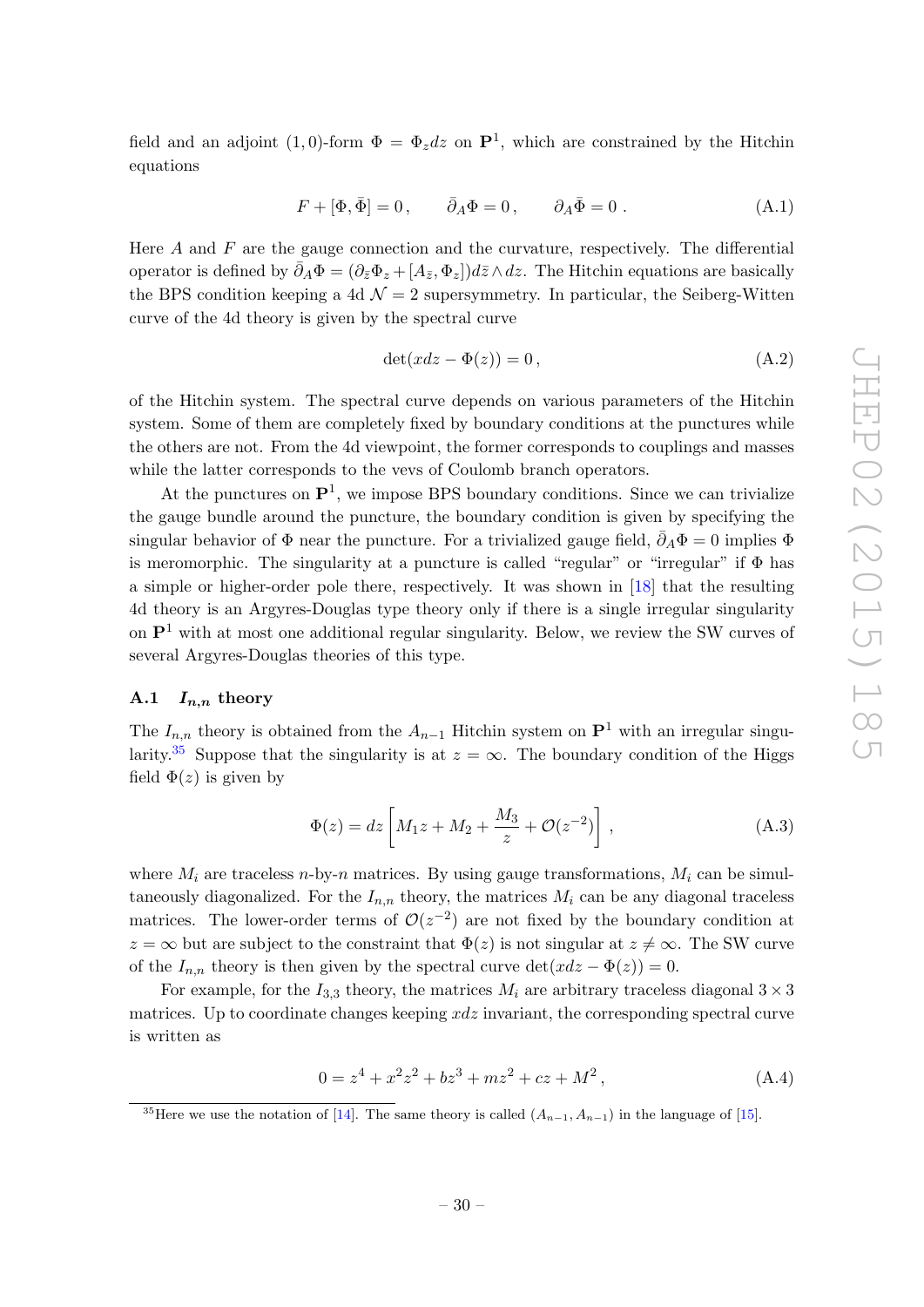where  $b, m, M$  are completely fixed by the boundary condition  $M_i$ , while c is not. Moreover, the fact that  $[xdz] = 1$  implies  $[b] = \frac{1}{2}$ ,  $[m] = [M] = 1$  and  $[c] = \frac{3}{2}$ . This implies that b is a relevant coupling,  $m, M$  are mass parameters and c is the vev of a Coulomb branch operator of dimension  $\frac{3}{2}$ . The curve  $(A.4)$  is indeed identical to the curve for the Argyres-Douglas theory obtained from SU(2) gauge theory with  $N_f = 3$  flavors [\[13\]](#page-38-10), which is known to have an  $SU(3)$  flavor symmetry. In particular, M is identified with the mass parameter associated with an  $SU(2) \subset SU(3)$ .

The second non-trivial example is the  $I_{4,4}$  theory. The boundary condition  $(A.3)$  is now given by  $4 \times 4$  matrices  $M_i$ . Up to coordinate changes, the spectral curve is written as

$$
0 = x4 + qx2z2 + z4 + c30x3 + c03z3 + c20x2 + c11xz + c02z2 + c10x + c01z + c00
$$
 (A.5)

Here the dimensions of the parameters are given in [\(3.9\)](#page-11-5). In particular, this theory has a single exactly marginal coupling, q. The spectrum of the Coulomb branch operators is  $\{2, \frac{3}{2}\}$  $\frac{3}{2}, \frac{3}{2}$  $\frac{3}{2}$ .

## <span id="page-31-0"></span> $\mathrm{A.2} \quad III_{6,6}^{3\times[2,2,1,1]} \text{ theory}$

Here we consider the  $III_{6,6}^{3\times[2,2,1,1]}$  theory, which is obtained from the  $A_5$  Hitchin system on  $\mathbf{P}^1$  with an irregular singularity. Suppose that the singularity is at  $z = \infty$ . The boundary condition for the Higgs field is characterized by  $(A.3)$  with three six-by-six matrices  $M_i$ . In the case of a type III theory, we specify the number of coincident eigenvalues of  $M_i$  by Young tableaux [\[18\]](#page-38-15). Since our Young tableaux are now [2, 2, 1, 1], we demand that  $M_i$  are of the form

$$
M_1 = \text{diag}(\tilde{a}_1, \tilde{a}_1, \tilde{a}_2, \tilde{a}_2, \tilde{a}_3, \tilde{a}_4),
$$
  
\n
$$
M_2 = \text{diag}(\tilde{b}_1, \tilde{b}_1, \tilde{b}_2, \tilde{b}_2, \tilde{b}_3, \tilde{b}_4),
$$
  
\n
$$
M_3 = \text{diag}(\tilde{m}_1, \tilde{m}_1, \tilde{m}_2, \tilde{m}_2, \tilde{m}_3, \tilde{m}_4),
$$
\n(A.6)

up to gauge equivalence. Here we implicitly assume the tracelessness of the matrices. This constraint reduces the number of couplings and masses of the corresponding 4d theory.

The SW curve for the  $III_{6,6}^{3\times[2,2,1,1]}$  theory is then read off from the spectral curve of the Hitchin system. Up to coordinate changes which keep the 1-form  $xdz$  invariant, the spectral curve is written as

$$
0 = x^{2}z^{2}(x+qz)\left(x+\frac{z}{q}\right)+b_{1}x^{3}z^{2}+b_{2}x^{2}z^{3}+m_{1}x^{3}z+m_{2}xz^{3}+m_{3}x^{2}z^{2}+\left[\left(c_{1}+\frac{b_{1}m_{1}}{2}\right)x^{2}z+\left(c_{2}+\frac{b_{2}m_{2}}{2}\right)xz^{2}\right]+uxz+\frac{m_{1}^{2}}{4}x^{2}+\frac{m_{2}^{2}}{4}z^{2}+\frac{m_{1}c_{1}}{2}x+\frac{m_{2}c_{2}}{2}z+v,
$$
\n(A.7)

where  $q, b_i, m_i$  are fixed by the boundary condition while  $c_i, u, v$  are not. The fact that  $[\oint x dz] = 1$  implies  $[x] = [z] = 1/2$ . We then find that q is a marginal coupling,  $b_i$  are relevant couplings of dimension  $1/2$  and  $m_i$  are mass deformation parameters. The  $c_i, u$ and v are the vev's of Coulomb branch operators of dimension  $\frac{3}{2}$ , 2, 3, respectively.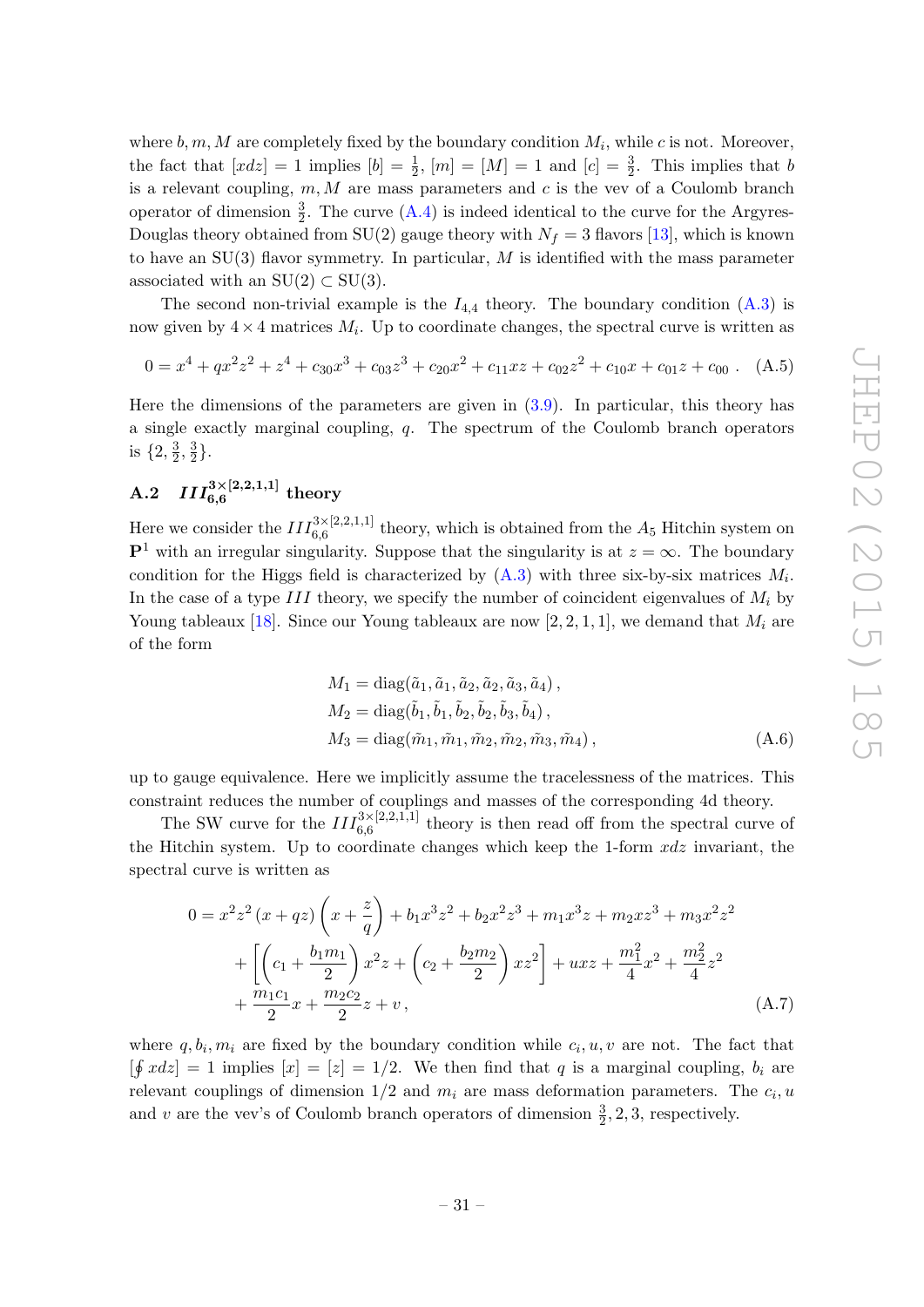## <span id="page-32-0"></span> $\mathrm{A.3} \quad III_{6,6}^{2\times[2,2,2],[2,2,1,1]} \textrm{ theory}$

Let us now consider the  $III_{6,6}^{2\times[2,2,2],[2,2,1,1]}$  theory. The Young tableaux imply that the boundary condition at  $z = \infty$  is given by

<span id="page-32-3"></span>
$$
M_1 = \text{diag}(\tilde{a}_1, \tilde{a}_1, \tilde{a}_2, \tilde{a}_3, \tilde{a}_3),
$$
  
\n
$$
M_2 = \text{diag}(\tilde{b}_1, \tilde{b}_1, \tilde{b}_2, \tilde{b}_2, \tilde{b}_3, \tilde{b}_3),
$$
  
\n
$$
M_3 = \text{diag}(\tilde{m}_1, \tilde{m}_1, \tilde{m}_2, \tilde{m}_2, \tilde{m}_3, \tilde{m}_4),
$$
\n(A.8)

up to gauge equivalence. We implicitly assume the tracelessness of these matrices. The resulting spectral curve is written as

$$
0 = x^{2}z^{2}(z+x)^{2} + x^{2}z^{2}(z+x)b + xz \left(m_{1}z(x+z) + m_{2}x(z+x) + \frac{b^{2}}{4}xz\right) + xz \left[\left(c + \frac{bm_{1}}{2}\right)z + \left(c + \frac{bm_{2}}{2}\right)x\right] + \left(\frac{m_{1}^{2}}{4}z^{2} + \frac{m_{2}^{2}}{4}x^{2} + uzx\right) + \left(\frac{m_{1}c}{2}z + \frac{m_{2}c}{2}x\right) + v,
$$
\n(A.9)

up to coordinate changes. Here  $b, m_1, m_2, u$  are fixed by boundary conditions while c, v are not. It follows that  $m_1, m_2, \sqrt{u}$  are mass parameters and b is a relevant coupling of dimension  $\frac{1}{2}$ . The c and v are vev's of Coulomb branch operators of dimension  $\frac{3}{2}$  and 3.

<span id="page-32-1"></span>A.4 
$$
(III_{3,3}^{3\times[2,1]}, F)
$$
 theory

The  $(III_{3,3}^{3\times[2,1]}, F)$  theory is obtained from the  $A_2$  Hitchin system on  $\mathbf{P}^1$  with an irregular singularity described by  $3 \times [2, 1]$  Young tableaux and a regular full singularity. Suppose that the irregular one is at  $z = \infty$  and the regular one at  $z = 0$ . The boundary condition at  $z = \infty$  is given by  $(A.3)$  with  $3 \times 3$  matrices

$$
M_1 = \text{diag}(\tilde{a}, \tilde{a}, -2\tilde{a}), \quad M_2 = \text{diag}(\tilde{b}, \tilde{b}, -2\tilde{b}), \quad M_3 = \text{diag}(\tilde{m}, \tilde{m}, -2\tilde{m}), \quad (A.10)
$$

up to gauge equivalence. The boundary condition at  $z = 0$  is given by

<span id="page-32-2"></span>
$$
\Phi(z) \sim dz \left[ \frac{1}{z} \begin{pmatrix} \tilde{m}_1 \\ \tilde{m}_2 \\ -\tilde{m}_1 - \tilde{m}_2 \end{pmatrix} + \mathcal{O}(z^0) \right] . \tag{A.11}
$$

Up to coordinate changes, the corresponding spectral curve is written as

$$
0 = z3 + z \left[ \frac{\hat{u}}{x^{2}} + \frac{c_{1/2}m + u_{3/2}}{x} + \left( 2m - \frac{c_{1/2}^{2}}{3} \right) - \frac{2c_{1/2}x}{3} - \frac{x^{2}}{3} \right] + \frac{\hat{v}}{x^{3}} + \frac{3mu_{3/2} - c_{1/2}\hat{u}}{3x^{2}} + \frac{3m^{2} - c_{1/2}^{2}m - c_{1/2}u_{3/2} - \hat{u}}{3x} + \left( \frac{2c_{1/2}^{3}}{27} - c_{1/2}m - \frac{u_{3/2}}{3} \right) + \frac{2c_{1/2}^{2} - 6m}{9}x + \frac{2c_{1/2}x^{2}}{9} + \frac{2x^{3}}{27} .
$$
\n(A.12)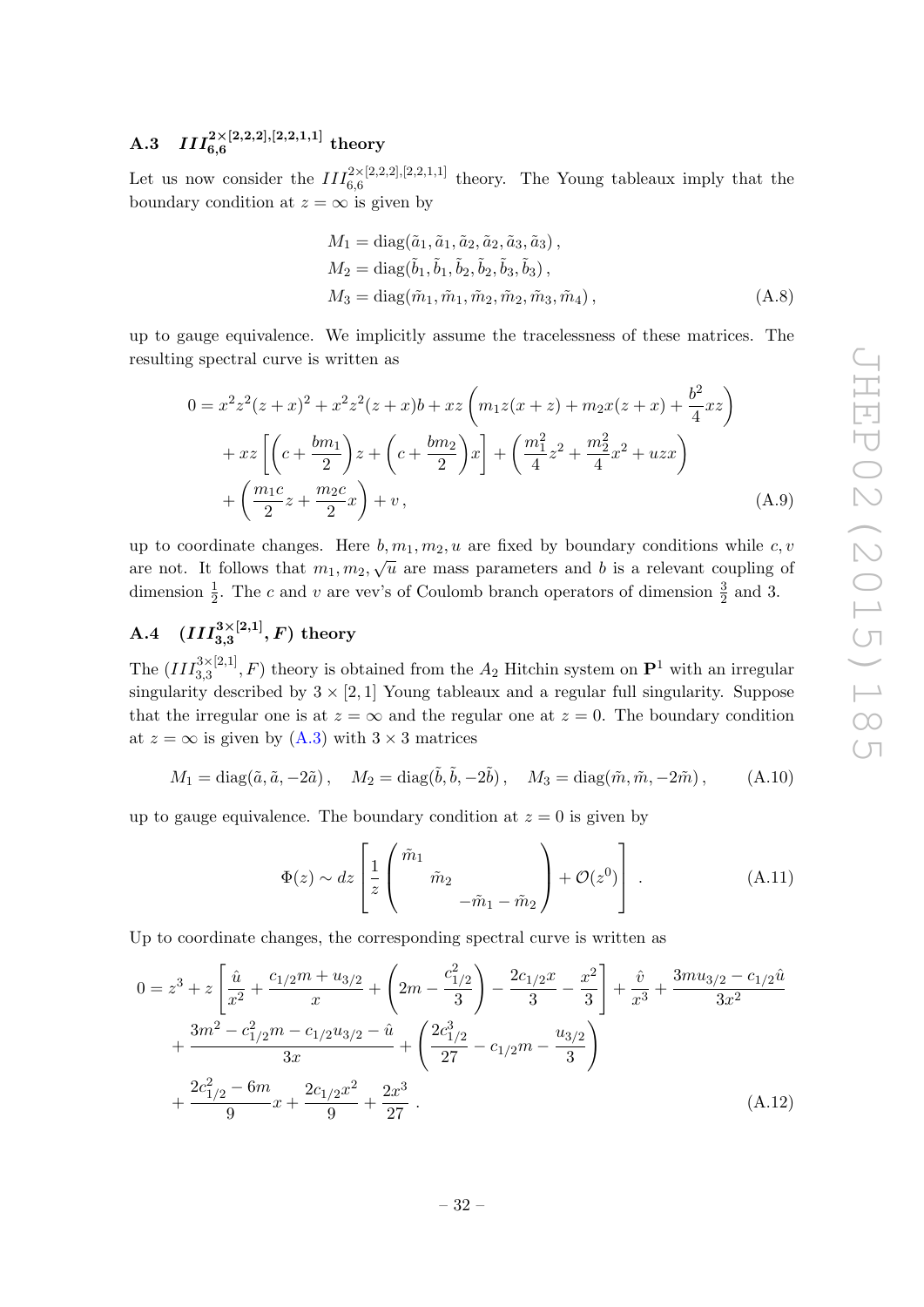Here  $c_{1/2}$ , m are fixed by the boundary condition at  $z = \infty$  while  $\hat{u}, \hat{v}$  are fixed by the one at  $z = 0$ . Therefore these are a relevant coupling and masses. The other parameter,  $u_{3/2}$ , is regarded as the Coulomb branch parameter. The fact  $[xdz] = 1$  implies  $[c_{1/2}] = \frac{1}{2}$ ,  $[m] =$ 1,  $[\hat{u}] = 2$ ,  $[\hat{v}] = 3$  and  $[u_{3/2}] = \frac{3}{2}$ . In particular,  $\hat{u}$  and  $\hat{v}$  are mass parameters for the SU(3) flavor subgroup associated with the full (regular) singularity at  $z = 0$ . In appendix [B,](#page-33-0) we argue that this theory is identical to the  $I_{3,3}$  SCFT with three hypermultiplets.

## <span id="page-33-0"></span> $\mathrm{B} \quad \text{Equivalence of } (III^{3 \times [2, 1]}_{3, 3}, F) \text{ and } I_{3, 3} \text{ with a triplet of hypermultiplets}$

In this appendix, we show that the  $(III_{3,3}^{3\times[2,1]},F)$  SCFT is equivalent to the  $I_{3,3}$  theory with a triplet of hypermultiplets. In particular, in [B.1](#page-33-1) we demonstrate this claim at the level of the SW curves, while in [B.2](#page-34-0) we demonstrate the equivalence at the levels of the  $S^1$  reductions.

#### <span id="page-33-1"></span>B.1 Seiberg-Witten analysis

We will now show that the curve for the  $I_{3,3}$  SCFT plus a triplet of hypermultiplets agrees with the curve of the  $(III_{3,3}^{3\times[2,1]},F)$  theory.

Let us start from SU(3) gauge fields coupled to the  $I_{3,3}$  theory. The corresponding curve can be written in the form [\[39\]](#page-39-20)

<span id="page-33-2"></span>
$$
\frac{\Lambda^b}{t} + x^3 + ux + v + (u_{3/2} + xc_{1/2})t + t^2 = 0, \quad \lambda = x\frac{dt}{t} .
$$
 (B.1)

In the above formula,  $u_{3/2}$  and  $c_{1/2}$  represent the chiral operator of dimension  $3/2$  and the corresponding coupling constant of the  $I_{3,3}$  theory. A is the SU(3) dynamical scale, and  $b$  is the corresponding beta function coefficient. As discussed in [\[39\]](#page-39-20), the matter sector is "localized" at  $t = \infty$ , whereas the above curve near  $t = 0$  looks like the curve for SU(3) SYM. Equivalently, we can say that at  $t = 0$  we have a trivial matter sector.

Let us consider an SU(3) gauge theory coupled to a fundamental and to the  $I_{3,3}$  theory. In order to write down the SW curve, we can start from [\(B.1\)](#page-33-2) and replace the trivial sector at  $t = 0$  with a hypermultiplet in the fundamental of SU(3). This modification leads to the curve

$$
\frac{\Lambda^{b-1}(x+m)}{t} + x^3 + ux + v + (u_{3/2} + xc_{1/2})t + t^2 = 0, \quad \lambda = x\frac{dt}{t},
$$
 (B.2)

We can now consider the redefinition  $z = t/(x + m)$ , which brings the curve to the form

<span id="page-33-3"></span>
$$
\frac{\Lambda^{b-1}}{z} + x^3 + ux + v + (u_{3/2} + xc_{1/2})(x+m)z + (x+m)^2 z^2 = 0, \quad \lambda = x \frac{dz}{z} .
$$
 (B.3)

The SW curve describing the  $I_{3,3}$  theory plus three hypermultiplets can be identified just by ungauging. The curve in the form [\(B.3\)](#page-33-3) is particularly convenient to that end, since the ungauging can be implemented simply by setting  $\Lambda$  to zero: in this limit u and v become mass parameters, which is exactly what we expect in the ungauging limit. We are then left with

$$
x^{3} + ux + v + (u_{3/2} + xc_{1/2})(x+m)z + (x+m)^{2}z^{2} = 0, \quad \lambda = x\frac{dz}{z}.
$$
 (B.4)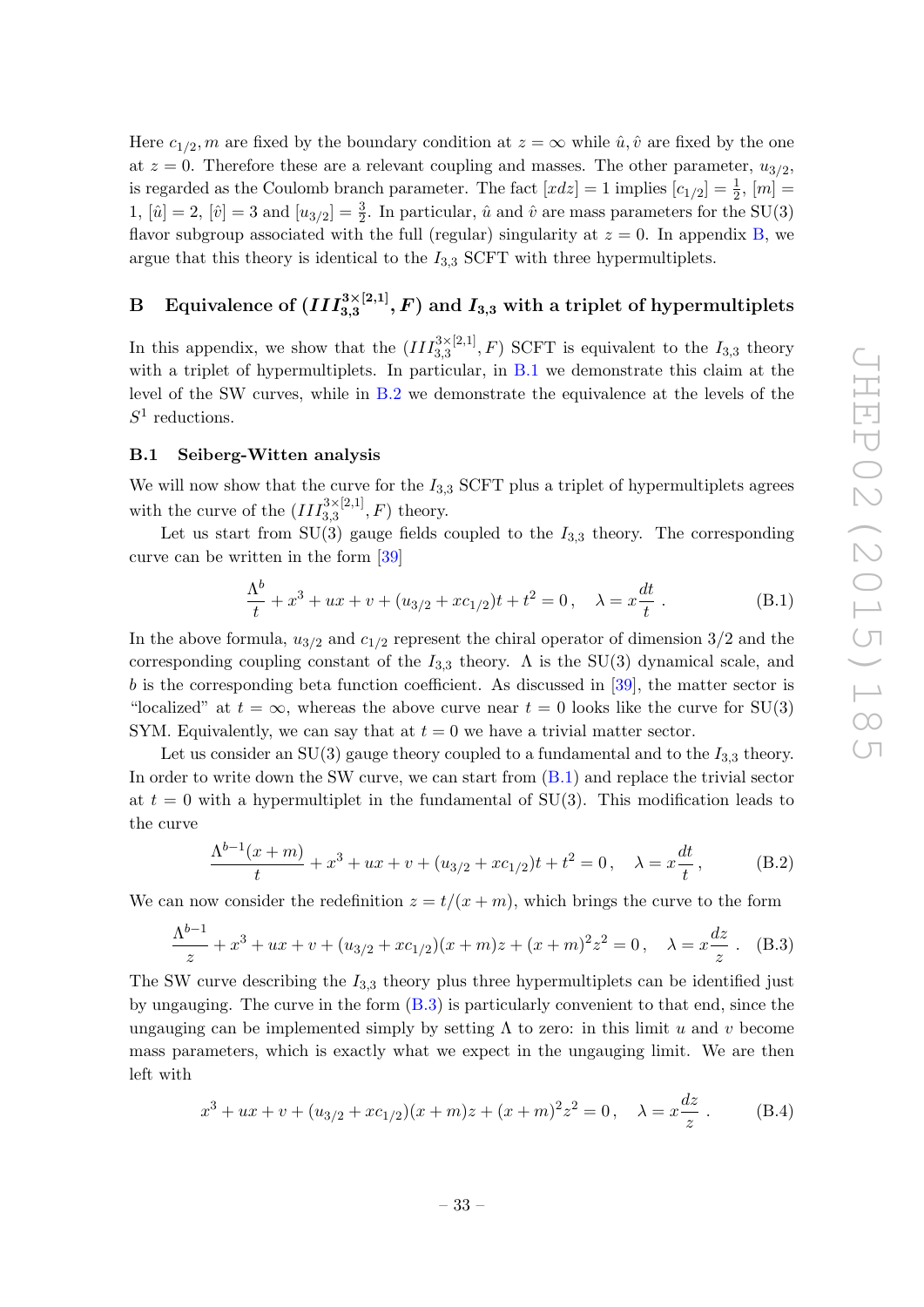In order to bring it to a "Gaiotto-inspired form", we now shift the coordinate  $x$  in order to eliminate the term proportional to  $x^2$ . This is simply done by the redefinition

$$
x \to x - \frac{z^2 + z c_{1/2}}{3}, \tag{B.5}
$$

which does not change the SW differential up to exact terms which are irrelevant. We can now write the curve in the canonical form

$$
\lambda^3 + \lambda \phi_2(z) + \phi_3(z) = 0, \qquad (B.6)
$$

where

$$
\phi_2 = \left(\frac{u}{z^2} + \frac{u_{3/2} + c_{1/2}m}{z} + 2m - \frac{c_{1/2}^2}{3} - \frac{2c_{1/2}z}{3} - \frac{z^2}{3}\right)(dz)^2,
$$
  
\n
$$
\phi_3 = \left(\frac{v}{z^3} + \frac{3u_{3/2}m - c_{1/2}u}{3z^2} + \frac{3m^2 - c_{1/2}^2m - u - c_{1/2}u_{3/2}}{3z} + a\right)
$$
  
\n
$$
+ \frac{2c_{1/2}^2 - 6m}{9}z + \frac{2c_{1/2}z^2}{9} + \frac{2z^3}{27}\right)(dz)^3.
$$
\n(B.7)

In the above formulas we introduced the parameter

$$
a \equiv \frac{2c_{1/2}^3}{27} - c_{1/2}m - \frac{u_{3/2}}{3} \ . \tag{B.8}
$$

We recognize the curve for the  $(III_{3,3}^{3\times[2,1]},F)$  theory [\[14\]](#page-38-11).

## <span id="page-34-0"></span> $\rm{B.2}\quad The\,\,S^1\,\, reduction\,\, of\,\, the\,\, (III^{3\times[2,1]}_{3,3},F)\,\, SCFT$

Here we will briefly study the  $S^1$  compactification of the  $(III_{3,3}^{3\times[2,1]},F)$  SCFT. We remind the reader that in section [4.3,](#page-23-0) we saw that two copies of the  $(III_{3,3}^{3\times[2,1]},F)$  theory emerge at the SU(3) cusp of the  $III_{6,6}^{3\times[2,2,1,1]}$  theory. If our identification  $\mathcal{T}_{3,2,\frac{3}{2},\frac{3}{2}} = III_{6,6}^{3\times[2,2,1,1]}$  is correct, then it must be the case that that  $(III_{3,3}^{3\times[2,1]},F)$  is equivalent to a copy of the  $I_{3,3}$ theory and a triplet of hypermultiplets, and we indeed saw this equivalence demonstrated at the level of the respective Coulomb branches in the previous subsection. We will now demonstrate the equivalence of the compactified three dimensional theories.

The  $S^1$  reduction of  $(III_{3,3}^{3\times[2,1]},F)$  can be constructed from the recipe in [\[18\]](#page-38-15)

|          | $U(2)$ <sub>A</sub> | $U(1)_B$ | $U(2)_C$ | U(1) <sub>1</sub> |
|----------|---------------------|----------|----------|-------------------|
| $Q_{AB}$ | $2_{+1}$            | -1       |          |                   |
| $Q_{BC}$ |                     | $+1$     | $2_{-1}$ |                   |
| $Q_{CA}$ | $2_{-1}$            |          | $2_{+1}$ |                   |
| $Q_{A1}$ | $2_{-1}$            |          |          |                   |

(B.9)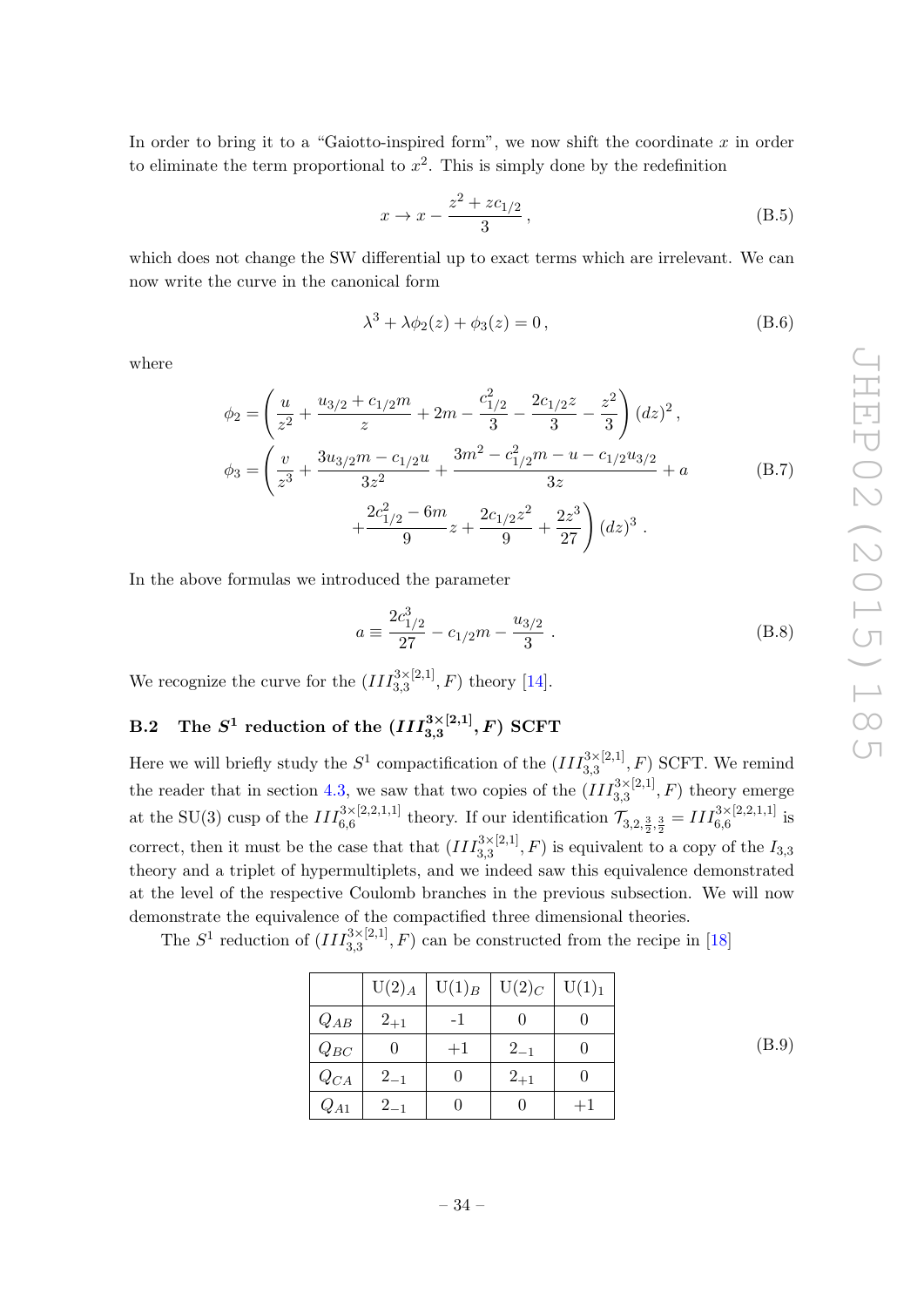In the above table, the subscripts in the representations signify the charges of the fields under the corresponding  $U(1)$  subgroups.

From this data, we can immediately compute the dimensions of the monopole operators [\[32\]](#page-39-13)

$$
\Delta(\overrightarrow{a}) = \frac{1}{2} (|a_{A,1}| + |a_{A,2}|) + \frac{1}{2} (|a_{A,1} - a_{B,1}| + |a_{A,2} - a_{B,1}| + |a_{B,1} - a_{C,1}| + |a_{B,1} - a_{C,2}| + |a_{A,1} - a_{C,1}| + |a_{A,2} - a_{C,1}| + |a_{A,1} - a_{C,2}| + |a_{A,2} - a_{C,2}|)
$$

$$
- (|a_{A,1} - a_{A,2}| + |a_{C,1} - a_{C,2}|), \qquad (B.10)
$$

where  $\vec{a} = (a_{A,1}, a_{A,2}, a_{B,1}, a_{C,1}, a_{C,2}) \in \mathbb{Z}^5$  is a magnetic flux vector (we have used the invariance of the theory under shifts by a charge vector corresponding to the overall decoupled U(1) to set the magnetic flux of the U(1)<sub>1</sub> factor to zero). The dimension half monopole operators are

$$
M_1^{\pm} = \pm (1, 0, 1, 1, 0), \quad M_2^{\pm} = \pm (1, 0, 0, 1, 0), \quad M_3^{\pm} = \pm (0, 0, 0, 1, 0). \tag{B.11}
$$

These operators become three free twisted hypermultiplets in the IR and are the threedimensional incarnations of the decoupled triplet of hypermultiplets we described above. Note that the existence of the  $M_3^{\pm}$  dimension half monopole operator follows immediately from the fact that the  $U(2)_C$  node is "ugly" in the classification of [\[32\]](#page-39-13) (it has  $N_f - 2N_c = -1$ ).

To find the remainder of the theory in the IR, we can follow [\[32\]](#page-39-13) and move along the Coulomb branch of the U(2)<sub>C</sub> node by taking  $\langle \Phi_C \rangle = \text{diag}(v_1, 0)$  (where the  $\Phi_C$  is the adjoint chiral multiplet of  $U(2)_C$  and examine the remaining massless theory.<sup>[36](#page-35-0)</sup> Turning on this vev in the  $\mathcal{N}=4$  superpotential

$$
W = \tilde{Q}_{AB}\Phi_A Q_{AB} - \text{Tr}\left(\Phi_A \tilde{Q}_{CA} Q_{CA}\right) - Q_{A1}\Phi_A \tilde{Q}_{A1} + \Phi_B Q_{BC} \tilde{Q}_{BC} - \Phi_B \tilde{Q}_{AB} Q_{AB} + \text{Tr}\left(\Phi_C Q_{CA} \tilde{Q}_{CA}\right) - Q_{BC} \Phi_C \tilde{Q}_{BC},
$$
(B.12)

leaves (besides a decoupled U(1) parameterizing the moduli space of the free  $M_3^{\pm}$  the-ory [\[32\]](#page-39-13)) a massless theory with  $U(2)_C \rightarrow U(1)_C$  and the following matter multiplets:  $(Q_{AB})_a$ ,  $(Q_{BC})^2$ ,  $(Q_{CA})_2^a$ ,  $(Q_{A1})^a$  (along with the corresponding hypermultiplet partners; here a is an  $SU(2)_A$  index and 2 is a  $U(2)_C$  index).

This operation turns the U(2)<sub>A</sub> node "ugly", since now  $N_f - 2N_c = -1$  at this node. Therefore, following [\[32\]](#page-39-13), we turn on a vev of the form  $\langle \Phi_A \rangle = \text{diag}(v_2, 0)$  in the reduced theory. This motion on the Coulomb branch leads to a new theory (again, dropping a decoupled U(1) as before) with  $U(2)_A \rightarrow U(1)_A$  and the following massless matter multiplets:  $(Q_{AB})_2$ ,  $(Q_{BC})^2$ ,  $(Q_{CA})_2^2$ ,  $(Q_{A1})^2$  (and hypermultiplet partners).

This second operation leaves the  $U(1)<sub>1</sub>$  node ugly and so we can turn on a vev of the form  $\langle \Phi_A \rangle = \langle \Phi_B \rangle = \langle \Phi_C \rangle = v_3$ . This shift in vacuum gives mass to the  $(Q_{A1})^2, (\tilde{Q}_{A1})_2$ hypermultiplet leaving over the  $S^1$  reduction of the  $I_{3,3}$  theory as desired.

<span id="page-35-0"></span><sup>&</sup>lt;sup>36</sup>This essentially amounts to performing a Seiberg-like duality on the  $U(2)_C$  node. Such dualities have been studied at the level of the  $S^3$  partition function in [\[40\]](#page-39-21).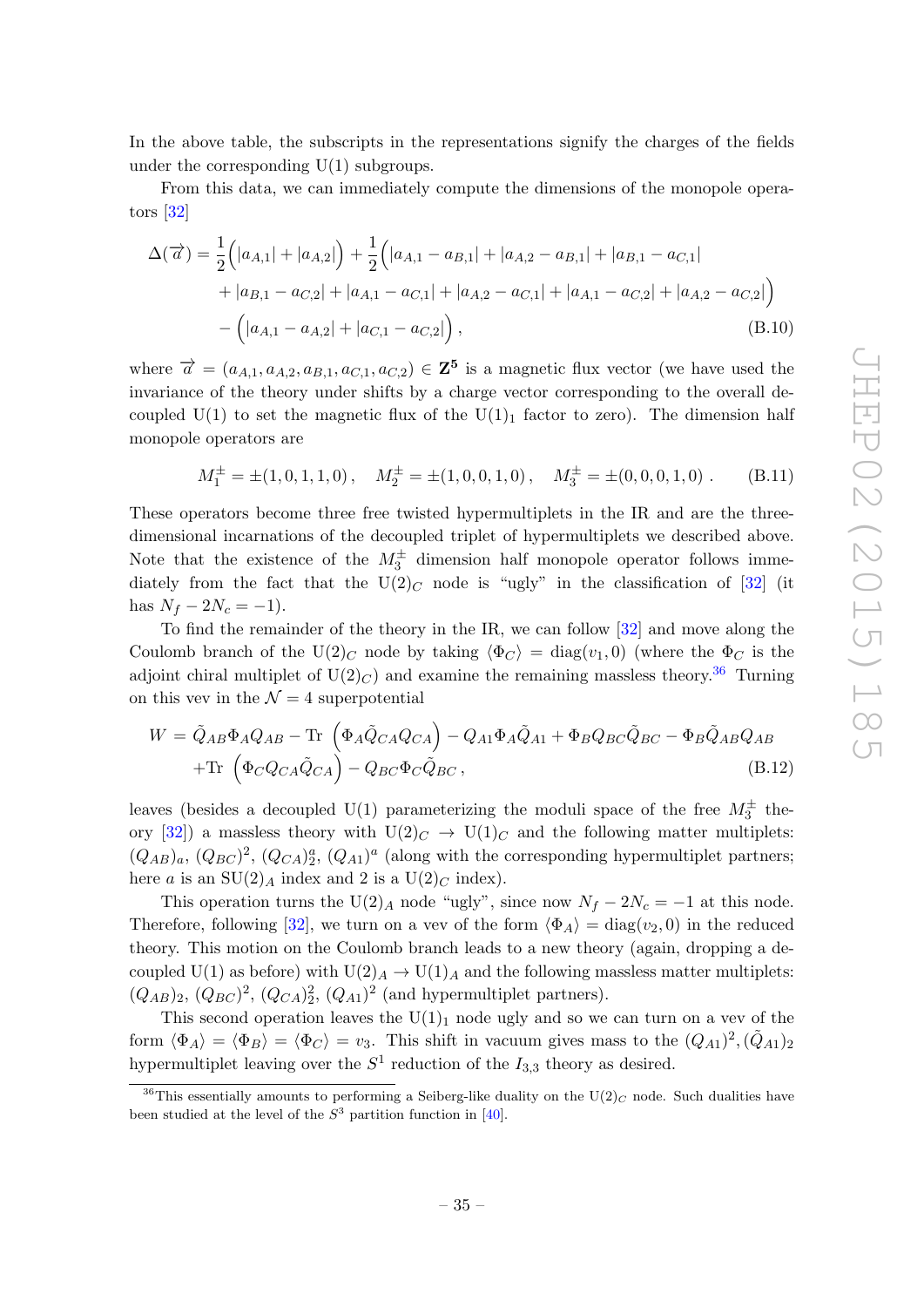#### <span id="page-36-0"></span>C An alternative derivation of the curves

The fact that  $(3.31)$  and  $(4.31)$  are the curves associated with the two models we have studied could have been guessed without referring to the Hitchin system. We would now like to illustrate a technique which can be applied in many cases to extract the SW curve for an  $SU(N)$  gauge theory coupled to a number of hypermultiplets in the fundamental representation and to two (generically) nonlagrangian sectors with  $SU(N)$  global symmetry. This strategy works (at least) when the matter sectors are theories of type  $D_p(SU(N))$ studied in  $[39]$ <sup>[37](#page-36-1)</sup>. In what follows we will focus on this class of models. In the language of [\[14\]](#page-38-11),  $D_p(SU(N))$  theories with  $p \geq N$  correspond to  $(I_{N,k}, F)$  theories with  $k = p - N$ .

Let us start by recalling the SW curve for  $SU(N)$  SYM coupled to the  $D_p(SU(N))$ theory  $[39]^{38}$  $[39]^{38}$  $[39]^{38}$ 

<span id="page-36-3"></span>
$$
\frac{\Lambda^b}{z} + \alpha_1 (v^N + u_2 v^{N-2} + \dots + u_N) + \dots + \alpha_2 z^p = 0, \quad \lambda = \frac{v}{z} dz \ .
$$
 (C.1)

Close to  $z = 0$ , the above curve has the same structure as the curve describing SYM theory with group  $SU(N)$ . The parameter  $\Lambda$  plays the role of the  $SU(N)$  dynamical scale, and setting it to zero corresponds to ungauging: the  $u_i$  parameters, which play the role of  $SU(N)$  Coulomb branch coordinates, become mass parameters of the  $SU(N)$  global symmetry that appears in the  $\Lambda \to 0$  limit. We are then left with the SW curve describing the  $D_p(SU(N))$  theory.

To incorporate n fundamental hypermultiplets into the above discussion, we deform the above equation as follows

$$
\frac{\Lambda^{b-n}\prod_{i=1}^n(v+m_i)}{z} + \alpha_1(v^N + u_2v^{N-2} + \dots + u_N) + \dots + \alpha_2z^p = 0, \quad \lambda = \frac{v}{z}dz, \quad (C.2)
$$

where  $m_i$  are associated with the mass parameters of the fundamental matter fields. With the one-form-preserving change of variable  $t = z / \prod_{i=1}^{n} (v + m_i)$ , we get the curve

$$
\frac{\Lambda^{b-n}}{t} + \alpha_1(v^N + u_2v^{N-2} + \dots + u_N) + \dots + \alpha_2t^p \prod_{i=1}^n (v + m_i)^p = 0, \quad \lambda = \frac{v}{t} dt \quad (C.3)
$$

The structure of the curve close to  $t = 0$  is again that of  $SU(N)$  SYM theory. We can thus think of the combined matter sector  $D_p(SU(N))$  plus n fundamentals as "localized" at  $t = \infty$  (by this we mean the terms in the above curve proportional to positive powers of t). We can now introduce a second  $D_q(SU(N))$  sector by replacing  $\Lambda^{b-n}/t$  with the curve of the  $D_q(SU(N))$  theory (written now in terms of  $1/t$ ) [\[39\]](#page-39-20):

<span id="page-36-4"></span>
$$
\frac{\Lambda^{b'}}{t^{q}} + \dots + \alpha_{1}(v^{N} + u_{2}v^{N-2} + \dots + u_{N}) + \dots + \alpha_{2}t^{p}\prod_{i=1}^{n}(v + m_{i})^{p} = 0, \quad \lambda = \frac{v}{t}dt \quad (C.4)
$$

<span id="page-36-2"></span><span id="page-36-1"></span><sup>&</sup>lt;sup>37</sup>The same method works for theories with an SO(2N) gauge group and  $D_p(SO(2N))$  theories.

<sup>&</sup>lt;sup>38</sup>The parameters  $\alpha_1$  and  $\alpha_2$  in [\(C.1\)](#page-36-3) are redundant and do not appear in [\[39\]](#page-39-20). Indeed, with the redefinition  $z \to z(\alpha_1/\alpha_2)^{1/p}$  and then dividing the resulting equation by  $\alpha_1$  we can eliminate them. Of course this transformation will affect other terms as well, but this can be cured with a redefinition of the corresponding parameters. For later convenience, we will keep them anyway.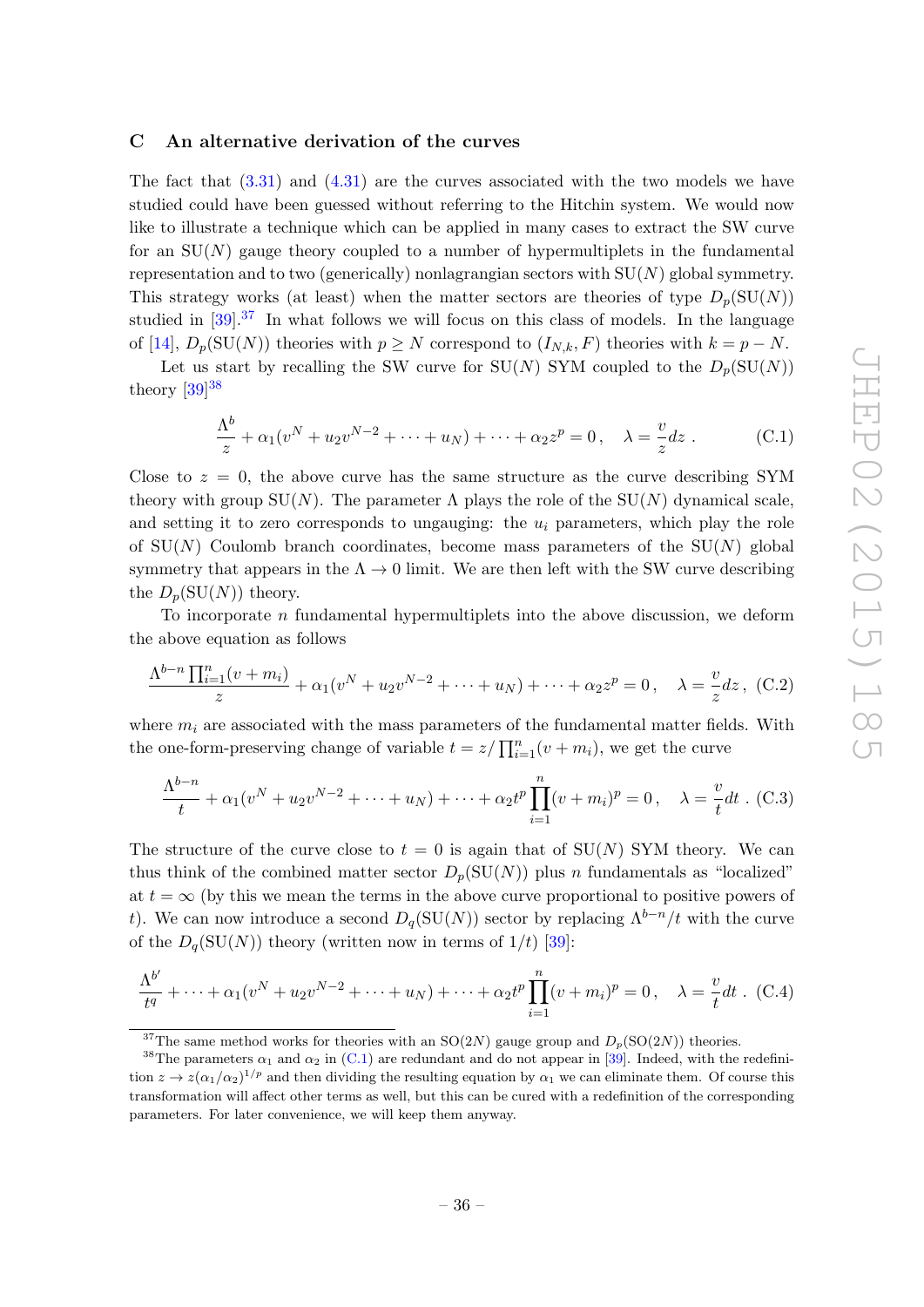For generic choices of p, q and n this theory is not conformal, so  $b' \neq 0$ . We can then set  $\alpha_1 = \alpha_2 = 1$  (see footnote [38\)](#page-36-2), provided we redefine  $\Lambda$  accordingly. When the theory is conformal, which is the case we are interested in, the story is different:  $\Lambda^{b'}$  is replaced by a constant which we call  $\alpha_3$ . With a rescaling of t, and dividing the resulting equation by a constant, we can reabsorb two of the coefficients  $\alpha_{1,2,3}$ . The third one is physical and cannot be removed: it parametrizes the marginal coupling moduli space.

Following this procedure, we can immediately rederive [\(3.31\)](#page-17-0) and [\(4.31\)](#page-28-4). Let us consider the SU(3) theory first. The  $I_{3,3}$  theory coincides with the  $D_2(SU(3))$  model. According to the above procedure, the curve for an  $SU(3)$  theory coupled to three hypermultiplets in the fundamental and two copies of  $I_{3,3}$  can be written in the form

$$
t^{2} + (b_{1}v + c_{1})t + \left(q + \frac{1}{q}\right)(v^{3} + u_{2}v + u_{3})
$$
  
+ 
$$
\frac{(c_{2} + b_{2}v)(v + m_{1})(v + m)(v + m_{3})}{t} + \frac{(v + m_{1})^{2}(v + m)^{2}(v + m_{3})^{2}}{t^{2}} = 0, \quad \lambda = \frac{v}{t}dt,
$$
 (C.5)

where we have taken  $t \to 1/t$  and  $p = q = 2$ ,  $n = N = 3$ ,  $\alpha_2 = \alpha_3 = 1$  and  $\alpha_1 = q + 1/q$ in [\(C.4\)](#page-36-4) (the change in sign of the one-form can be absorbed by a  $U(1)_R$  transformation). After the redefinition  $z = t/(v + m_1)$  and the shift  $v \to v - m$  (and a suitable redefinition of the parameters), we find precisely  $(4.31)$ . The SW differential is, up to exact terms,  $(v/z)dz$  as in  $(4.31)$ .

In order to extract the curve for the model discussed in section [3,](#page-8-0) we first notice that  $I_{3,3}$  is also equivalent to the  $D_4(SU(2))$  theory. The curve for SU(2) coupled to  $I_{3,3}$  can then be written as (see  $(C.1)$ )

<span id="page-37-0"></span>
$$
\frac{\Lambda^{\frac{5}{2}}}{z} + \alpha_1(v^2 + u_2) + az + mz^2 + cz^3 + \alpha_2 z^4 = 0, \quad \lambda = \frac{v}{z} dz.
$$
 (C.6)

With a shift of  $v$  and by rescaling  $z$  we can bring it to the form

$$
\frac{\Lambda^{\frac{5}{2}}}{z} + \alpha_1(v^2 + u_2) + (u_{3/2} + a_{1/2}v)z + \alpha'_2(m_1 + v)z^2 = 0, \quad \lambda = \frac{v}{z}dz.
$$
 (C.7)

Again following the above recipe, we find that the curve associated with an  $SU(2)$  gauge theory coupled to two copies of  $I_{3,3}$  and to a doublet is

$$
z^{2}(v+m_{1}) + z(u_{3/2} + a_{1/2}v) - (1+g)(v^{2} + u_{2})
$$
  
 
$$
+ \frac{(\tilde{u}_{3/2} + a_{1/2}v)(v+m)}{z} + g\frac{(v+m_{3})(v+m)^{2}}{z^{2}} = 0.
$$
 (C.8)

In the above formula we have chosen  $\alpha_3 = 1, \alpha'_2 = g$  and  $\alpha_1 = -1 - g$ . After the shift  $v \rightarrow v - m$  this becomes precisely [\(3.31\)](#page-17-0).

In fact, we can also use  $(C.6)$  directly. In this case our prescription leads to the curve

$$
z^{4} + c_{1}z^{3} + m_{1}z^{2} + a_{1}z + q(v^{2} + u_{2}) + a_{2}\frac{v + m}{z} + m_{2}\frac{(v + m)^{2}}{z^{2}} + c_{2}\frac{(v + m)^{3}}{z^{3}} + \frac{(v + m)^{4}}{z^{4}} = 0.
$$
 (C.9)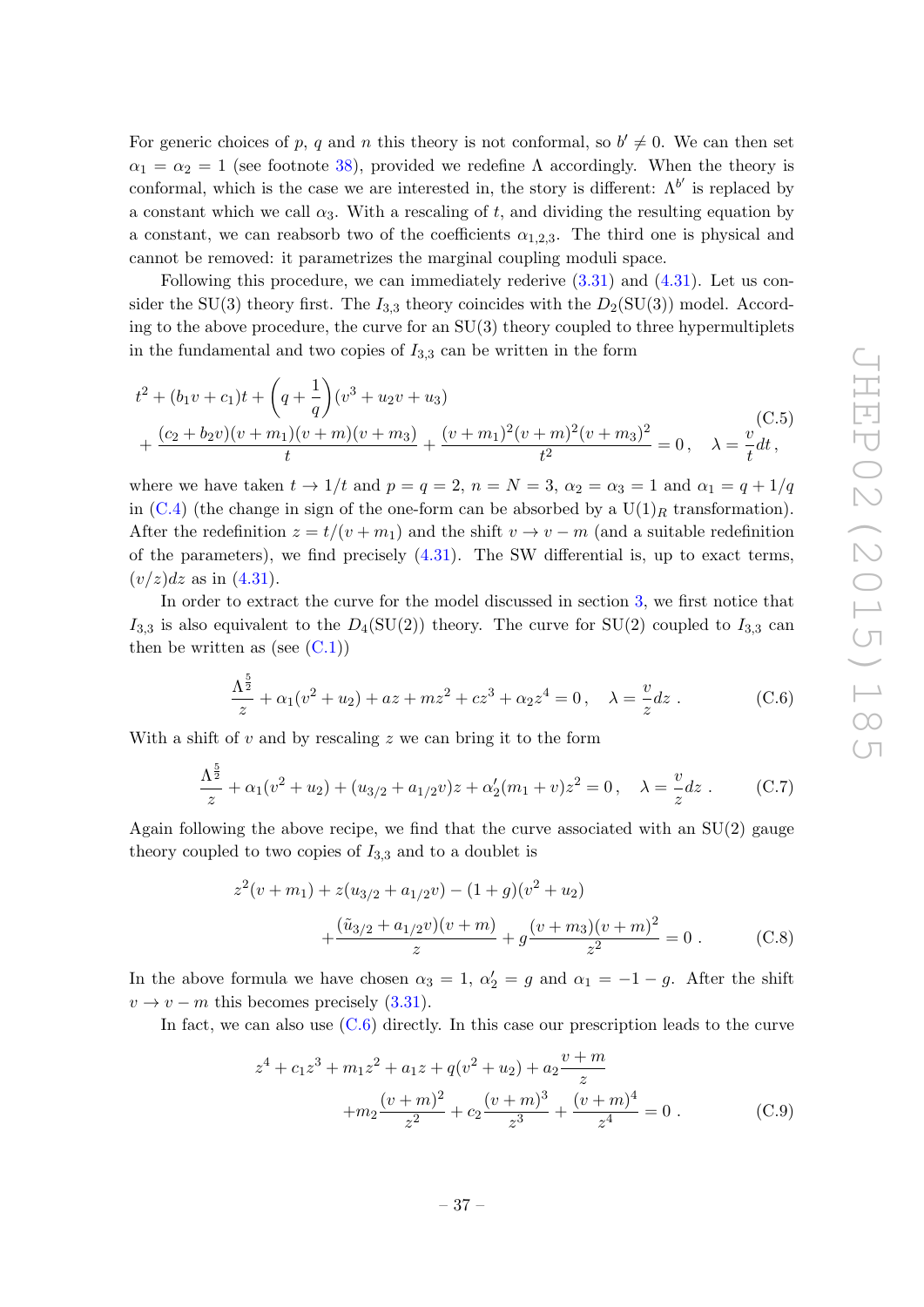After the shift  $v \to v - m$  and the subsequent redefinition  $x = \frac{v}{2}$  $\frac{v}{z}$ , which brings the SW differential to the canonical form  $\lambda = x dz$ , the curve becomes identical to [\(3.8\)](#page-11-4) (which we saw was, in turn, equivalent to  $(3.31)$ .

Open Access. This article is distributed under the terms of the Creative Commons Attribution License [\(CC-BY 4.0\)](http://creativecommons.org/licenses/by/4.0/), which permits any use, distribution and reproduction in any medium, provided the original author(s) and source are credited.

#### References

- <span id="page-38-8"></span>[1] V. Asnin, On metric geometry of conformal moduli spaces of four-dimensional superconformal theories, JHEP  $09$  [\(2010\) 012](http://dx.doi.org/10.1007/JHEP09(2010)012)  $\text{arXiv:}$  0912.2529 [IN[SPIRE](http://inspirehep.net/search?p=find+EPRINT+arXiv:0912.2529)].
- <span id="page-38-0"></span>[2] N. Seiberg and E. Witten, Monopoles, duality and chiral symmetry breaking in  $N = 2$  $supersymmetric QCD, Nucl. Phys. B 431 (1994) 484 [hep-th/9408099] [NSPIRE].$  $supersymmetric QCD, Nucl. Phys. B 431 (1994) 484 [hep-th/9408099] [NSPIRE].$  $supersymmetric QCD, Nucl. Phys. B 431 (1994) 484 [hep-th/9408099] [NSPIRE].$  $supersymmetric QCD, Nucl. Phys. B 431 (1994) 484 [hep-th/9408099] [NSPIRE].$  $supersymmetric QCD, Nucl. Phys. B 431 (1994) 484 [hep-th/9408099] [NSPIRE].$  $supersymmetric QCD, Nucl. Phys. B 431 (1994) 484 [hep-th/9408099] [NSPIRE].$  $supersymmetric QCD, Nucl. Phys. B 431 (1994) 484 [hep-th/9408099] [NSPIRE].$
- <span id="page-38-1"></span>[3] C. Montonen and D.I. Olive, *Magnetic monopoles as gauge particles?*, *[Phys. Lett.](http://dx.doi.org/10.1016/0370-2693(77)90076-4)* **B 72** [\(1977\) 117](http://dx.doi.org/10.1016/0370-2693(77)90076-4) [IN[SPIRE](http://inspirehep.net/search?p=find+J+Phys.Lett.,B72,117)].
- [4] P. Goddard, J. Nuyts and D.I. Olive, Gauge theories and magnetic charge, [Nucl. Phys.](http://dx.doi.org/10.1016/0550-3213(77)90221-8) B 125 [\(1977\) 1](http://dx.doi.org/10.1016/0550-3213(77)90221-8) [IN[SPIRE](http://inspirehep.net/search?p=find+J+Nucl.Phys.,B125,1)].
- [5] E. Witten and D.I. Olive, Supersymmetry algebras that include topological charges, [Phys.](http://dx.doi.org/10.1016/0370-2693(78)90357-X) Lett. **B 78** [\(1978\) 97](http://dx.doi.org/10.1016/0370-2693(78)90357-X) [IN[SPIRE](http://inspirehep.net/search?p=find+J+Phys.Lett.,B78,97)].
- <span id="page-38-2"></span>[6] H. Osborn, *Topological charges for*  $N = 4$  supersymmetric gauge theories and monopoles of spin 1, [Phys. Lett.](http://dx.doi.org/10.1016/0370-2693(79)91118-3) **B 83** (1979) 321 [IN[SPIRE](http://inspirehep.net/search?p=find+J+Phys.Lett.,B83,321)].
- <span id="page-38-3"></span>[7] P.C. Argyres and N. Seiberg, S-duality in  $N = 2$  supersymmetric gauge theories, [JHEP](http://dx.doi.org/10.1088/1126-6708/2007/12/088) 12 [\(2007\) 088](http://dx.doi.org/10.1088/1126-6708/2007/12/088) [[arXiv:0711.0054](http://arxiv.org/abs/0711.0054)] [IN[SPIRE](http://inspirehep.net/search?p=find+EPRINT+arXiv:0711.0054)].
- <span id="page-38-4"></span>[8] J.A. Minahan and D. Nemeschansky, An  $N = 2$  superconformal fixed point with  $E_6$  global symmetry, [Nucl. Phys.](http://dx.doi.org/10.1016/S0550-3213(96)00552-4) B 482 (1996) 142 [[hep-th/9608047](http://arxiv.org/abs/hep-th/9608047)] [IN[SPIRE](http://inspirehep.net/search?p=find+EPRINT+hep-th/9608047)].
- <span id="page-38-5"></span>[9] D. Gaiotto,  $N = 2$  dualities, JHEP 08 [\(2012\) 034](http://dx.doi.org/10.1007/JHEP08(2012)034) [[arXiv:0904.2715](http://arxiv.org/abs/0904.2715)] [IN[SPIRE](http://inspirehep.net/search?p=find+EPRINT+arXiv:0904.2715)].
- <span id="page-38-6"></span>[10] P.C. Argyres and J.R. Wittig, Infinite coupling duals of  $N = 2$  gauge theories and new rank 1 superconformal field theories, JHEP 01 [\(2008\) 074](http://dx.doi.org/10.1088/1126-6708/2008/01/074) [[arXiv:0712.2028](http://arxiv.org/abs/0712.2028)] [IN[SPIRE](http://inspirehep.net/search?p=find+EPRINT+arXiv:0712.2028)].
- <span id="page-38-7"></span>[11] O. Chacaltana and J. Distler, *Tinkertoys for Gaiotto duality, JHEP* 11 [\(2010\) 099](http://dx.doi.org/10.1007/JHEP11(2010)099) [[arXiv:1008.5203](http://arxiv.org/abs/1008.5203)] [IN[SPIRE](http://inspirehep.net/search?p=find+EPRINT+arXiv:1008.5203)].
- <span id="page-38-9"></span>[12] P.C. Argyres and M.R. Douglas, New phenomena in SU(3) supersymmetric gauge theory, [Nucl. Phys.](http://dx.doi.org/10.1016/0550-3213(95)00281-V) B 448 (1995) 93 [[hep-th/9505062](http://arxiv.org/abs/hep-th/9505062)] [IN[SPIRE](http://inspirehep.net/search?p=find+EPRINT+hep-th/9505062)].
- <span id="page-38-10"></span>[13] P.C. Argyres, M.R. Plesser, N. Seiberg and E. Witten, New  $N = 2$  superconformal field theories in four-dimensions, [Nucl. Phys.](http://dx.doi.org/10.1016/0550-3213(95)00671-0) B 461 (1996) 71 [[hep-th/9511154](http://arxiv.org/abs/hep-th/9511154)] [IN[SPIRE](http://inspirehep.net/search?p=find+EPRINT+hep-th/9511154)].
- <span id="page-38-11"></span>[14] D. Xie and P. Zhao, *Central charges and RG flow of strongly-coupled N = 2 theory, [JHEP](http://dx.doi.org/10.1007/JHEP03(2013)006)* 03 [\(2013\) 006](http://dx.doi.org/10.1007/JHEP03(2013)006) [[arXiv:1301.0210](http://arxiv.org/abs/1301.0210)] [IN[SPIRE](http://inspirehep.net/search?p=find+EPRINT+arXiv:1301.0210)].
- <span id="page-38-13"></span>[15] S. Cecotti, A. Neitzke and C. Vafa, R-twisting and 4d/2d correspondences, [arXiv:1006.3435](http://arxiv.org/abs/1006.3435) [IN[SPIRE](http://inspirehep.net/search?p=find+EPRINT+arXiv:1006.3435)].
- <span id="page-38-14"></span>[16] K. Kodaira, On compact analytic surfaces II, Ann. Math. 77 (1963) 563.
- <span id="page-38-12"></span>[17] S. Giacomelli, Confinement and duality in supersymmetric gauge theories, [arXiv:1309.5299](http://arxiv.org/abs/1309.5299) [IN[SPIRE](http://inspirehep.net/search?p=find+EPRINT+arXiv:1309.5299)].
- <span id="page-38-15"></span>[18] D. Xie, *General Argyres-Douglas theory, JHEP* 01 [\(2013\) 100](http://dx.doi.org/10.1007/JHEP01(2013)100)  $\ar{xiv:1204.2270}$  [IN[SPIRE](http://inspirehep.net/search?p=find+EPRINT+arXiv:1204.2270)].